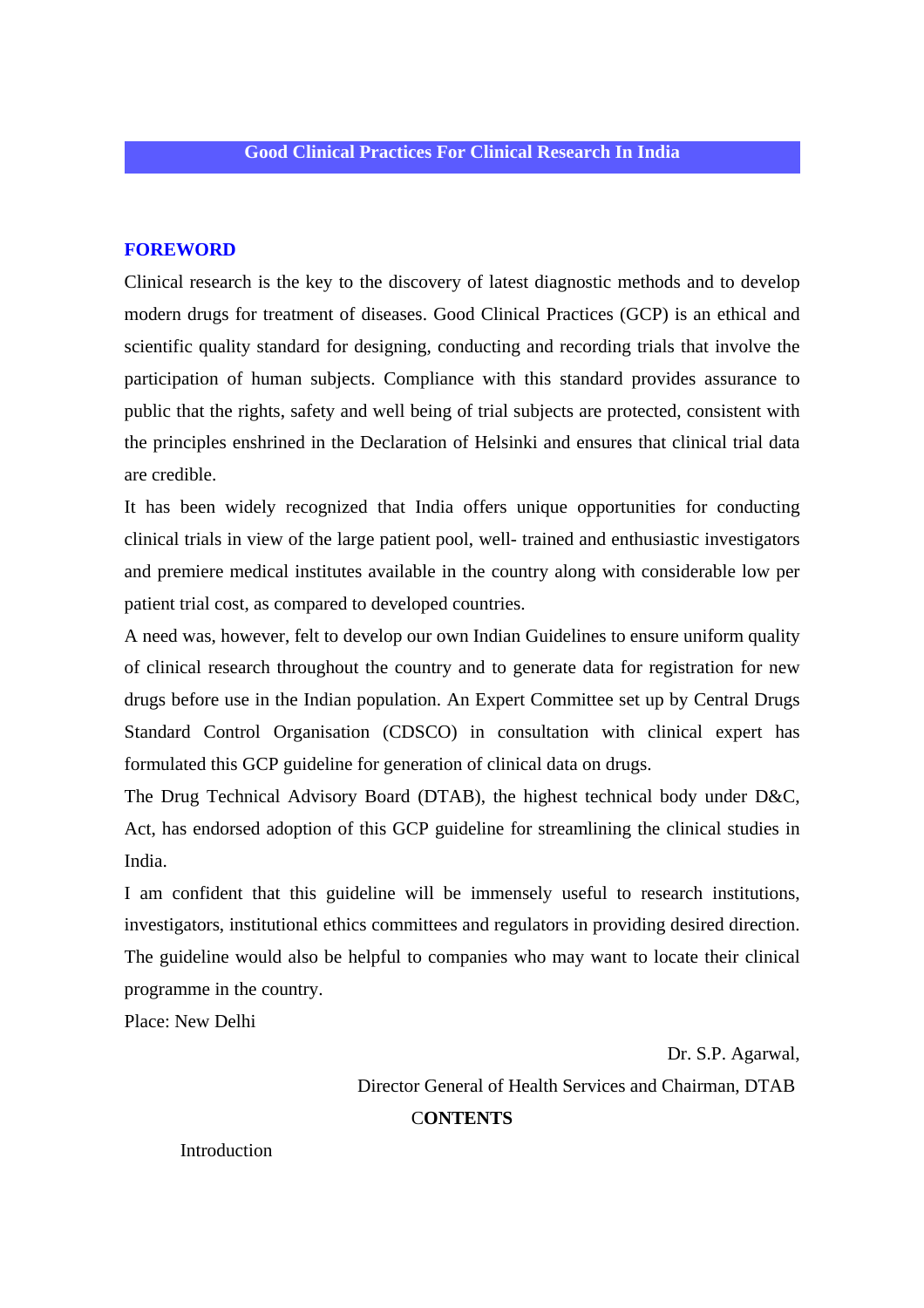- 1. Definitions
- 2. Pre-requisites for the study
	- 2.1. Investigational Pharmaceutical Product
	- 2.2. Pre-Clinical supporting data
	- 2.3. Protocol
		- 2.3.1. Relevant components of Protocol
			- 2.3.1.1. General Information
			- 2.3.1.2. Objectives and Justification
			- 2.3.1.3. Ethical Considerations
			- 2.3.1.4. Study design
			- 2.3.1.5. Inclusion, Exclusion & Withdrawal of Subjects
			- 2.3.1.6. Handling of the Product(s)
			- 2.3.1.7. Assessment of Efficacy
			- 2.3.1.8. Assessment of Safety
			- 2.3.1.9. Statistics
			- 2.3.1.10. Data handling and management
			- 2.3.1.11. Quality control and quality assurance
			- 2.3.1.12. Finance and Insurance
			- 2.3.1.13. Publication policy
			- 2.3.1.14 Evaluation
		- 2.3.2. Supplementaries and appendices:
	- 2.4. Ethical & Safety Considerations
		- 2.4.1. Ethical Principles
		- 2.4.2. Ethics Committee
			- 2.4.2.1. Basic Responsibilities
			- 2.4.2.2. Composition
			- 2.4.2.3. Terms of Reference
			- 2.4.2.4. Review Procedures
			- 2.4.2.5. Submission of Application
			- 2.4.2.6. Decision Making Process
			- 2.4.2.7. Interim Review
			- 2.4.2.8. Record Keeping
			- 2.4.2.9. Special Considerations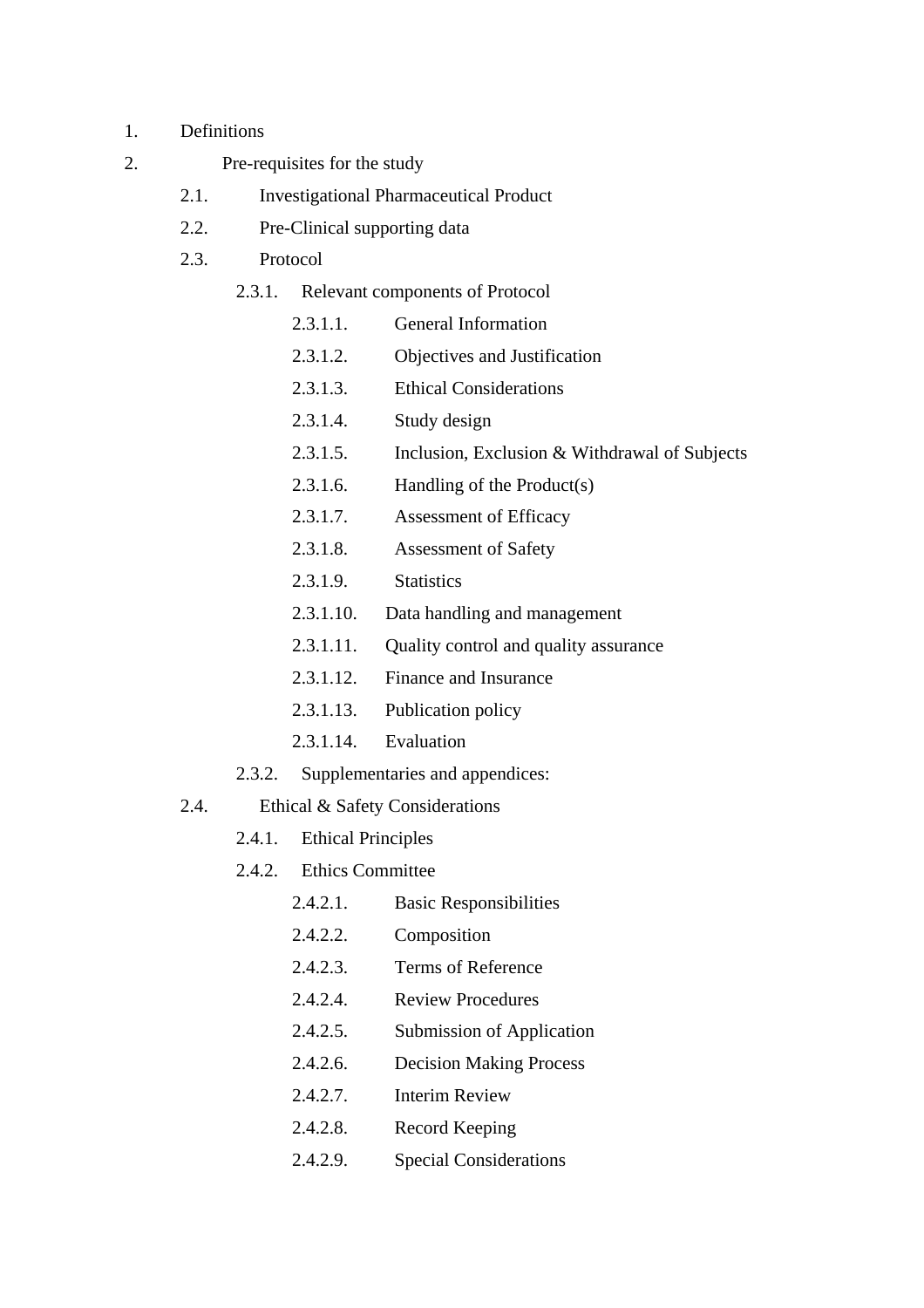### 2.4.3. Informed Consent Process

- 2.4.3.1. Informed Consent of Subject
- 2.4.3.2. Essential information for prospective research subjects
- 2.4.3.3. Informed Consent in Non-Therapeutic Study
- 2.4.4. Essential Information on Confidentiality for Prospective Research Subjects
- 2.4.5. Compensation for Participation
- 2.4.6. Selection of Special Groups As Research Subject
	- 2.4.6.1. Pregnant or nursing women
	- 2.4.6.2. Children
	- 2.4.6.3. Vulnerable groups
- 2.4.7. Compensation for Accidental Injury
	- 2.4.7.1. Obligation of the sponsor to pay

### 3. Responsibilities

- 3.1. Sponsor
	- 3.1.1. Investigator and Institution Selection
	- 3.1.2. Contract
	- 3.1.3. SOP
	- 3.1.4. Allocation of duties and responsibilities
	- 3.1.5. Study management, data handling and record keeping
	- 3.1.6. Compensation for Participation
	- 3.1.7. Confirmation of review by the Ethics Committee
	- 3.1.8. Information on Investigational Products
	- 3.1.9. Supply, storage and handling of Pharmaceutical Products
	- 3.1.10 Safety Information
	- 3.1.11 Adverse Drug Reaction Reporting
	- 3.1.12 Study Reports
	- 3.1.13 Monitoring
	- 3.1.14 Audit
	- 3.1.15 Multicentre Studies
	- 3.1.16 Premature Termination or Suspension of a Study
	- 3.1.17 Role of Foreign Sponsor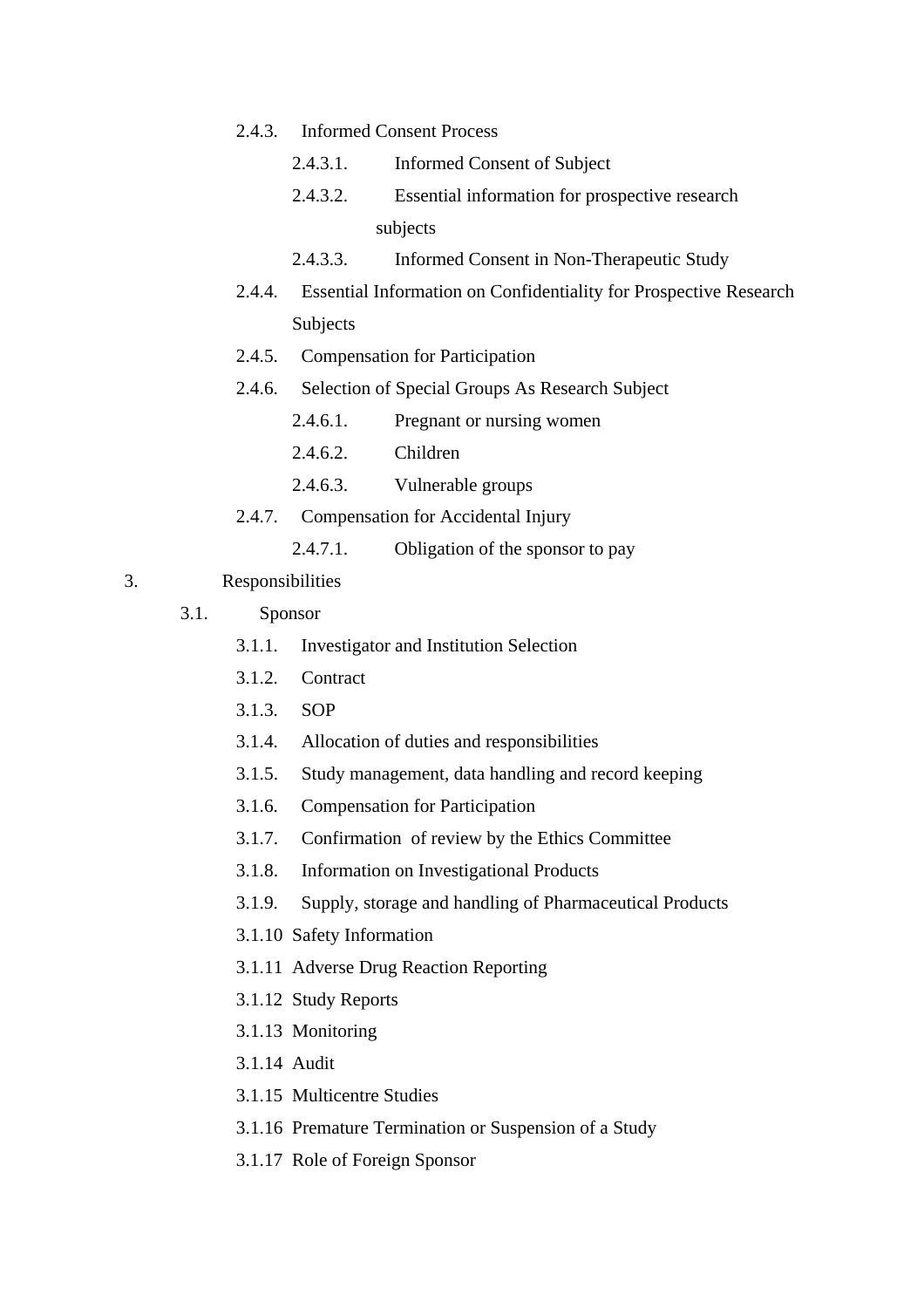- 3.2. The Monitor
	- 3.2.1. Qualifications
	- 3.2.2. Responsibilities
- 3.3. Investigator
	- 3.3.1. Qualifications
	- 3.3.2. Medical Care of the Study Subjects
	- 3.3.3. Monitoring and Auditing of records
	- 3.3.4. Communication with Ethic Committee
	- 3.3.5. Compliance with the Protocol
	- 3.3.6. Investigational Product(s)
	- 3.3.7. Selection and recruitment of Study Subjects
	- 3.3.8. Records/Reports
- 4. Record Keeping and Data Handling
	- 4.1. Documentation
	- 4.2. Corrections
	- 4.3. Electronic Data Processing
	- 4.4. Validation of Electronic Data Processing Systems
	- 4.5. Language
	- 4.6. Responsibility of Investigator
	- 4.7. Responsibilities of Sponsor and Monitor
- 5. Quality Assurance
- 6. Statistics
	- 6.1. Role of Biostatistician
	- 6.2. Study design
		- 6.2.1. Randomisation and Blinding
	- 6.3. Statistical Analysis
- 7. Special Concerns
	- 7.1. Clinical Trials of Vaccines
		- 7.1.1. Phases of Vaccine Trials
		- 7.1.2. Guidelines
	- 7.2. Clinical Trials of contraceptives
	- 7.3. Clinical Trials with Surgical Procedures / Medical devices.
		- 7.3.1. Definitions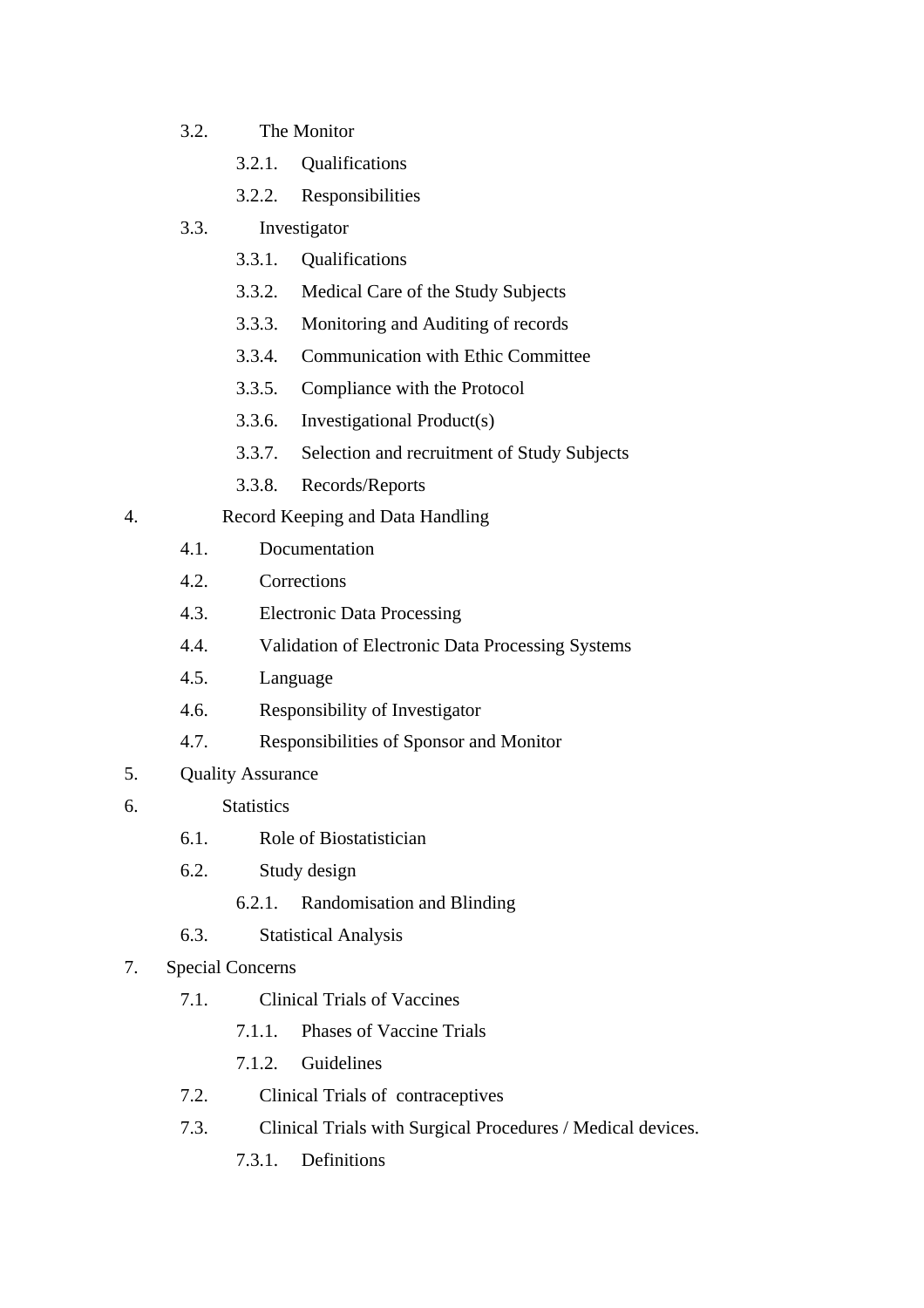- 7.3.2. Guidelines
- 7.4. Clinical Trials for Diagnostic agents Use of radioactive materials and X-rays
	- 7.4.1. Guidelines
- 7.5. Clinical Trials of Herbal Remedies and Medicinal Plants
	- 7.5.1. Categories of Herbal Product
	- 7.5.2. Guidelines

Appendices

Appendix I: Declaration of Helsinki

Appendix II: Schedule Y

Appendix III: Format for submission of Pre-clinical and clinical data for r-DNA based vaccines, diagnostics and other biologicals.

Appendix IV: Investigator's Brochure

Appendix V: Essential Documents

### **Good Clinical Practice Guidelines**

#### **INTRODUCTION**

The history of Good Clinical Practice (GCP) statute traces back to one of the oldest enduring traditions in the history of medicine: The Hippocratic Oath. As the guiding ethical code it is primarily known for its edict to do no harm to the patient. However, the complexities of modern medicine research necessitate a more elaborate set of guidelines that address a Physician's ethical and scientific responsibilities such as obtaining informed consent or disclosing risk while involved in biomedical research.

Good Clinical Practice is a set of guidelines for biomedical studies which encompasses the design, conduct, termination, audit, analysis, reporting and documentation of the studies involving human subjects. The fundamental tenet of GCP is that in research on man, the interest of science and society should never take precedence over considerations related to the well being of the study subject. It aims to ensure that the studies are scientifically and ethically sound and that the clinical properties of the pharmaceutical substances under investigation are properly documented. The guidelines seek to establish two cardinal principles: protection of the rights of human subjects and authenticity of biomedical data generated.

These guidelines have been evolved with consideration of WHO, ICH, USFDA and European GCP guidelines as well as the Ethical Guidelines for Biomedical research on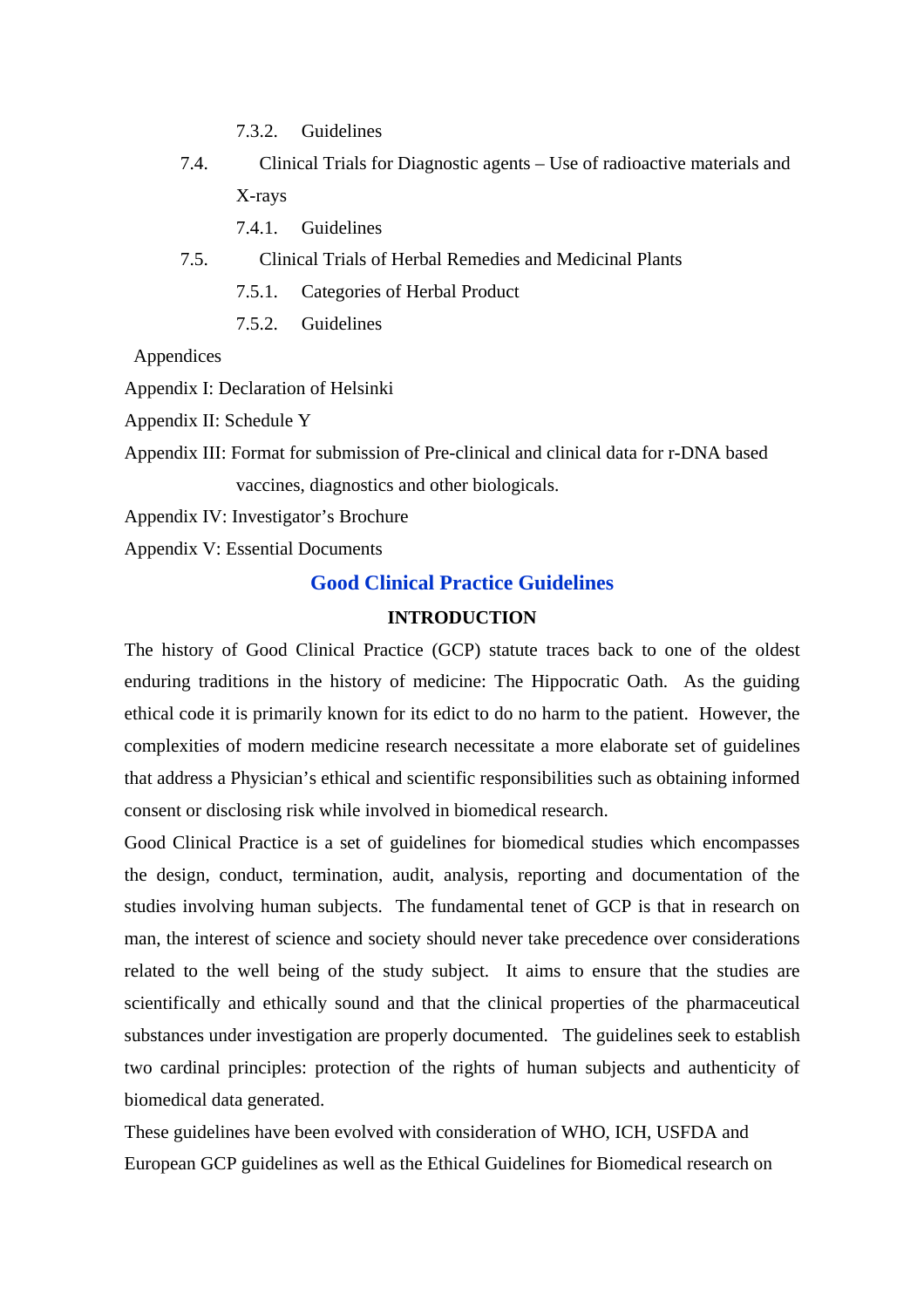Human Subjects issued by the Indian Council of Medical Research. They should be followed for carrying out all biomedical research in India at all stages of drug development, whether prior or subsequent to product registration in India.

### **DEFINITIONS**

#### Act

Wherever relevant, the Act means Drugs & Cosmetics Act 1940 (23 of 1940) and the Rules made thereunder.

#### *Adverse Event (AE)*

Any untoward medical occurrence (including a symptom / disease or an abnormal laboratory finding) during treatment with a pharmaceutical product in a patient or a human volunteer that does not necessarily have a relationship with the treatment being given. Also see *Serious Adverse Event*

### *Adverse Drug Reaction (ADR)*

- (a) In case of approved pharmaceutical products: A noxious and unintended response at doses normally used or tested in humans
- (b) In case of new unregistered pharmaceutical products (or those products which are not yet approved for the medical condition where they are being tested): A noxious and unintended response at any dose(s)

The phrase ADR differs from AE, in case of an ADR there appears to be a reasonable possibility that the adverse event is related with the medicinal product being studied.

In clinical trials, an untoward medical occurrence seemingly caused by overdosing, abuse / dependence and interactions with other medicinal products is also considered as an ADR.

Adverse drug reactions are type A (pharmacological) or type B (idiosyncratic). Type A reactions represent an augmentation of the pharmacological actions of a drug. They are dose-dependent and are, therefore, readily reversible on reducing the dose or withdrawing the drug. In contrast, type B adverse reactions are bizarre and cannot be predicted from the known pharmacology of the drug.

Audit of a Trial

A systematic verification of the study, carried out by persons not directly involved, such as:

- (a) Study related activities to determine consistency with the *Protocol*
- (b) Study data to ensure that there are no contradictions on *Source Documents*. The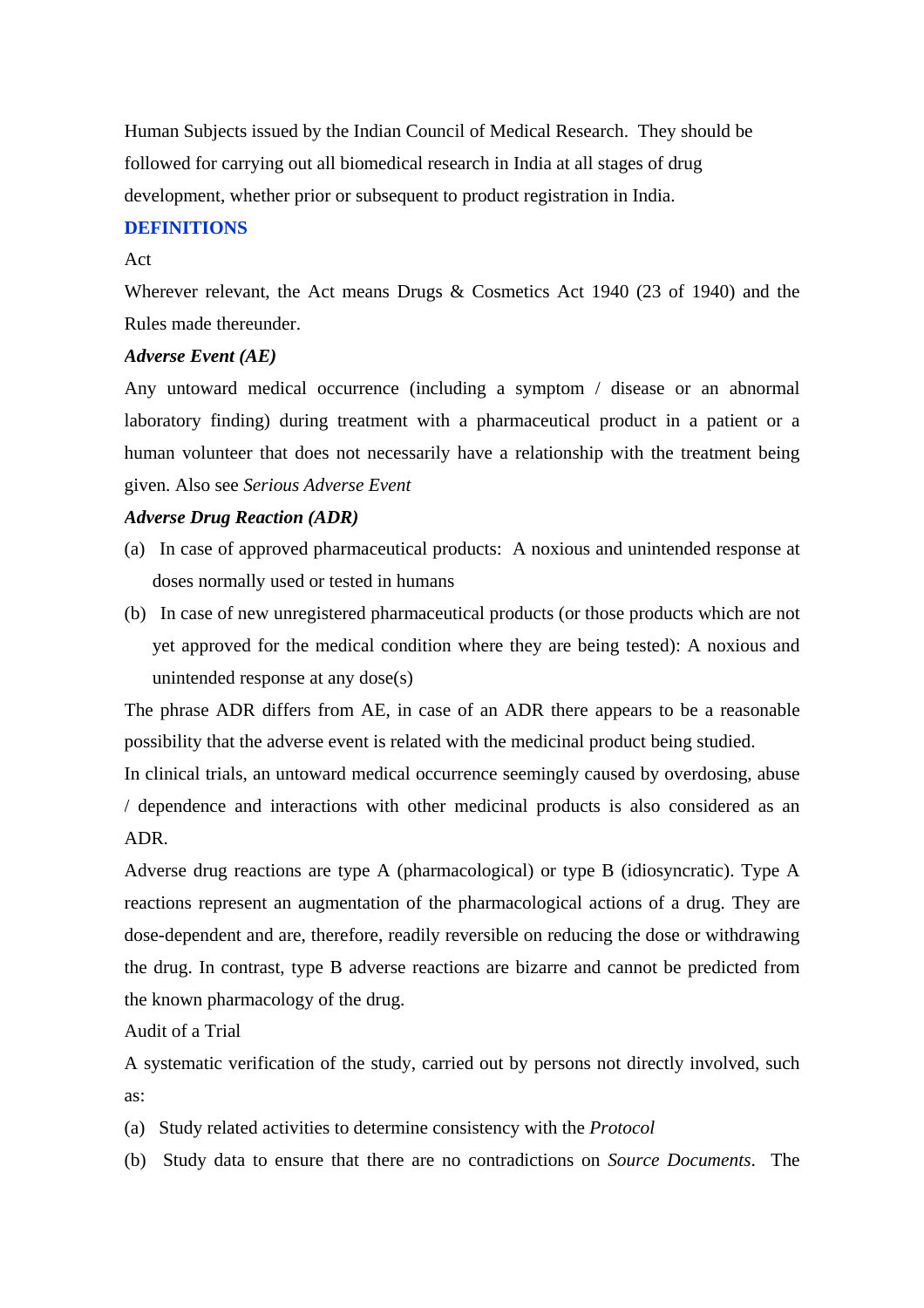audit should also compare data on the Source Documents with the interim or final report. It should also aim to find out if practices were employed in the development of data that would impair their validity.

(c) Compliance with the adopted Standard Operating Procedures (*SOPs)*

### **Blinding / Masking**

A method of "control experimentation" in which one or more parties involved are not informed of the treatment being given. Single blind refers to the study subject(s) being unaware, while Double blind refers to the study subject(s) and/or investigator(s), monitor, data analyst(s) are being unaware of the treatment assigned.

# *Case Record Form (CRF)*

A document designed in consonance with the Protocol, to record data and other information on each trial subject. The Case Record Form should be in such a form and format that allows accurate input, presentation, verification, audit and inspection of the recorded data. A CRF may be in printed or electronic format.

# **Clinical Trial (Clinical Study)**

A systematic study of pharmaceutical products on human subjects – (whether patients or non-patient volunteers) – in order to discover or verify the clinical, pharmacological (including pharmacodynamics / pharmacokinetics), and / or adverse effects, with the object of determining their safety and / or efficacy.

# *Human/Clinical Pharmacology trials (Phase I)*

The objective of phase I of trials is to determine the maximum tolerated dose in humans; pharmacodynamic effect, adverse reactions, if any, with their nature and intensity; and pharmacokinetic behaviour of the drug as far as possible. These studies are often carried out in healthy adult volunteers using clinical, physiological and biochemical observations. At least 2 subjects should be used on each dose.

Phase I trials are usually carried out by investigators trained in clinical pharmacology and having the necessary facilities to closely observe and monitor the subjects. These may be carried out at one or two centres.

### *Exploratory trials (Phase II)*

In phase II trials a limited number of patients are studied carefully to determine possible therapeutic uses, effective dose range and further evaluation of safety and pharmacokinetics. Normally 10-12 patients should be studied at each dose level. These studies are usually limited to 3-4 centres and carried out by clinicians specialized on the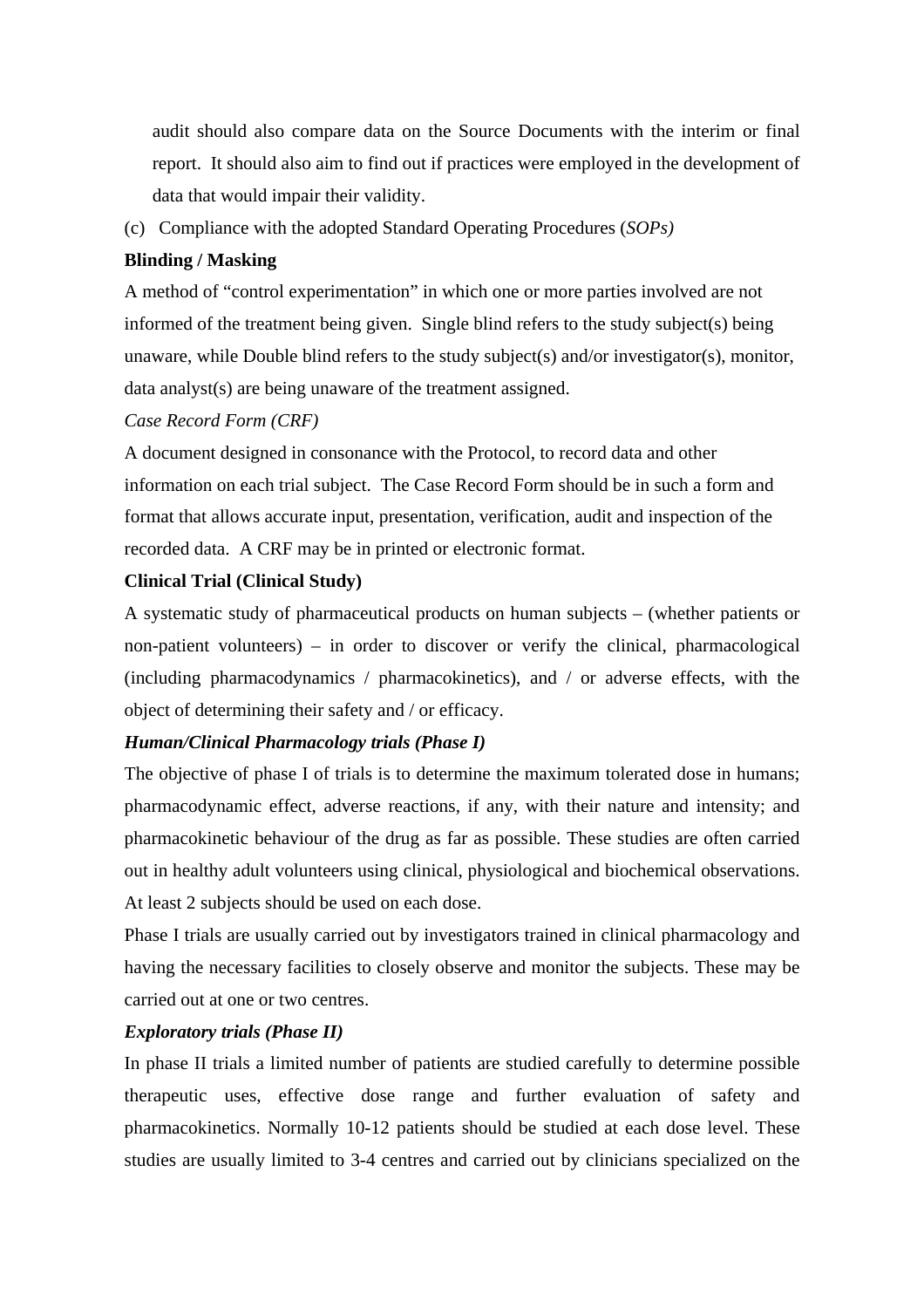concerned therapeutic areas and having adequate facilities to perform the necessary investigations for efficacy and safety.

# *Confirmatory trials (Phase III)*

The purpose of these trials is to obtain sufficient evidence about the efficacy and safety of the drug in a larger number of patients, generally in comparison with a standard drug and/or a placebo as appropriate. These trials may be carried out by clinicians in the concerned therapeutic areas, having facilities appropriate to the protocol. If the drug is already approved/marketed in other countries, phase III data should generally be obtained on at least 100 patients distributed over 3-4 centres primarily to confirm the efficacy and safety of the drug, in Indian patients when used as recommended in the product monograph for the claims made.

Data on ADRs observed during clinical use of the drug should be reported along with a report on its efficacy in the prescribed format. The selection of clinicians for such monitoring and supply of drug to them will need approval of the licensing authority under Rule 21 of the Act.

### *Phase IV*

Studies performed after marketing of the pharmaceutical product. Trials in phase IV are carried out on the basis of the product characteristics on which the marketing authorization was granted and are normally in the form of post-marketing surveillance, assessment of therapeutic value, treatment strategies used and safety profile. Phase IV studies should use the same scientific and ethical standards as applied in pre-marketing studies.

After a product has been placed on the market, clinical trials designed to explore new indications, new methods of administration or new combinations, etc. are normally considered as trials for new pharmaceutical products.

### *Comparator Product*

A pharmaceutical product (including placebo) used as a reference in a clinical trial.

### **Confidentiality**

Maintenance of privacy of study subjects including their personal identity and all medical information, from individuals other than those prescribed in the Protocol. *Confidentiality* also covers the prevention of disclosure of sponsor's proprietary information to unauthorised persons.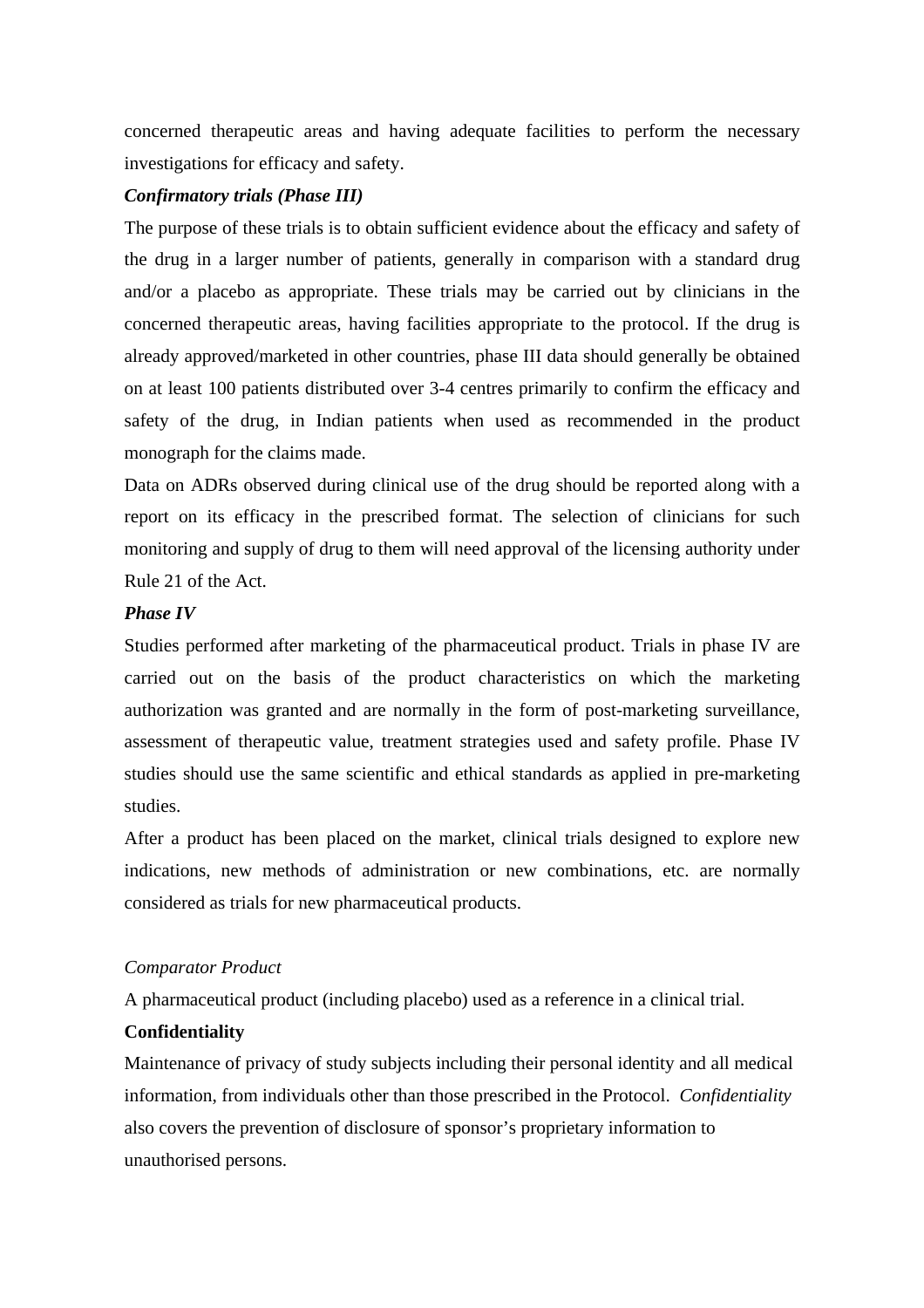### *Co-Investigator*

A person legally qualified to be an investigator, to whom the Investigator delegates a part of his responsibilities.

*Co-ordinating Investigator* 

See Principal Investigator

### *Clinical Research Organisation (CRO)*

An organisation to which the sponsor may transfer or delegate some or all of the tasks, duties and / or obligations regarding a Clinical Study. All such contractual transfers of obligations should be defined in writing. A CRO is a scientific body – commercial, academic or other.

### *Contract*

A written, dated and signed document describing the agreement between two or more parties involved in a biomedical study, namely Investigator, Sponsor, Institution. Typically, a contract sets out delegation / distribution of responsibilities, financial arrangements and other pertinent terms. The "Protocol" may form the basis of "Contract".

### *Documentation*

All records (including written documents, electronic, magnetic or optical records, scans, x-rays etc.) that describe or record the methods, conduct and results of the study, and the actions taken. The Documents include Protocol, copies of submissions and approvals from the office of the Drugs Controller General of India, ethics committee, investigator(s)' particulars, consent forms, monitor reports, audit certificates, relevant letters, reference ranges, raw data, completed CRFs and the final report. Also see: Essential Documents

#### *Escape Treatment*

A supplementary treatment, usually given to alleviate pain in placebo-controlled trials, to relieve the trial subject of the symptoms caused by the investigated disease in a study.

#### *Essential Documents*

The Documents that permit evaluation of the conduct of a study and the quality of the data generated. *See Appendix V.*

### *Ethics Committee*

An independent review board or committee comprising of medical / scientific and nonmedical / non-scientific members, whose responsibility is to verify the protection of the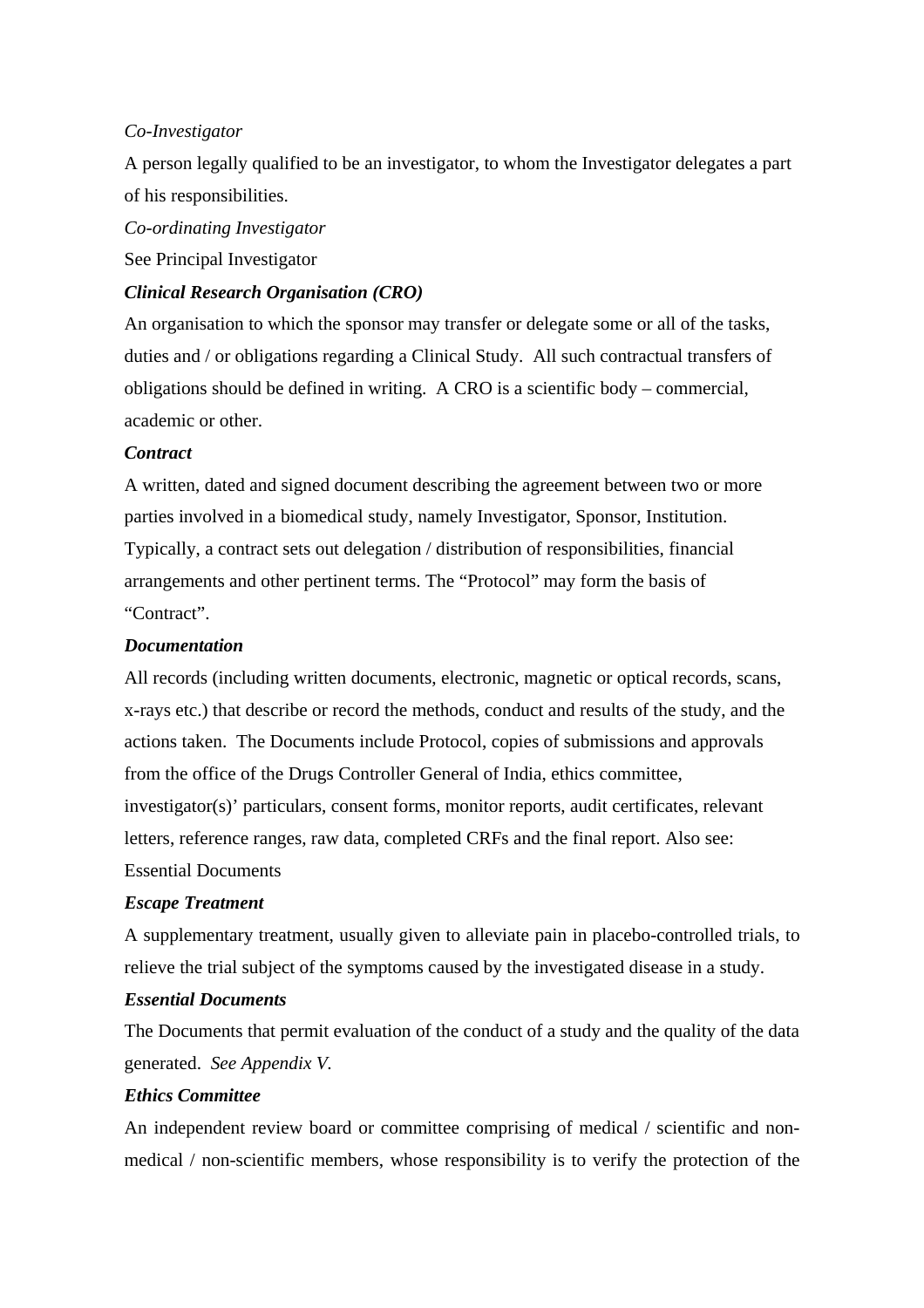rights, safety and well-being of human subjects involved in a study. The independent review provides public reassurance by objectively, independently and impartially reviewing and approving the "Protocol", the suitability of the investigator(s), facilities, methods and material to be used for obtaining and documenting "Informed Consent" of the study subjects and adequacy of confidentiality safeguards.

#### *Final Report*

A complete and comprehensive description of the study after its completion. It includes description of experimental and statistical methods and materials, presentation and evaluation of the results, statistical analyses and a critical ethical, statistical and clinical appraisal. The Investigator's declaration closing the study is a part of the Final Report.

### *Good Clinical Practice (GCP)*

It is a standard for clinical studies or trials that encompasses the design, conduct, monitoring, termination, audit, analyses, reporting and documentation of the studies. It ensures that the studies are implemented and reported in such a manner that there is public assurance that the data are credible, accurate and that the rights, integrity and confidentiality of the subjects are protected. GCP aims to ensure that the studies are scientifically authentic and that the clinical properties of the "Investigational Product" are properly documented.

### *Impartial Witness*

An impartial independent witness who will not be influenced in any way by those who are involved in the Clinical Trial, who assists at the informed consent process and documents the freely given oral consent by signing and dating the written confirmation of this consent.

#### *Informed Consent*

Voluntary written assent of a subject's willingness to participate in a particular study and in its documentation. The confirmation is sought only after information about the trial including an explanation of its status as research, its objectives, potential benefits, risks and inconveniences, alternative treatment that may be available and of the subject's rights and responsibilities has been provided to the potential subject.

#### *Inspection*

An official review/ examination conducted by regulatory authority(ies) of the documents, facilities, records and any other resources that are deemed by the authority(ies) to be related to the study. The inspection may be carried out at the site of the trial, at the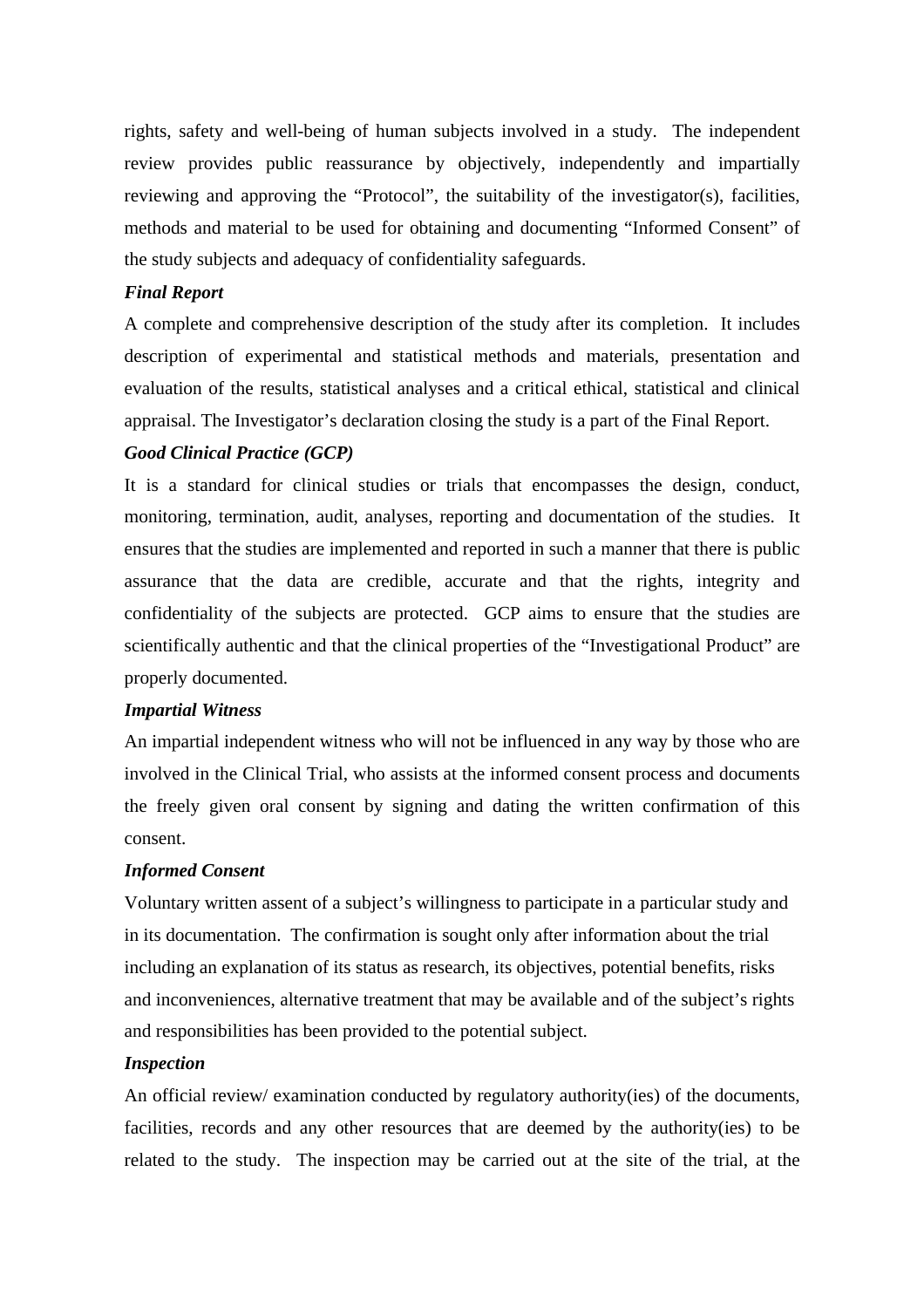sponsor's / or CRO's facilities in order to verify adherence to GCP as set out in these documents.

#### *Institution*

Any public or private medical facility where a clinical study is conducted.

# *Investigator*

A person responsible for the conduct of the study at the trial site. Investigator is responsible for the rights, health and welfare of the study subjects. In case the study is conducted by a team of investigators at the study site then the designated leader of the team should be the Principal Investigator. Also see *Principal Investigator*, *Subinvestigator*.

### *Investigational Labelling*

Labelling developed specifically for products involved in the study.

### *Investigational Product*

A pharmaceutical product (including the Comparator Product) being tested or used as reference in a clinical study. An Investigational Product may be an active chemical entity or a formulated dosage form.

### *Investigator's Brochure*

A collection of data (including justification for the proposed study) for the Investigator consisting of all the clinical as well as non-clinical information available on the Investigational Product(s) known prior to the onset of the trial. There should be adequate data to justify the nature, scale and duration of the proposed trial and to evaluate the potential safety and need for special precautions. If new substantially relevant data is generated during the trial, the information in the Investigator's Brochure must be updated. *See Appendix IV.* 

### *Monitor*

A person appointed by the Sponsor or Contract Research Organisation (CRO) for monitoring and reporting the progress of the trial and for verification of data. The monitor ensures that the trial is conducted, recorded and reported in accordance with the Protocol, Standard Operating Procedures (SOPs), Good Clinical Practice (GCP) and the applicable regulatory requirements.

### *Multi-Centric Study*

A clinical trial conducted according to one single protocol in which the trial is taking place at different investigational sites, therefore carried out by more than one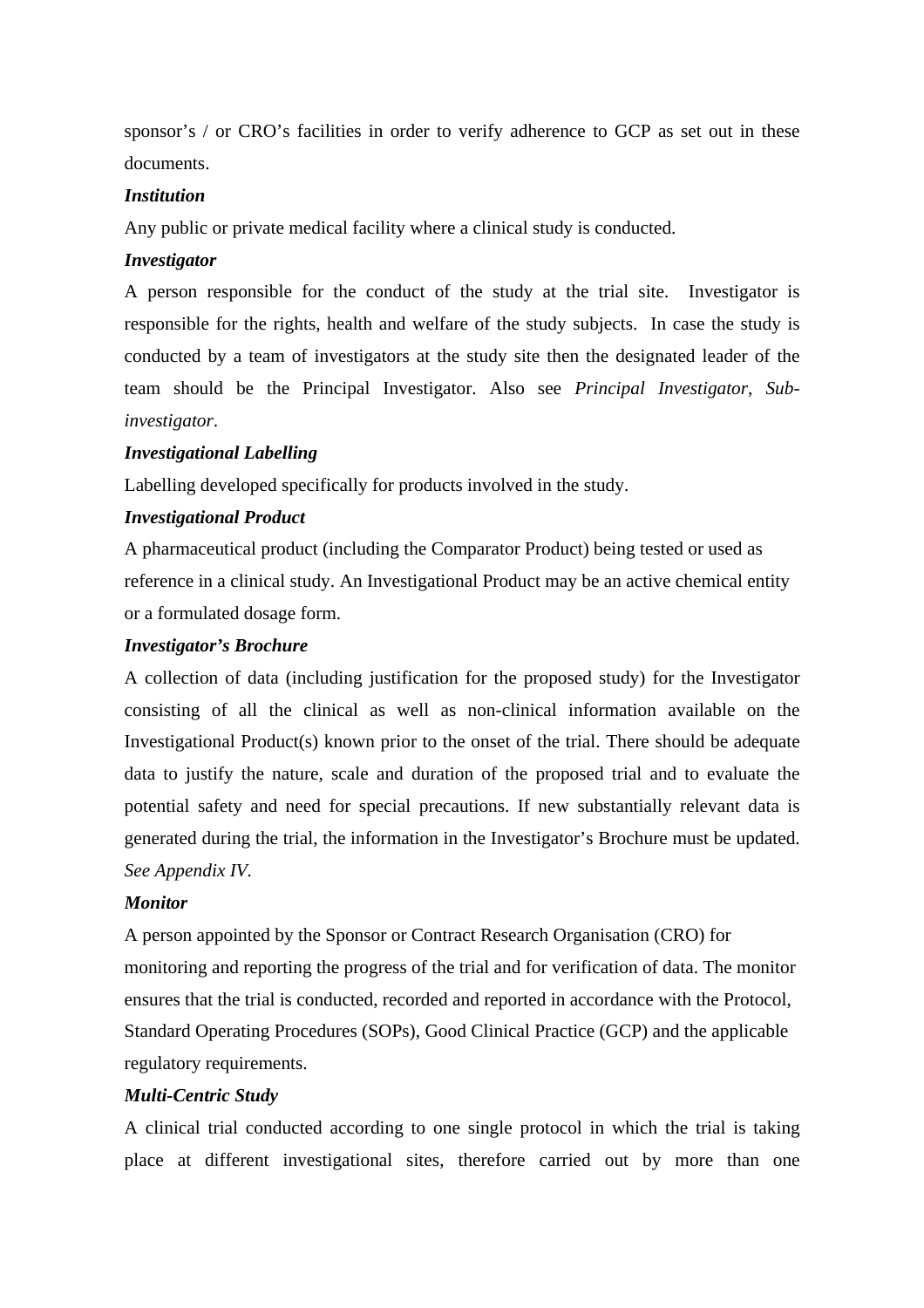investigator.

# *Non-Clinical Study*

Biomedical studies that are not performed on human subjects.

### *Non-Therapeutic Study*

A study in which there is no anticipated direct clinical benefit to the Subject(s). Such studies, unless an exception is justified, should be conducted in patient(s) having a disease or condition for which the Investigational Product is intended. Subject(s) in these studies should be particularly closely monitored and should be withdrawn if they appear to be unduly distressed.

# *Pharmaceutical Product(s)*

Any substance or combination of substances which has a therapeutic, prophylactic or diagnostic purpose or is intended to modify physiological functions, and presented in a dosage form suitable for administration to humans.

### **Principal Investigator**

The investigator who has the responsibility to co-ordinate between the different Investigators involved in a study at one site or different sites in case of a multi-center study.

### **Protocol**

A document that states the background, objectives, rationale, design, methodology (including the methods for dealing with *AEs*, withdrawals etc.) and statistical considerations of the study. It also states the conditions under which the study shall be performed and managed.

A list of items to be included in the *Protocol* is compiled in a subsequent chapter.

The content and format of the protocol should take into consideration the adopted *SOPs,*  the regulatory requirements and the guiding principles of *GCP*.

The term Protocol, unless otherwise specified, relates to the latest amended version of the document, read in conjunction with all its appendices and enclosures.

# *Protocol Amendment(s)*

Any changes or formal clarifications appended to the protocol. All Protocol Amendments should be agreed upon and signed by the persons who were the signatories to the Protocol.

# *Quality Assurance (QA)*

Systems and processes established to ensure that the trial is performed and the data are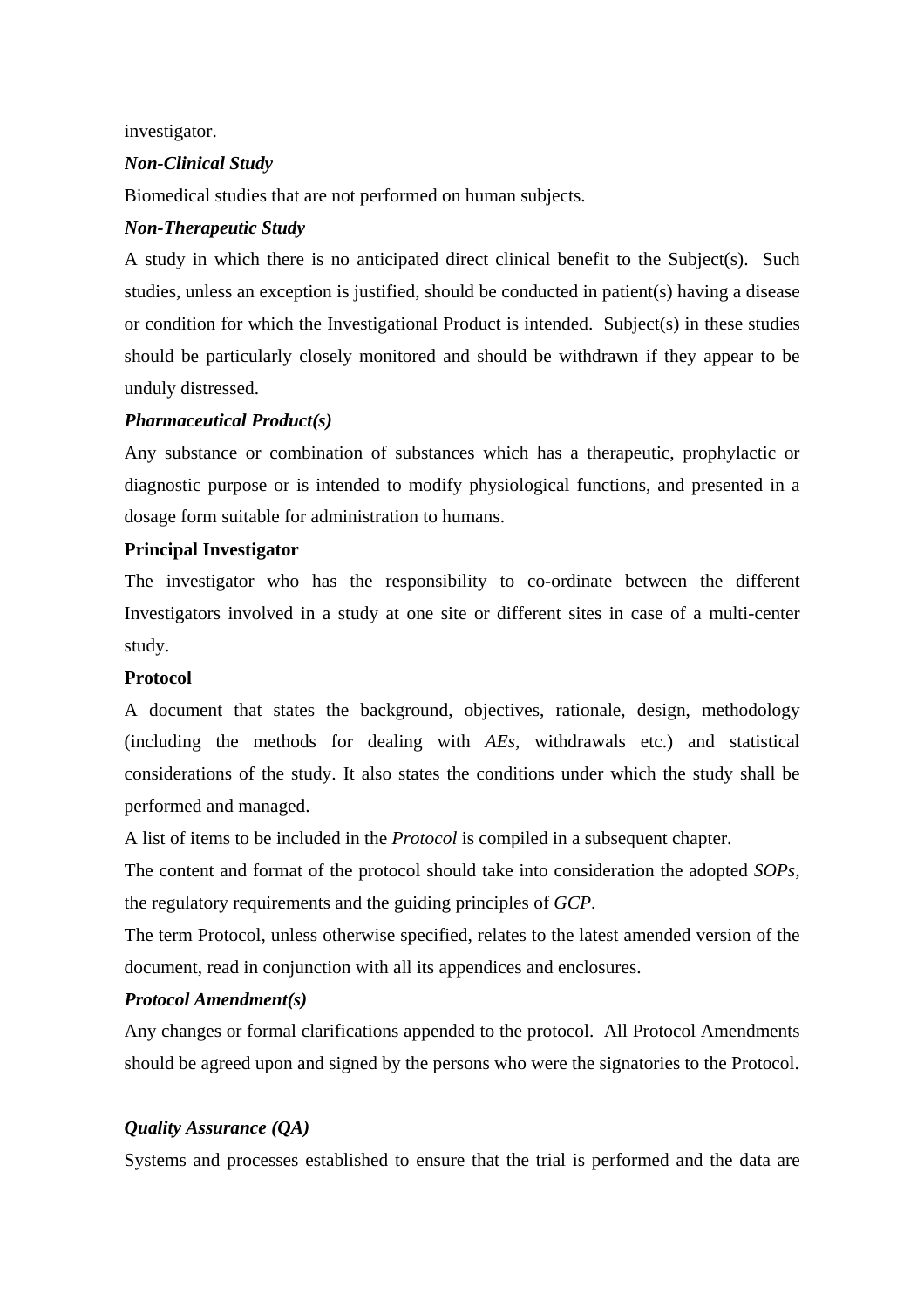generated in compliance with GCP. QA is validated through in-process Quality Control and in and post-process auditing of clinical trial process as well as data.

# *Quality Control (QC)*

The operational techniques and activities undertaken within the system of QA to verify that the requirements for quality of the trial related activities have been fulfilled. QC activities concern everybody involved with planning, conducting, monitoring, evaluating, data handling and reporting.

The objective of QC is to avoid exposure of study subjects to unnecessary risks and to avoid false conclusions being drawn from unreliable data.

### **Randomisation**

The process of assigning study subjects to either the treatment or the control group. Randomisation gives all subjects the same chance of being in either group in order to reduce bias.

### *Regulatory Authority*

The Drugs Controller General of India or an office nominated by him is the regulatory authority for the purpose of carrying out Clinical Trials in India. The Regulatory Authority approves the study Protocol, reviews the submitted data and conducts inspections.

# *Raw Data*

It refers to all records or certified copies of the original clinical and laboratory findings or other activities in a clinical study necessary for the reconstruction and evaluation of the trial. Also see *Source Data.*

### *Serious Adverse Event (SAE) or Serious Adverse Drug Reaction (SADR)*

An AE or ADR that is associated with death, inpatient hospitalisation (in case the study was being conducted on out-patients), prolongation of hospitalisation (in case the study was being conducted on in-patients), persistent or significant disability or incapacity, a congenital anomaly or birth defect, or is otherwise life threatening.

## Schedule

Unless repugnant to the context, the Schedule means Schedule Y to the Drugs  $\&$ Cosmetics Rules. (Reproduced here at Appendix II)

### *Source Data*

Original documents (or their verified and certified copies) necessary for evaluation of the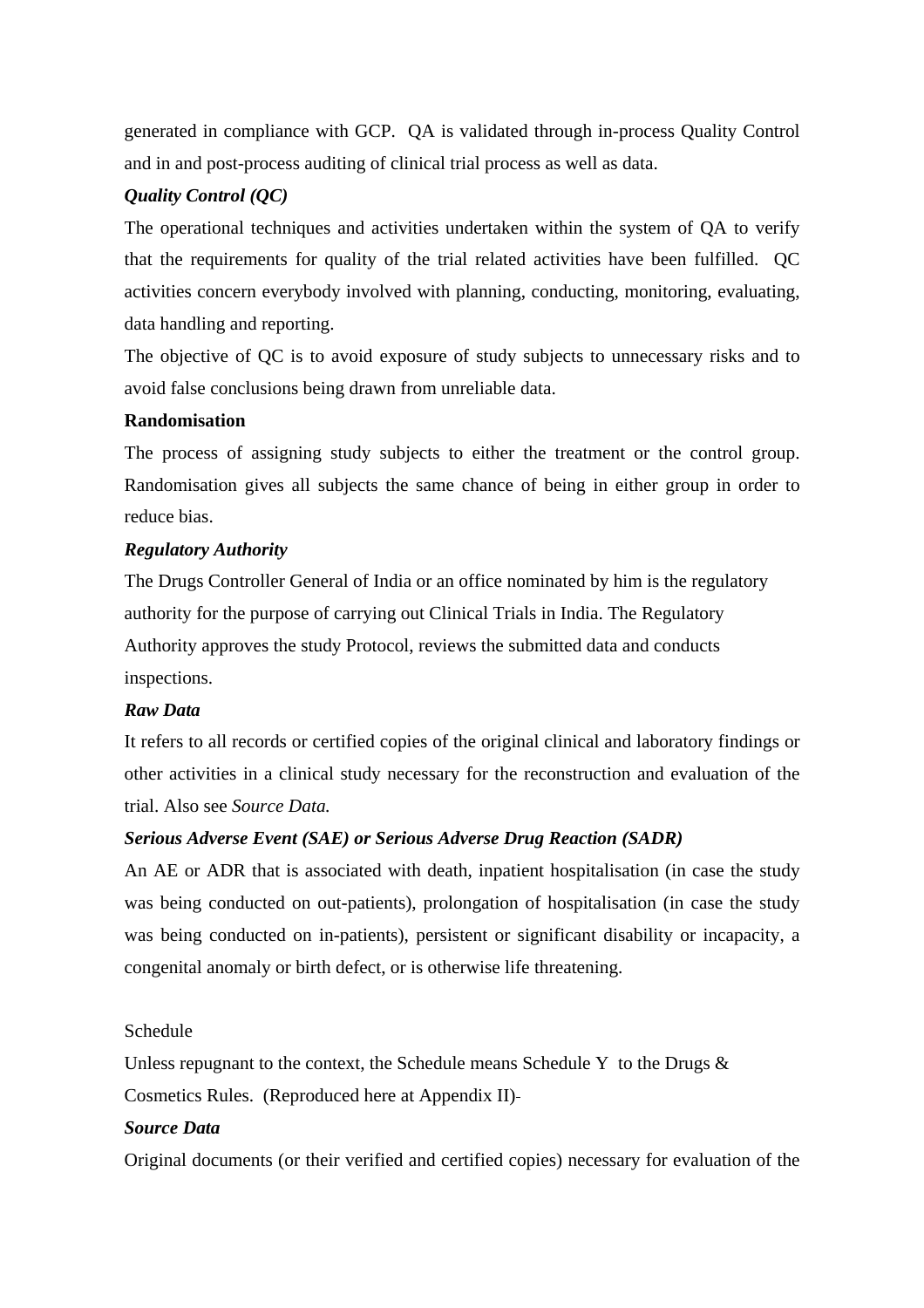Clinical Trial. These documents may include Study Subjects' files, recordings from automated instruments, tracings, X-Ray and other films, laboratory notes, photographic negatives, magnetic media, hospital records, clinical and office charts, Subjects' diaries, evaluation check-lists, and pharmacy dispensing records.

### *Sponsor*

An individual or a company or an institution that takes the responsibility for the initiation, management and / or financing of a Clinical Study. An Investigator who independently initiates and takes full responsibility for a trial automatically assumes the role of a Sponsor.

### *Study Product*

Any *Pharmaceutical Product* or *Comparator Product* used in a clinical study.

### Sub-Investigator

#### See *Co-Investigator*

#### *Subject Files / Patient Files*

A file containing demographic and medical information about a study subject. It includes hospital files, consultation records or special subject files allowing the authenticity of the information presented in CRF to be verified and where necessary allowing it to be completed or corrected. The conditions regulating the use and consultation of such documents must be honoured as prescribed under *Confidentiality*.

# *Study Subject (Subject)*

An individual participating in a clinical trial as a recipient of the *Investigational Product*. A *Study Subject* may be a healthy person volunteering in a trial or a person with a medical condition that is unrelated to the use of the *Investigational Product* or a person whose medical condition is relevant to the use of the *Investigational Product*.

### *Standard Operating Procedures (SOP)*

Standard elaborate written instructions to achieve uniformity of performance in the management of clinical studies. SOPs provide a general framework for the efficient implementation and performance of all the functions and activities related to a particular study.

#### *Subject Identification Code*

A unique identification number / code assigned by the Investigator to each Study Subject to protect the Subject's identity. Subject Identification Code is used in lieu of the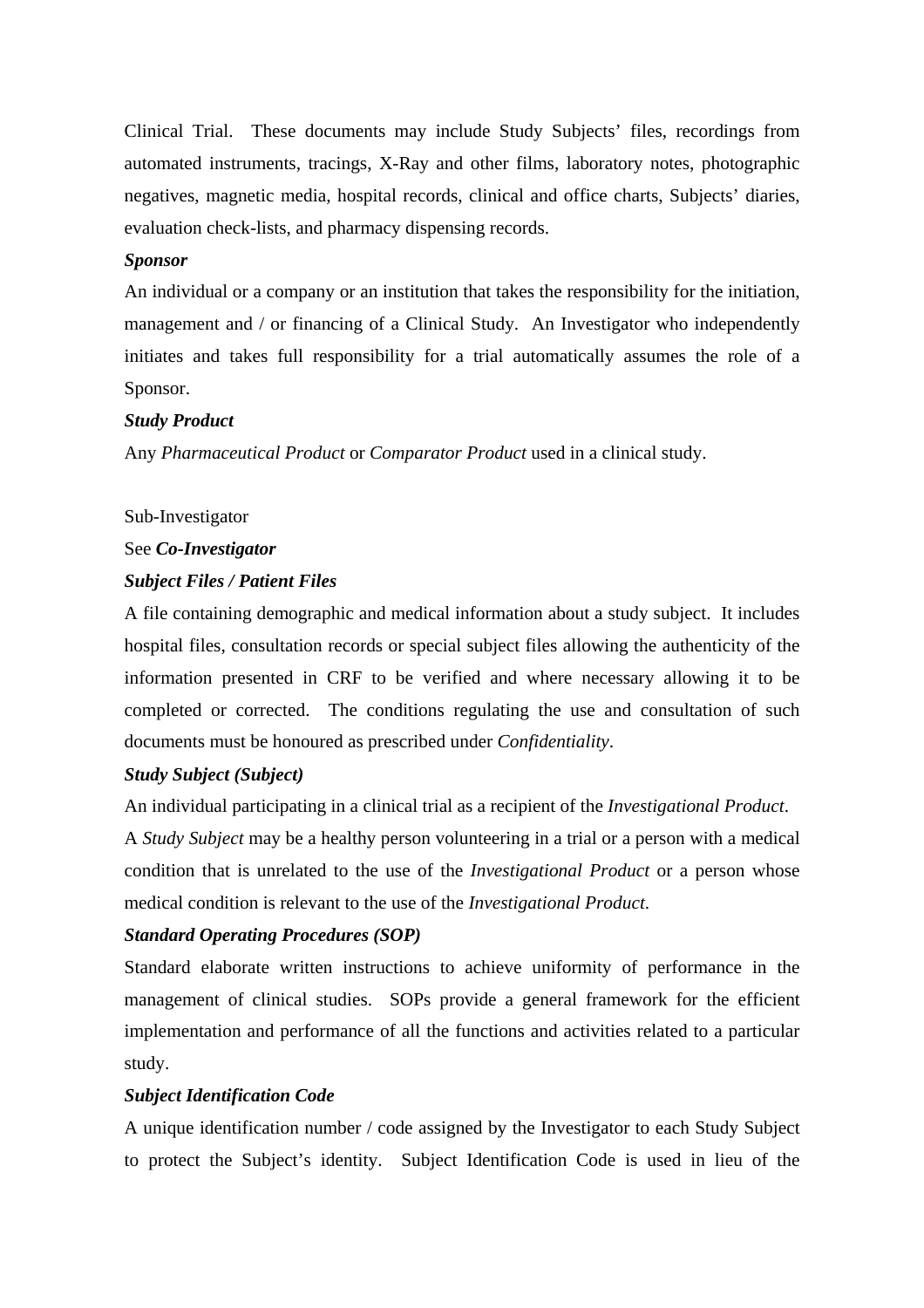Subject's name for all matters related to the study.

### *Study Management*

Steering, supervising, data management and verification, statistical processing and preparation of the study report.

### **Validation**

Validation of Study: The process of proving, in accordance with the principles of Good Clinical Practice, that any procedure, process equipment, material, activity or system actually leads to the expected results

Validation of Data: The procedures carried out to ensure and prove that the data contained in the final report match the original observations. The procedure is applied to Raw Data, CRFs, computer software, printouts, statistical analyses and consumption of Study Product / Comparator Product.

### **PREREQUISITES FOR THE STUDY**

#### *2.1. Investigational Pharmaceutical Product:*

Physical, chemical, pharmaceutical properties and the formulation of the Investigational Product must be documented to permit appropriate safety measures to be taken during the course of a study. Instructions for the storage and handling of the dosage form should be documented. Any structural similarity(ies) to the other known compounds should be mentioned.

### *2.2. Pre-clinical supporting data*

The available pre-clinical data and clinical information on the Investigational Product should be adequate and convincing to support the proposed study.

#### *2.3. Protocol*

A well designed study relies predominantly on a thoroughly considered, wellstructured and complete protocol.

#### *2.3.1. Relevant components of Protocol*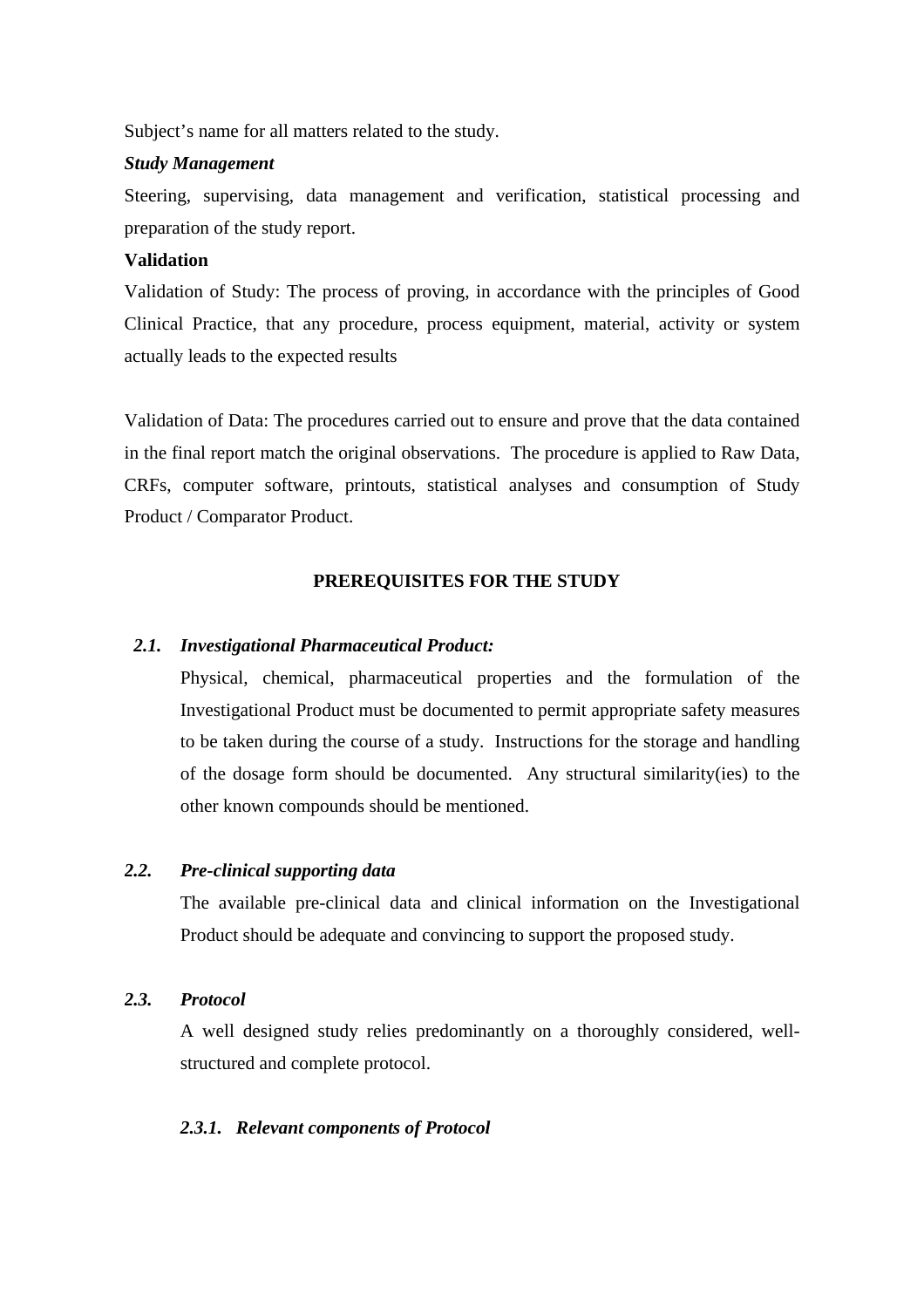### *2.3.1.1. General information*

- a. Protocol title, protocol identifying number and date. All amendments should bear amendment number and date(s)
- b. Name, address & contact numbers of the sponsor and the monitor / CRO
- c. Name and title of the persons authorised to sign the protocol and the protocol amendments for the sponsor
- d. Name, title, address and contact numbers of the sponsor's medical expert for the study
- e. Name(s), title(s), address(es) and contact numbers of the investigator(s) who is  $\ell$  are responsible for conducting the study, along with their consent letter(s)
- f. Name(s), address(es) and contact numbers of the institution(s) - clinical laboratories and / or other medical and technical departments along with the particulars of the head(s) of the institution(s) and the relevant department(s)

# *2.3.1.2. Objectives and Justification*

- a. Aims and objectives of the study, indicating the Phase to which the study corresponds
- b. Name and description of the investigational product(s)
- c. A summary of findings from non-clinical studies that potentially have clinical significance and from clinical studies that are relevant to the study
- d. Summary of the known and potential risks and benefits, if any, to human subjects
- e. Description of and justification for the route of administration, dosage regimen and treatment periods for the pharmaceutical product being studied and the product being used as control. Dose-response relationships should be considered and stated.
- f. A statement that the study will be conducted in compliance with the protocol, GCP and the applicable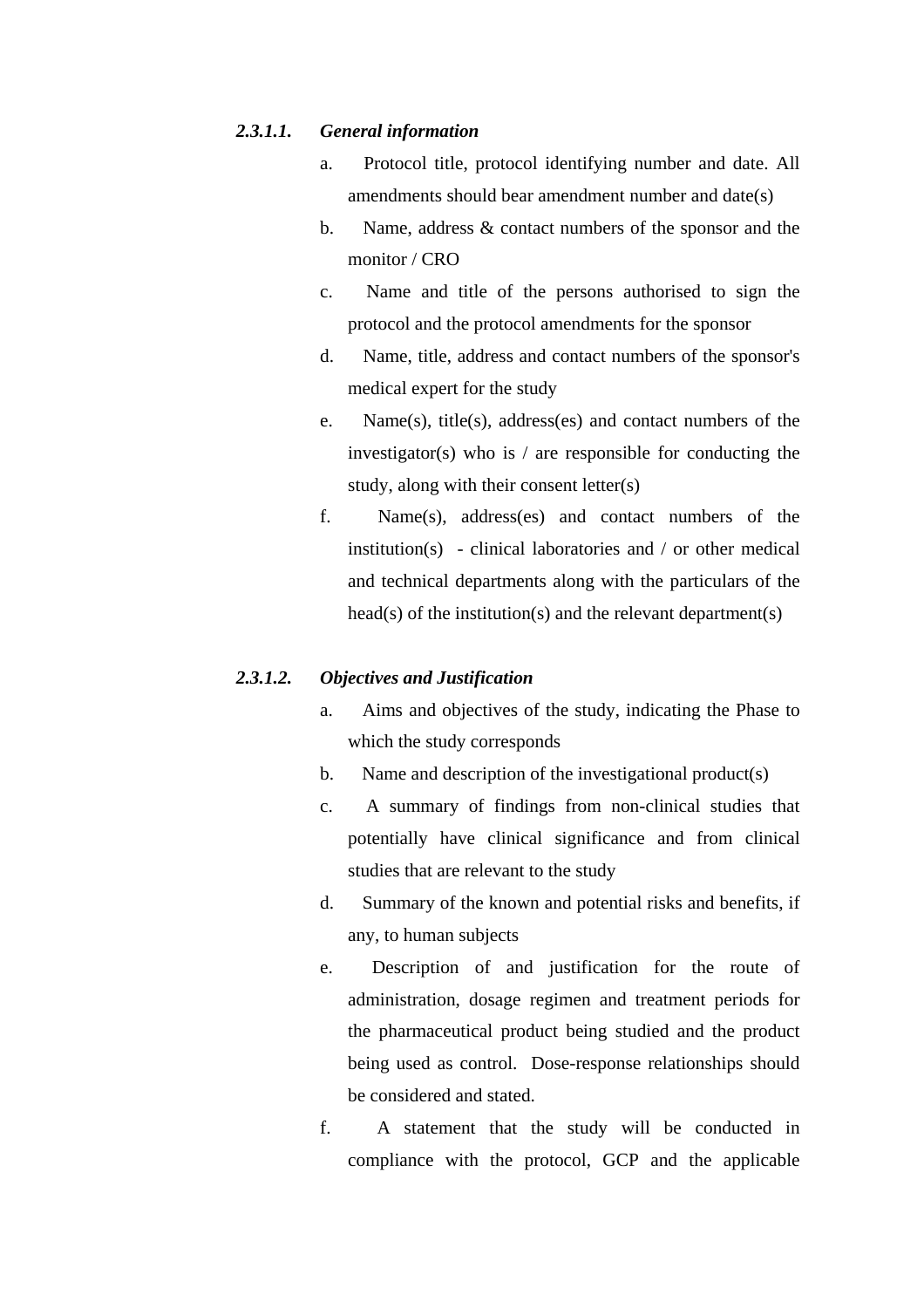regulatory requirements

- g. Description of the inclusion & exclusion criteria of the study population
- h. References to the literature and data that are relevant to the study and that provide background for the study

### *2.3.1.3. Ethical Considerations*

- a. General ethical considerations related to the study
- b. Description of how patients / healthy volunteers will be informed and how their consent will be obtained
- c. Possible reasons for not seeking informed consent

### *2.3.1.4. Study design*

- The scientific integrity of the study and the credibility of the data from the study depend substantially on the study design. Description of the study design should include:
	- a. Specific statement of primary and secondary end points, if any, to be measured during the study
	- b. Description of the type of the study (randomised, comparative, blinded, open, placebo controlled), study design (parallel groups, cross-over technique), blinding technique (double-blind, single-blind), randomisation (method and procedure) and placebo controlled.
	- c. A schematic diagram of the study design, procedures and stages
	- d. Medications/treatments permitted (including rescue medications) and not permitted before and / or during the study
	- e. A description of the study treatments, dosage regimen, route of administration and the dosage form of the investigational product and the control proposed during the study
	- f. A description of the manner of packaging and labelling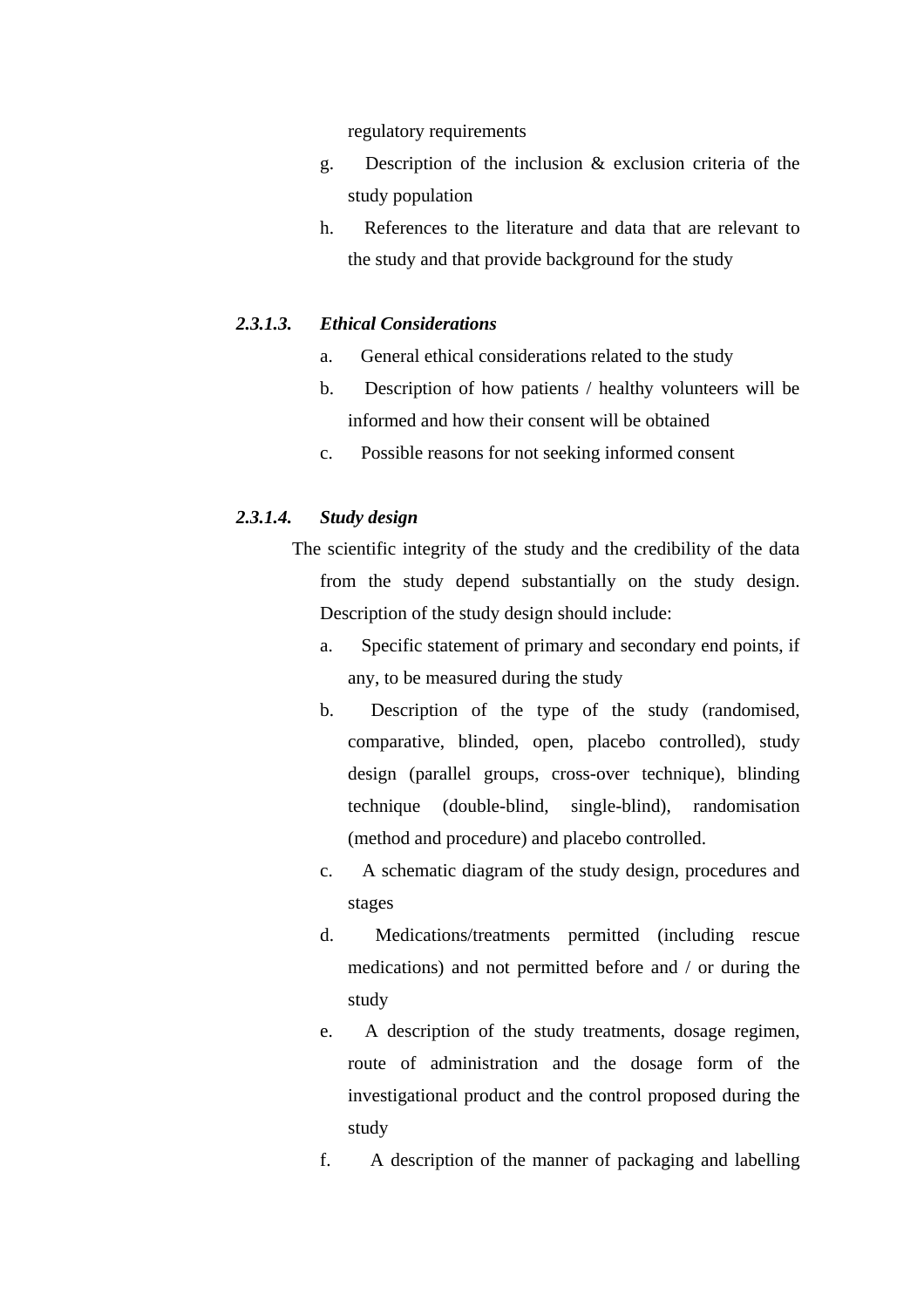of the investigational product

- g. Duration of the subject participation and a description of the sequence of all study periods including follow-up, if any
- h. Proposed date of initiation of the study
- i. Justification of the time-schedules e.g. in the light of how far the safety of the active ingredients, medicinal products has been tested, the time course of the disease in question
- j. Discontinuation criteria for study subjects and instructions on terminating or suspending the whole study or a part of the study
- k. Accountability procedures for the investigational products including the comparator product
- l. Maintenance of study treatment randomisation codes and procedures for breaking codes
- m. Documentation of any decoding that may occur during the study
- n. Procedures for monitoring subjects' compliance

### *2.3.1.5. Inclusion, Exclusion and Withdrawal of Subjects*

- a. Subject inclusion criteria: specifications of the subjects (patients / healthy volunteers) including age, gender, ethnic groups, prognostic factors, diagnostic admission criteria etc. should be clearly mentioned where relevant.
- b. Subject exclusion criteria, including an exhaustive statement on criteria for pre-admission exclusions
- c. Subject withdrawal criteria (i.e. terminating investigational product treatment / study treatment) and procedures specifying – when and how to withdraw subjects from the treatment, type and timing of the data to be collected from withdrawn subjects, whether and how subjects are to be replaced and the follow-up on the withdrawn subjects
- d. Statistical justification for the number of Subjects to be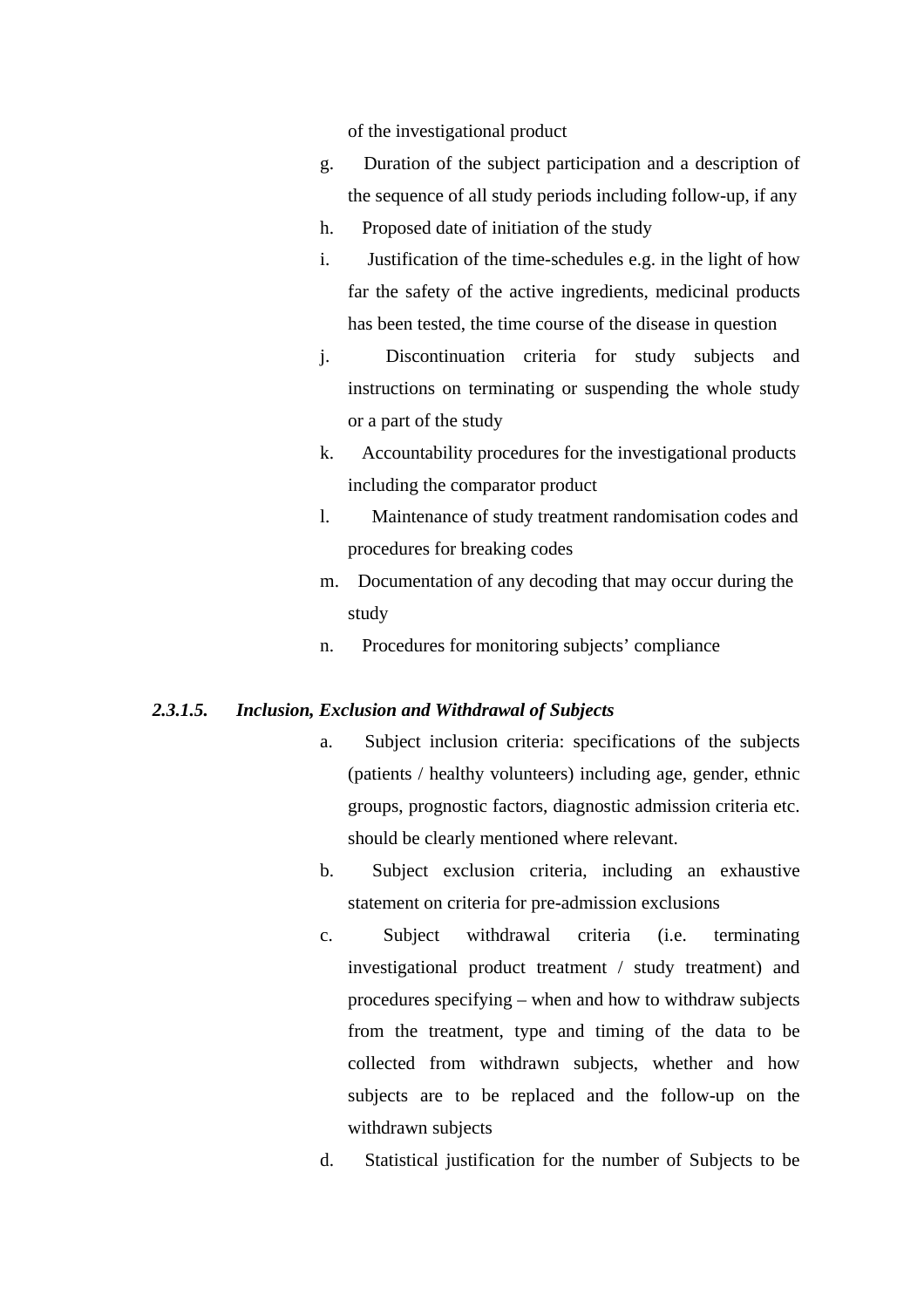### included in the Study

### *2.3.1.6. Handling of the Product(s)*

- a. Measures to be implemented to ensure the safe handling and storage of the pharmaceutical products.
- b. System to be followed for labelling of the product(s) (code numbering etc.)
- c. The label should necessarily contain the following information: the words - "For Clinical Studies only", the name or a code number of the study, name and contact numbers of the investigator, name of the institution, subject's identification code.

### *2.3.1.7. Assessment of Efficacy*

- a. Specifications of the effect parameters to be used
- b. Description of how effects are measured and recorded
- c. Time and periodicity of effect recording
- d. Description of special analyses and / tests to be carried out (pharmacokinetic, clinical, laboratory, radiological etc.)

### *2.3.1.8. Assessment of Safety*

- a. Specifications of safety parameters
- b. Methods and periodicity for assessing and recording safety parameters
- c. Procedures for eliciting reports of and for recording and reporting adverse drug reactions and / or adverse events and inter-current illnesses
- d. Type and duration of the follow-up of the subjects after adverse events
- e. Information on establishment of the study-code, where it will be kept and when, how and by whom it can be broken in the event of an emergency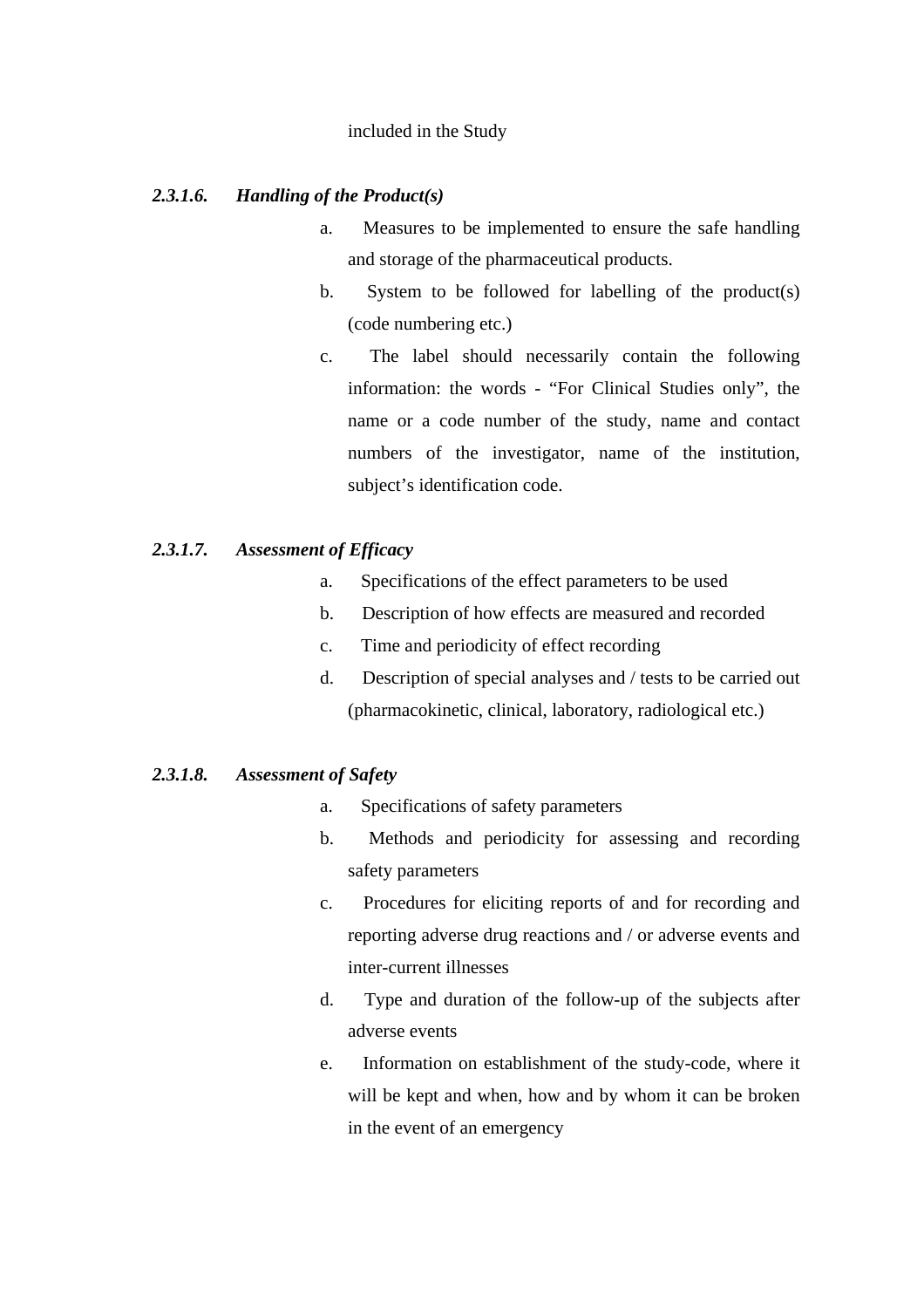### *2.3.1.9. Statistics*

- a. Description of the statistical methods to be employed, including timing of any planned interim analysis
- b. Number of study subjects needed to achieve the study objective, and statistical considerations on which the proposed number of subjects is based
- c. Detailed break-up of the number of subjects planned to be enrolled at each study site (in case of multi-center studies)
- d. The level of statistical significance to be used
- e. Procedures for managing missing data, unused data and unauthentic data
- f. Procedures for reporting any deviations from the original statistical plan (any deviations from the original statistical plan should be stated and justified in protocol and / in the final report, as appropriate)
- g. Selection of the subjects to be included in the final analyses (e.g. all randomized subjects / all dosed subjects / all eligible subjects / evaluable subjects

### *2.3.1.10. Data handling and management*

A statement should be clearly made in the protocol that "The investigator(s) / institution(s) will permit study related monitoring, audits, ethics committee review and regulatory inspection(s) providing direct access to source data / documents".

- A copy of the CRF should be included in the protocol. Besides, the following details should be given:
	- a. Procedures for handling and processing records of effects and adverse events to the product(s) under study
	- b. Procedures for the keeping of patient lists and patient records for each individual taking part in the study. Records should facilitate easy identification of the individual subjects.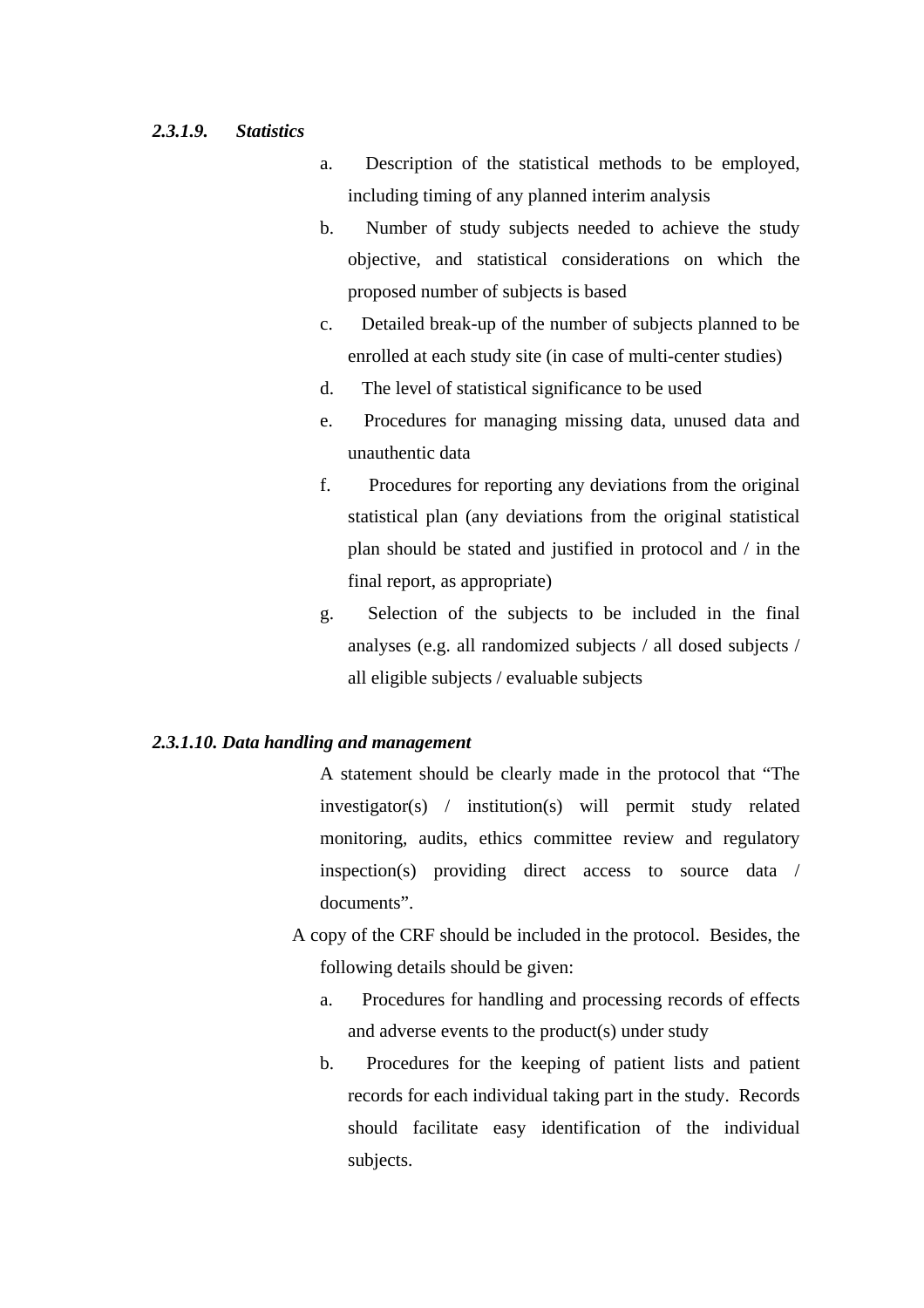#### *2.3.1.11. Quality control and quality assurance*

- a. A meticulous and specified plan for the various steps and procedures for the purpose of controlling and monitoring the study most effectively
- b. Specifications and instructions for anticipated deviations from the protocol
- c. Allocation of duties and responsibilities with-in the research team and their co-ordination
- d. Instructions to staff including study description (the way the study is to be conducted and the procedures for drug usage and administration)
- e. Addresses and contact numbers etc. enabling any staff member to contact the research team at any hour
- f. Considerations of confidentiality problems, if any arise
- g. Quality control of methods and evaluation procedures

### *2.3.1.12. Finance and insurance*

- a. All financial aspects of conducting and reporting a study may be arranged and a budget made out.
- b. Information should be available about the sources of economic support (e.g. foundations, private or public funds, sponsor / manufacturer). Likewise it should be stated how the expenditures should be distributed e.g. payment to subjects, refunding expenses of the subjects, payments for special tests, technical assistance, purchase of apparatus, possible fee to or reimbursement of the members of the research team, payment of the investigator / institution etc.)
- c. The financial arrangement between the sponsor, the individual researcher(s) / manufacturer involved, institution and the investigator(s) in case such information is not stated explicitly
- d. Study Subjects should be satisfactorily insured against any injury caused by the study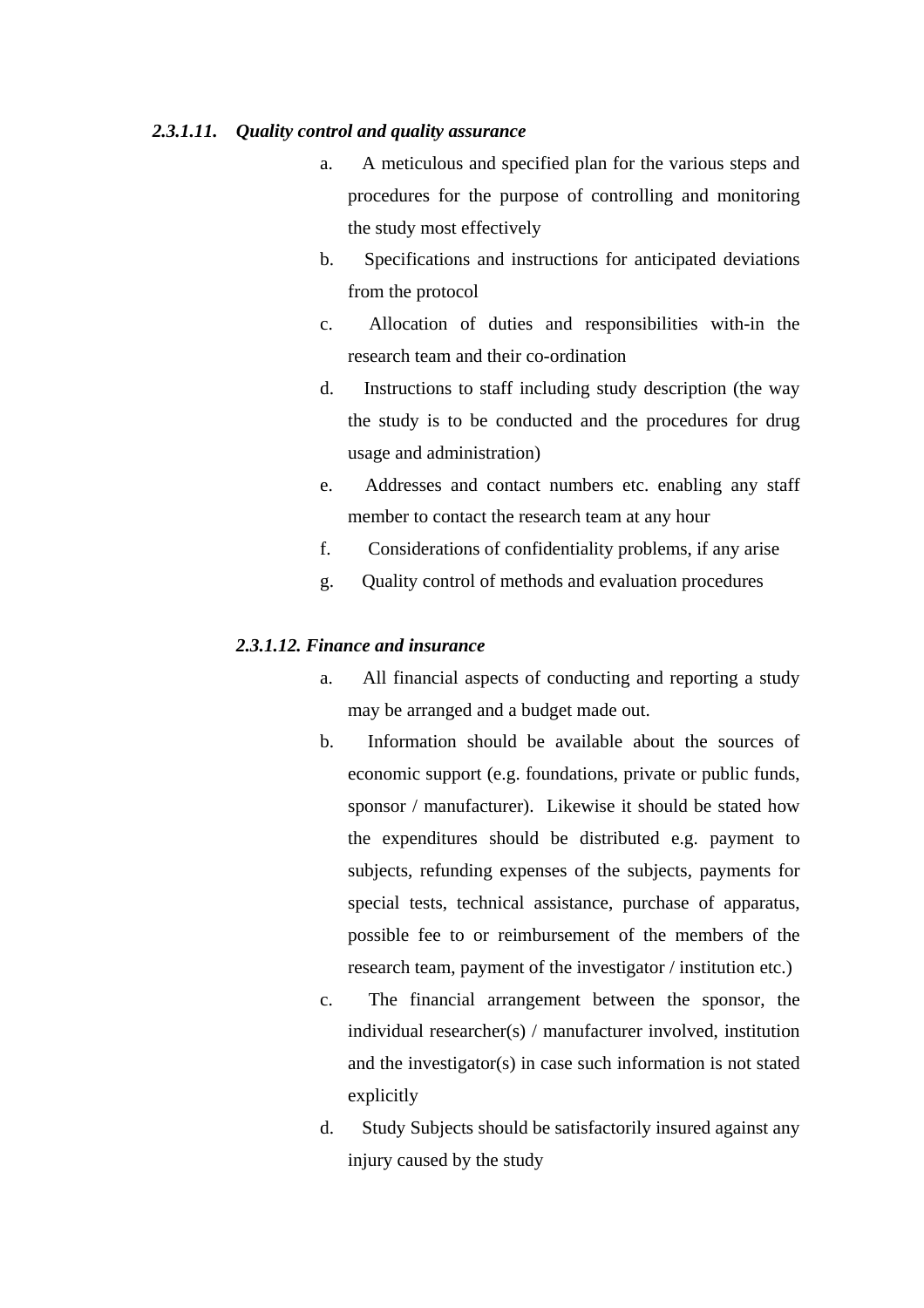e. The liability of the involved parties (investigator, sponsor / manufacturer, institution(s) etc.) must be clearly agreed and stated before the start of the study

### *2.3.1.13. Publication policy*

A publication policy, if not addressed in a separate agreement, should be described in the protocol.

#### *2.3.1.14. Evaluation*

- a. A specified account for how the response is to be evaluated
- b. Methods of computation and calculation of effects
- c. Description of how to deal with and report subjects withdrawn from / dropped out of the study

#### *2.3.2. Supplementaries and appendices:*

The following documents should be appended with the protocol:

- a. Information to the Study Subjects and the mode of providing it
- b. Instructions to staff
- c. Descriptions of special procedures

### *2.4. Ethical & Safety Considerations*

#### *2.4.1. Ethical Principles*

 All research involving human subjects should be conducted in accordance with the ethical principles contained in the current revision of Declaration of Helsinki (see Appendix 1) and should respect three basic principles, namely justice, respect for persons, beneficence (to maximize benefits and to minimize harms and wrongs) and non malaficence (to do no harm) as defined by "Ethical Guidelines for Biomedical Research on Human Subjects" issued by the Indian Council of Medical Research and any other laws and regulations of the country, which ensure a greater protection for subjects.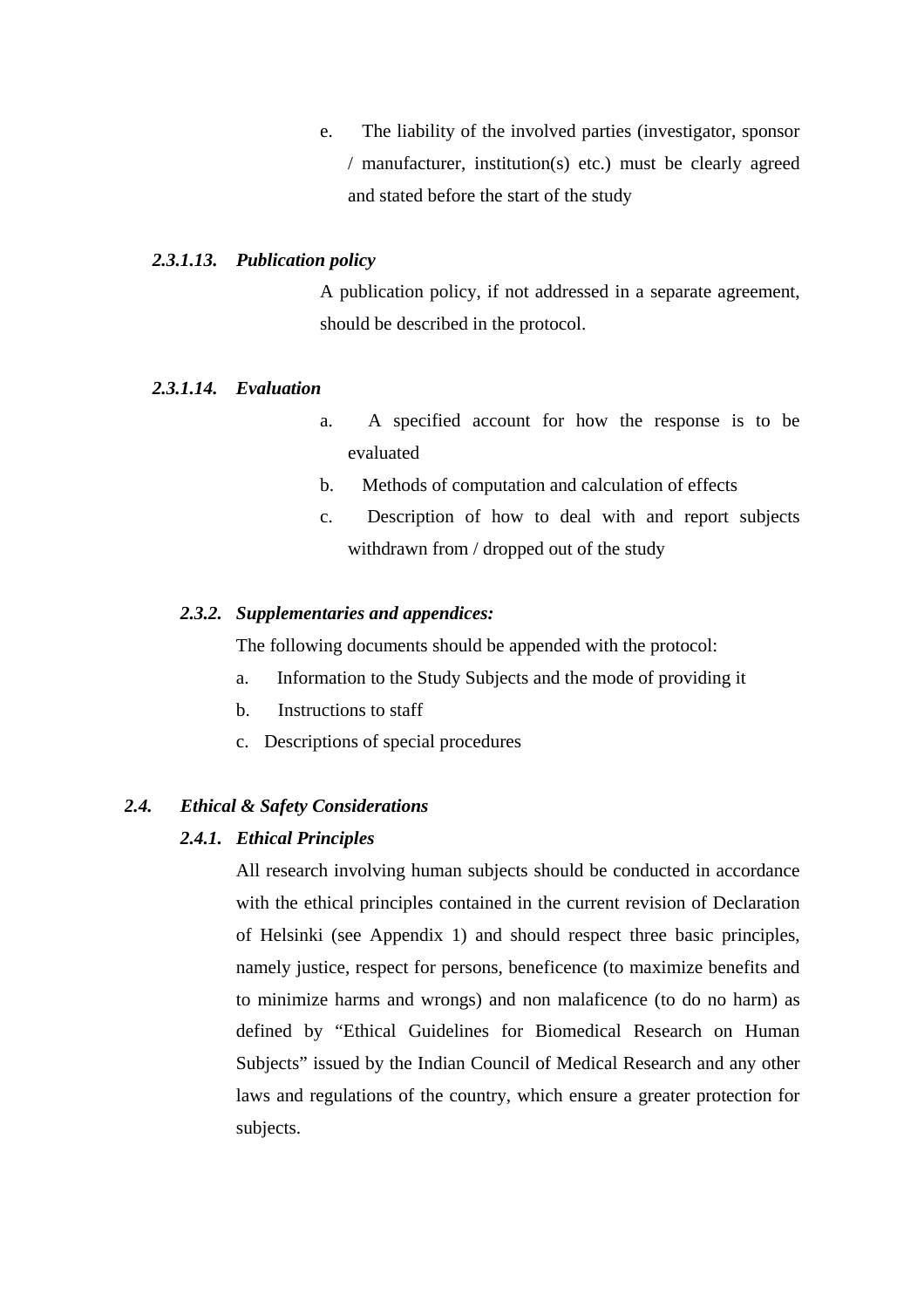The following principles are to be followed:

- a. **Principles of essentiality** whereby, the research entailing the use of human subjects is considered to be absolutely essential after a due consideration of all alternatives in the light of the existing knowledge in the proposed area of research and after the proposed research has been duly vetted and considered by an appropriate and responsible body of persons who are external to the particular research and who, after careful consideration, come to the conclusion that the said research is necessary for the advancement of knowledge and for the benefit of all members of the human species and for the ecological and environmental well being of the planet.
- b. **Principles of voluntariness, informed consent and community agreement** whereby, Study Subjects are fully apprised of the Study and the impact and risk of such Study on the Study Subjects and others; and whereby the research subjects retain the right to abstain from further participation in the research irrespective of any legal or other obligation that may have been entered into by them or by someone on their behalf, subject to only minimal restitutive obligations of any advance consideration received and outstanding.
- c. **Principles of non-exploitation** whereby as a general rule, research subjects are remunerated for their involvement in the research or experiment; and, irrespective of the social and economic condition or status, or literacy or educational levels attained by the research subjects kept fully apprised of all the dangers arising in and out of the research so that they can appreciate all the physical and psychological risks as well as moral implications of the research whether to themselves or others, including those yet to be born.
- d. **Principles of privacy and confidentiality** whereby, the identity and records of the human subjects of the research or experiment are as far as possible kept confidential; and that no details about identity of said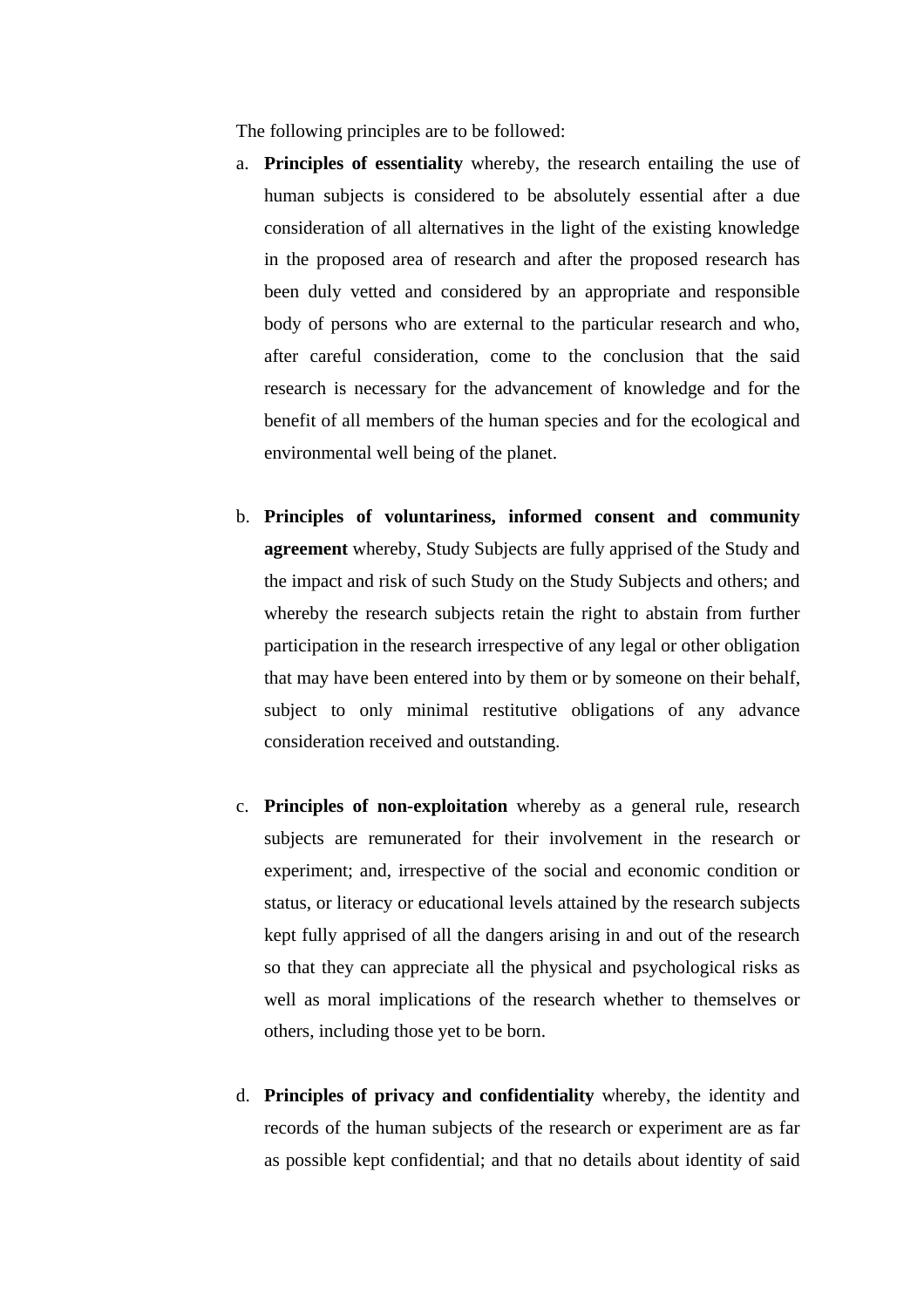human subjects, which would result in the disclosure of their identity, are disclosed without valid scientific and legal reasons which may be essential for the purposes of therapeutics or other interventions, without the specific consent in writing of the human subject concerned, or someone authorised on their behalf; and after ensuring that the said human subject does not suffer from any form of hardship, discrimination or stigmatisation as a consequence of having participated in the research or experiment.

- e. **Principles of precaution and risk minimisation** whereby due care and caution is taken at all stages of the research and experiment (from its inception as a research idea, its subsequent research design, the conduct of the research or experiment and its applicative use) to ensure that the research subject and those affected by it are put to the minimum risk, suffer from no irreversible adverse effects and, generally, benefit from and by the research or experiment.
- f. **Principles of professional competence** whereby, the research is conducted at all times by competent and qualified persons, who act with total integrity and impartiality and who have been made aware of, and mindful of, the ethical considerations to be borne in mind in respect of such Study.
- f. **Principles of accountability and transparency** whereby, the research or experiment will be conducted in a fair, honest, impartial and transparent manner, after full disclosure is made by those associated with the Study of each aspect of their interest in the Study, and any conflict of interest that may exist; and whereby, subject to the principles of privacy and confidentiality and the rights of the researcher, full and complete records of the research inclusive of data and notes are retained for such reasonable period as may be prescribed or considered necessary for the purposes of post-research monitoring, evaluation of the research, conducting further research (whether by the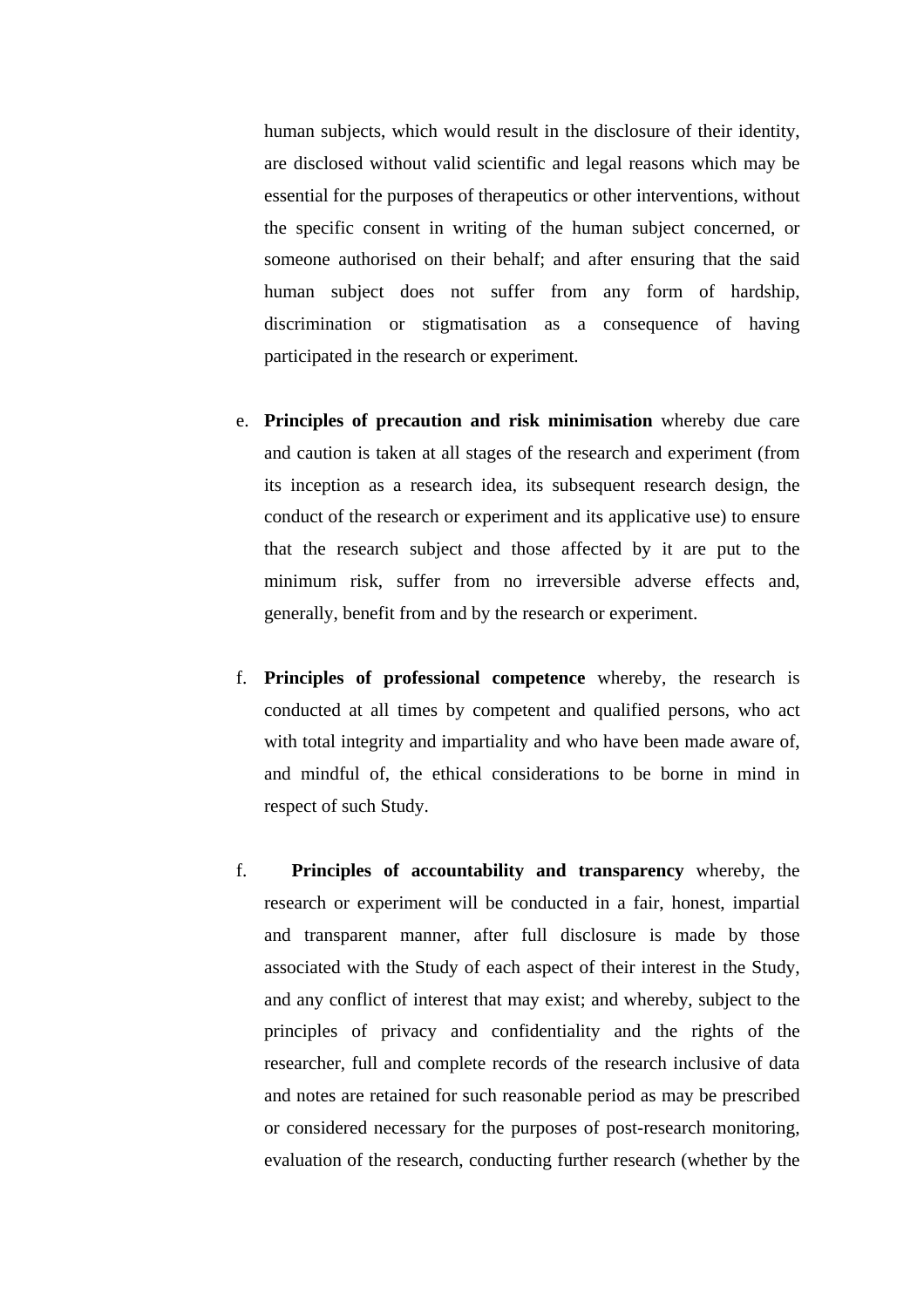initial researcher or otherwise) and in order to make such records available for scrutiny by the appropriate legal and administrative authority, if necessary.

- h. **Principles of the maximisation of the public interest and of distributive justice** whereby, the research or experiment and its subsequent applicative use are conducted and used to benefit all human kind and not just those who are socially better off but also the least advantaged; and in particular, the research subject themselves.
- i. **Principles of institutional arrangements** whereby, there shall be a duty on all persons connected with the research to ensure that all the procedures required to be complied with and all institutional arrangements required to be made in respect of the research and its subsequent use or application are duly made in a bonafide and transparent manner; and to take all appropriate steps to ensure that research reports, materials and data connected with the research are duly preserved and archived.
- j. **Principles of public domain** whereby, the research and any further research, experimentation or evaluation in response to, and emanating from such research is brought into the public domain so that its results are generally made known through scientific and other publications subject to such rights as are available to the researcher and those associated with the research under the law in force at that time.
- k. **Principles of totality of responsibility** whereby the professional and moral responsibility, for the due observance of all the principles, guidelines or prescriptions laid down generally or in respect of the research or experiment in question, devolves on all those directly or indirectly connected with the research or experiment including the researchers, those responsible for funding or contributing to the funding of the research, the institution or institutions where the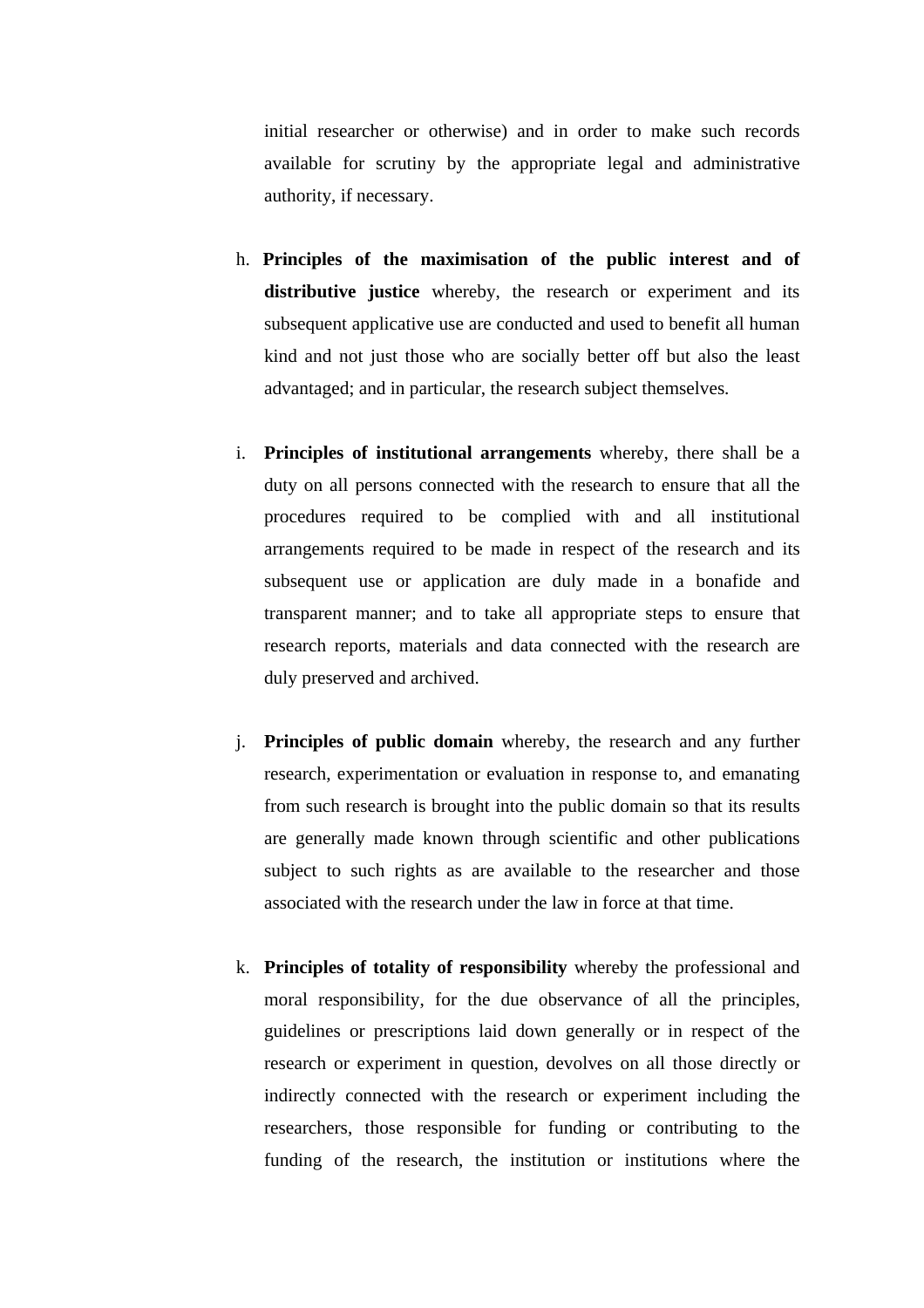research is conducted and the various persons, groups or undertakings who sponsor, use or derive benefit from the research, market the product (if any) or prescribe its use so that, inter alia, the effect of the research or experiment is duly monitored and constantly subject to review and remedial action at all stages of the research and experiment and its future use.

l. **Principles of compliance** whereby, there is a general and positive duty on all persons, conducting, associated or connected with any research entailing the use of a human subject to ensure that both the letter and the spirit of these guidelines, as well as any other norms, directions and guidelines which have been specifically laid down or prescribed and which are applicable for that area of research or experimentation, are scrupulously observed and duly complied with.

#### *2.4.2. Ethics Committee:*

The sponsor and / or investigator should seek the opinion of an independent *Ethics Committee* regarding suitability of the *Protocol*, methods and documents to be used in recruitment of *Subjects* and obtaining their *Informed Consent* including adequacy of the information being provided to the Subjects. The Ethics Committees are entrusted not only with the initial view of the proposed research protocols prior to initiation of the projects but also have a continuing responsibility of regular monitoring for the compliance of the Ethics of the approved programmes till the same are completed. Such an ongoing review is in accordance with the Declaration of Helsinki and all the international guidelines for biomedical research

# *2.4.2.1 Basic Responsibilities*

The basic responsibility of an IEC is to ensure a competent review of all ethical aspects of the project proposals received and execute the same free from any bias and influence that could affect their objectivity.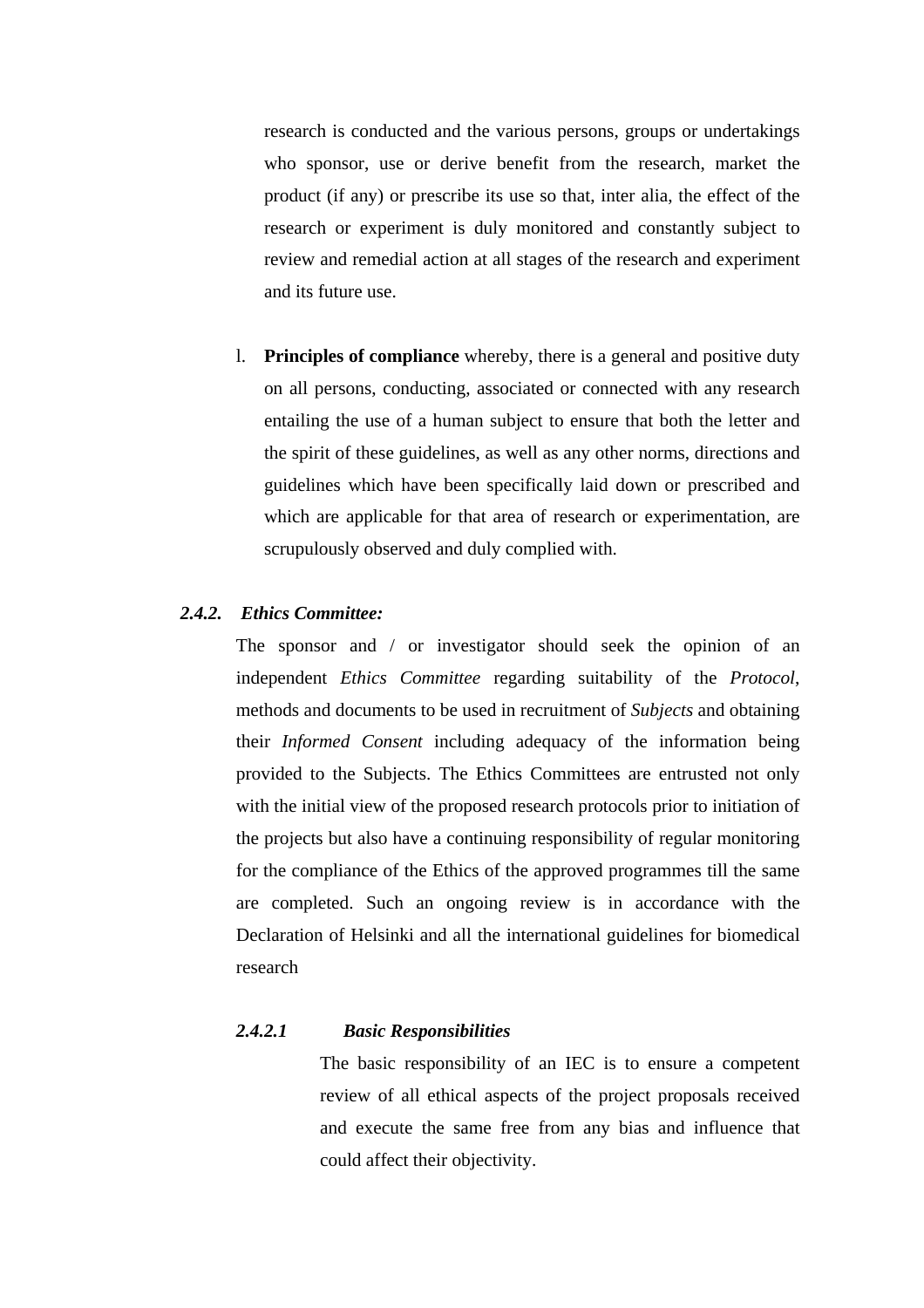The IECs should specify in writing the authority under which the Committee is established, membership requirements, the terms of reference, the conditions of appointment, the offices and the quorum requirements. The responsibilities of an IEC can be defined as follows :

- a. To protect the dignity, rights and well being of the potential research participants.
- b. To ensure that universal ethical values and international scientific standards are expressed in terms of local community values and customs.
- c. To assist in the development and the education of a research community responsive to local health care requirements

### *2.4.2.2. Composition*

- a. IEC should be multidisciplinary and multi-sectorial in composition. Independence and competence are the two hallmarks of an IEC.
	- b. The number of persons in an ethical committee be kept fairly small (5-7 members). It is generally accepted that a minimum of five persons is required to compose a quorum. There is no specific recommendation for a widely acceptable maximum number of persons but it should be kept in mind that too large a Committee will make it difficult in reaching consensus opinion. 12 to 15 is the maximum recommended number
	- c. The Chairperson of the Committee should preferably be from outside the Institution and not head of the same Institution to maintain the independence of the Committee. The Member Secretary who generally belongs to the same Institution should conduct the business of the Committee.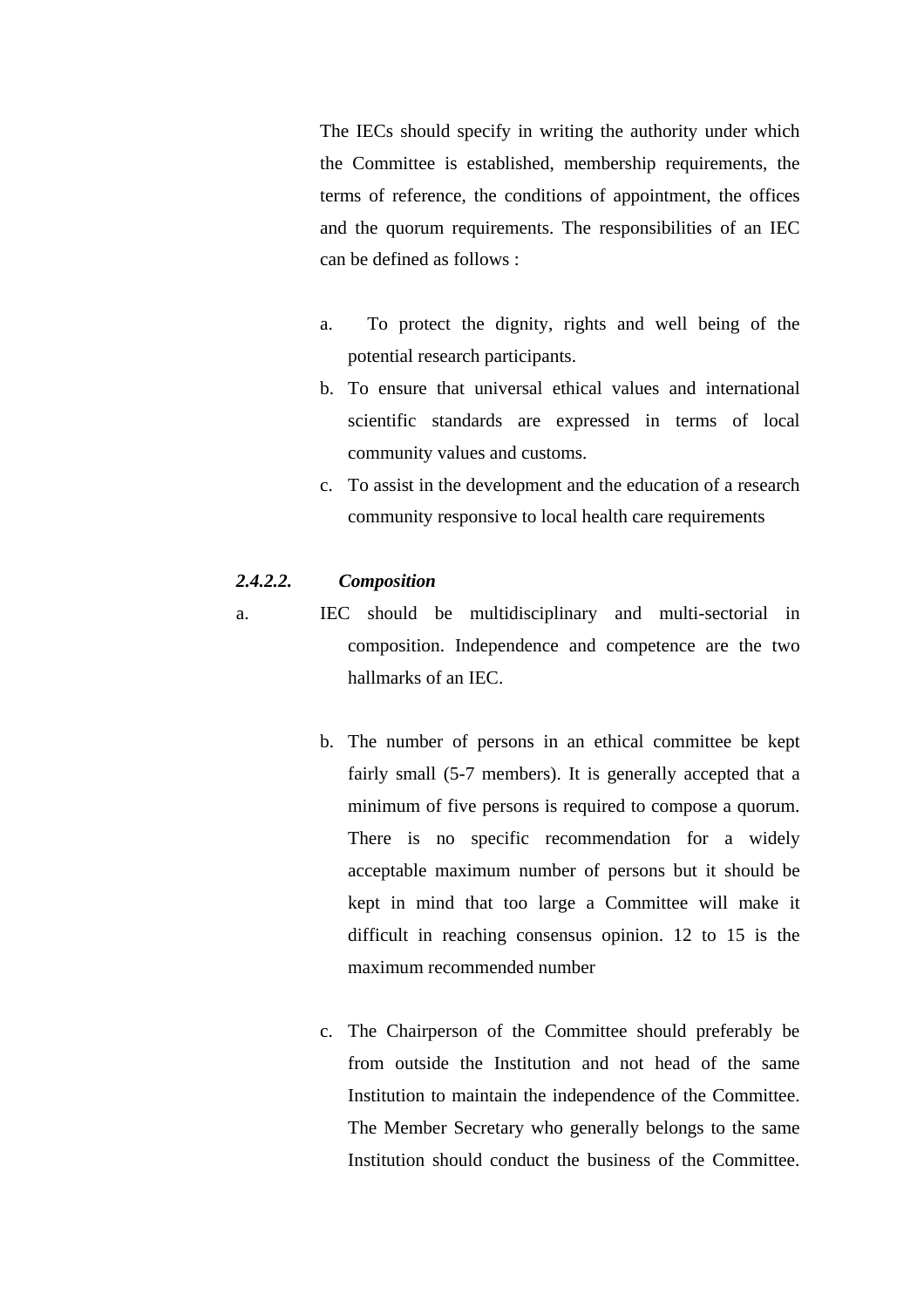Other members should be a mix of medical/non-medical, scientific and non-scientific persons including lay public to reflect the differed viewpoints. The composition may be as follows :-

- 1. Chairperson
- 2. 1-2 basic medical scientists (preferably one pharmacologists).
- 3. 1-2 clinicians from various Institutes
- 4. One legal expert or retired judge
- 5. One social scientist / representative of nongovernmental voluntary agency
- 6. One philosopher / ethicist / theologian
- 7. One lay person from the community
- 8. Member Secretary
- d. The ethical committee at any institution can have as its members, individuals from other institutions or communities if required. There should be adequate representation of age, gender, community; etc. in the Committee to safeguard the interests and welfare of all sections of the community/society. Members should be aware of local, social and cultural norms, as this is the most important social control mechanism. If required subject experts could be invited to offer their views.

# *2.4.2.3. Terms of Reference*

The IEC members should be made aware of their role and responsibilities as committee members. Any change in the regulatory requirements should be brought to their attention and they should be kept abreast of all national and international developments in this regard. The Terms of References should also include a statement on Terms of Appointment with reference to the duration of the term of membership, the policy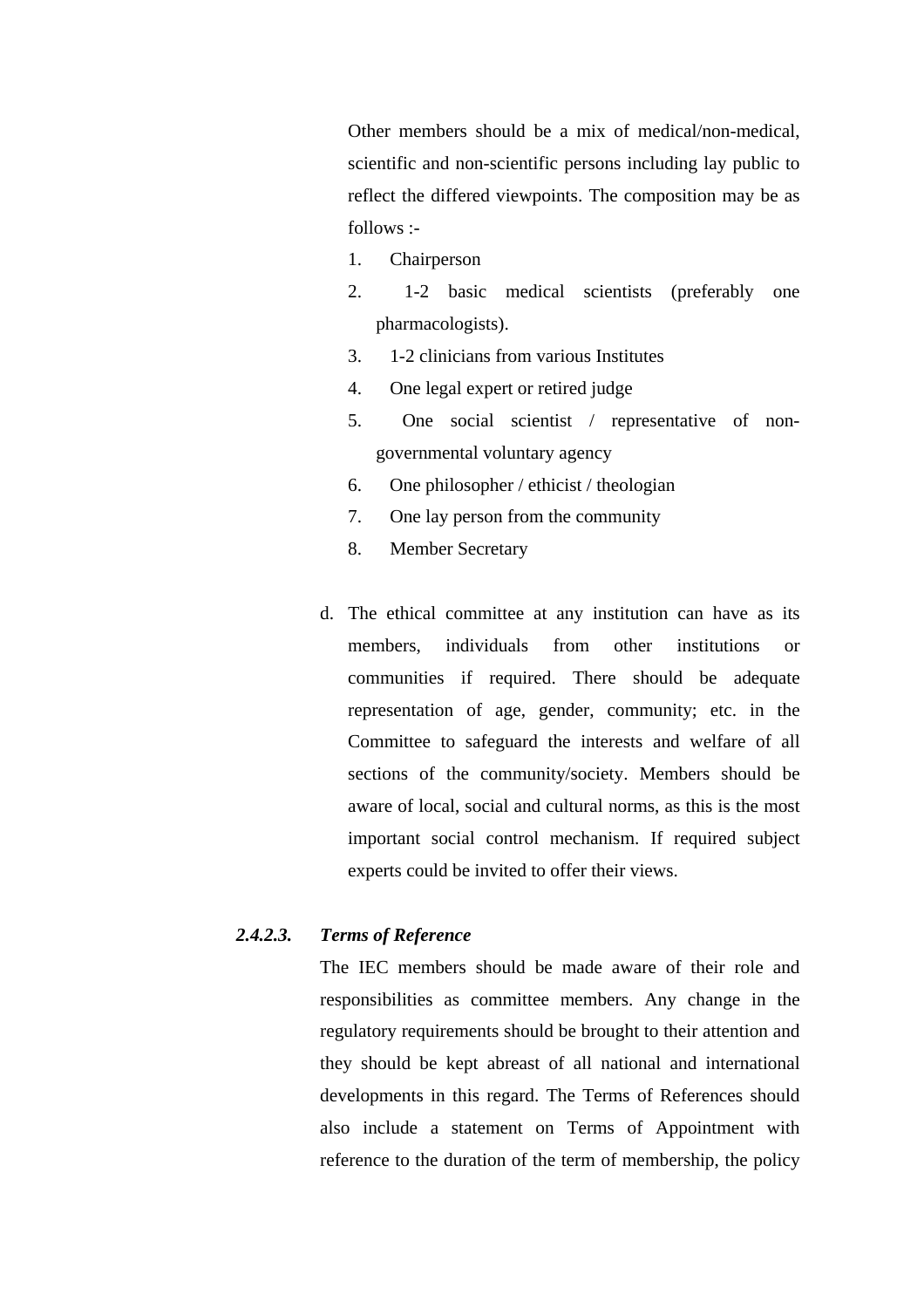for removal, replacement and resignation procedure etc. Each Committee should have its own operating procedures available with each member.

### *2.4.2.4. Review Procedures*

The Ethics Committee should review every research proposal on human subjects. It should ensure that a scientific evaluation has been completed before ethical review is taken up. The Committee should evaluate the possible risks to the subjects with proper justification, the expected benefits and adequacy of documentation for ensuring privacy, confidentiality and justice issues. **The ethical review should be done through formal meetings and should not resort to decisions through circulation of proposals.**

# *2.4.2.5. Submission of Application*

The researcher should submit an appropriate application to the IEC in a prescribed format along with the study protocol at least three weeks in advance. The protocol should include the following:

- 1. Clear research objectives and rationale for undertaking the investigation in human subjects in the light of existing knowledge.
- 2. Recent curriculum vitae of the Investigators indicating qualification and experience.
- 3. Subject recruitment procedures.
- 4. Inclusion and exclusion criteria for entry of subjects in the study.
- 5. Precise description of methodology of the proposed research, including intended dosages and routes of administration of drugs, planned duration of treatment and details of invasive procedures if any.
- 6. A description of plans to withdraw or withhold standard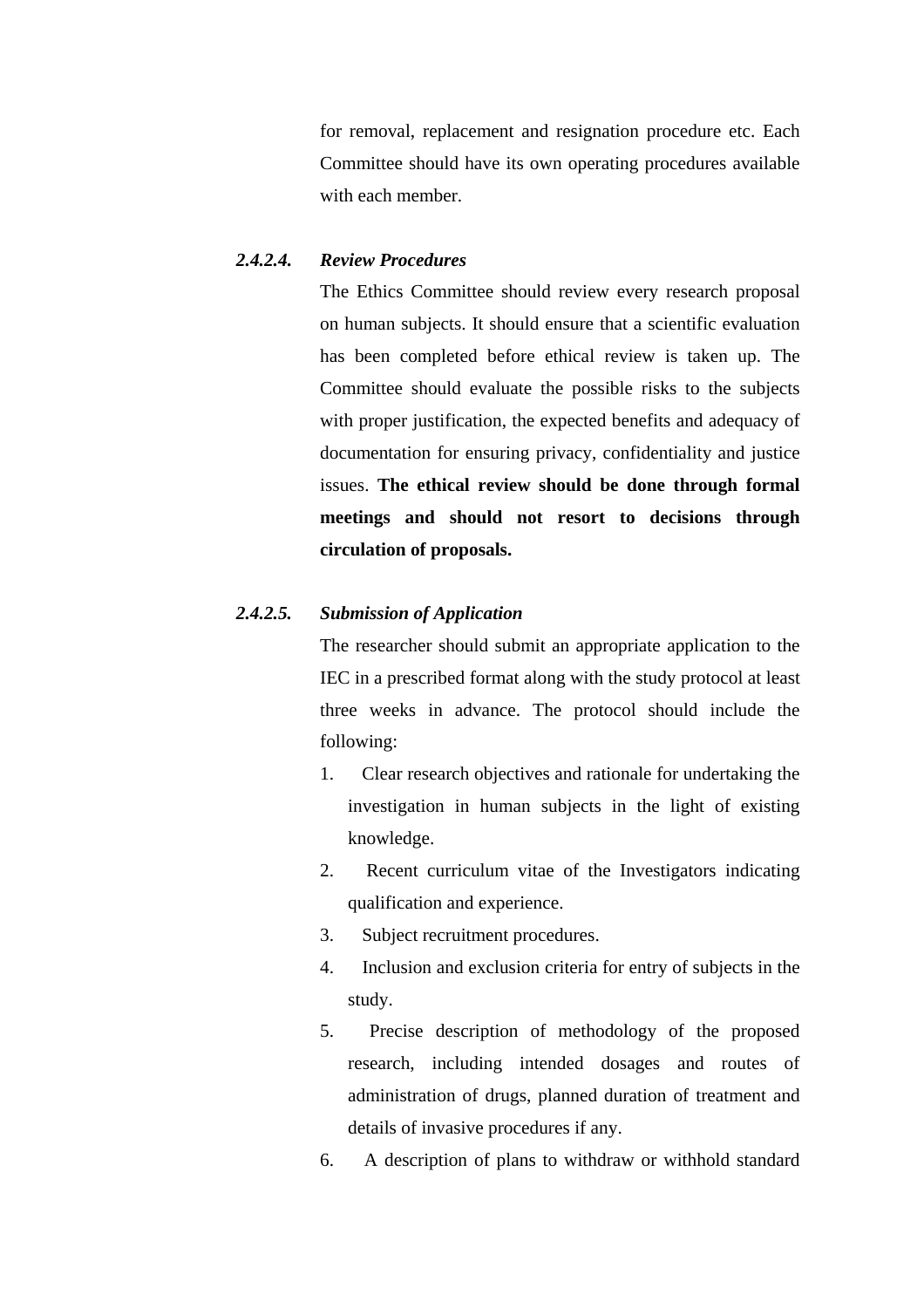therapies in the course of research.

- 7. The plans for statistical analysis of the study.
- 8. Procedure for seeking and obtaining informed consent with sample of patient information sheet and informed consent forms in English and vernacular languages.
- 9. Safety of proposed intervention and any drug or vaccine to be tested, including results of relevant laboratory and animal research.
- 10. For research carrying more than minimal risk, an account of plans to provide medical therapy for such risk or injury or toxicity due to over-dosage should be included.
- 11. Proposed compensation and reimbursement of incidental expenses.
- 12. Storage and maintenance of all data collected during the trial.
- 13. Plans for publication of results positive or negative while maintaining the privacy and confidentiality of the study participants.
- 14. A statement on probable ethical issues and steps taken to tackle the same.
- 15. All other relevant documents related to the study protocol including regulatory clearances.
- 16. Agreement to comply with national and international GCP protocols for clinical trials.
- 17. Details of Funding agency / Sponsors and fund allocation for the proposed work.

# *2.4.2.6. Decision Making Process*

The IEC should be able to provide complete and adequate review of the research proposals submitted to them It should meet periodically at frequent intervals to review new proposals,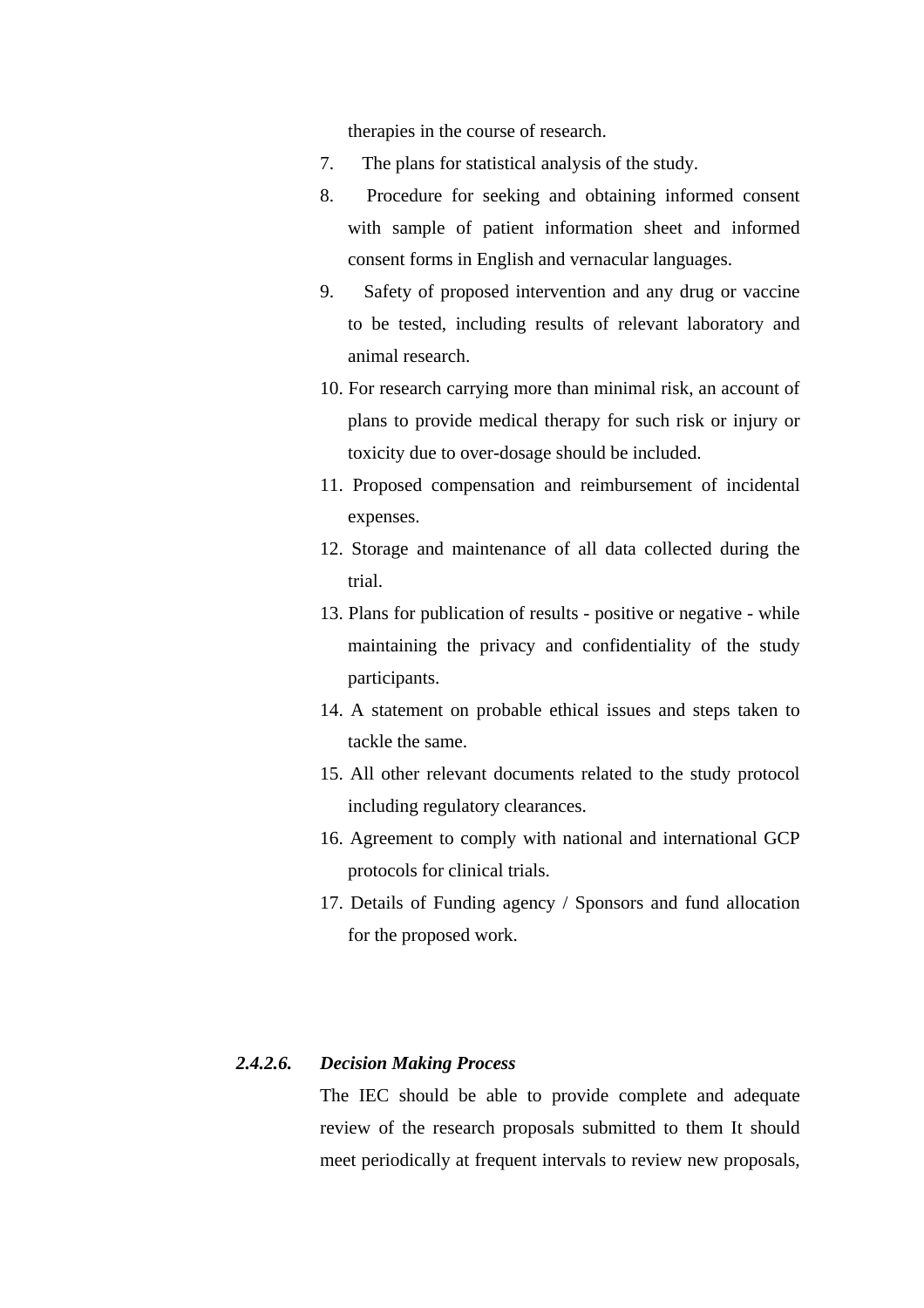evaluate annual progress of ongoing ones and assess final reports of all research activities involving human beings through a previously scheduled agenda, amended wherever appropriate.

- 1. The decision must be taken by a broad consensus after the quorum requirements are fulfilled to recommend / reject / suggest modification for a repeat review or advice appropriate steps. The Member Secretary should communicate the decision in writing.
- 2. A member must voluntarily withdraw from the IEC while making a decision on an application which evokes a conflict of interest which should be indicated in writing to the chairperson prior to the review and should be recorded so in the minutes.
- 3. If one of the members has her/his own proposal for review, then the member should not participate when the project is discussed.
- 4. A negative decision should always be supported by clearly defined reasons.
- 5. An IEC may decide to reverse its positive decision on a study in the event of receiving information that may adversely affect the benefit/risk ratio.
- 6. The discontinuation of a trial should be ordered if the IEC finds that the goals of the trial have already been achieved midway or unequivocal results are obtained.
- 7. In case of premature termination of study, notification should include the reasons for termination along with the summary of results conducted till date.
- 8. The following circumstances require the matter to be brought to the attention of IEC :
	- a. any amendment to the protocol form the originally approved protocol with proper justification;
	- b. serious and unexpected adverse events and remedial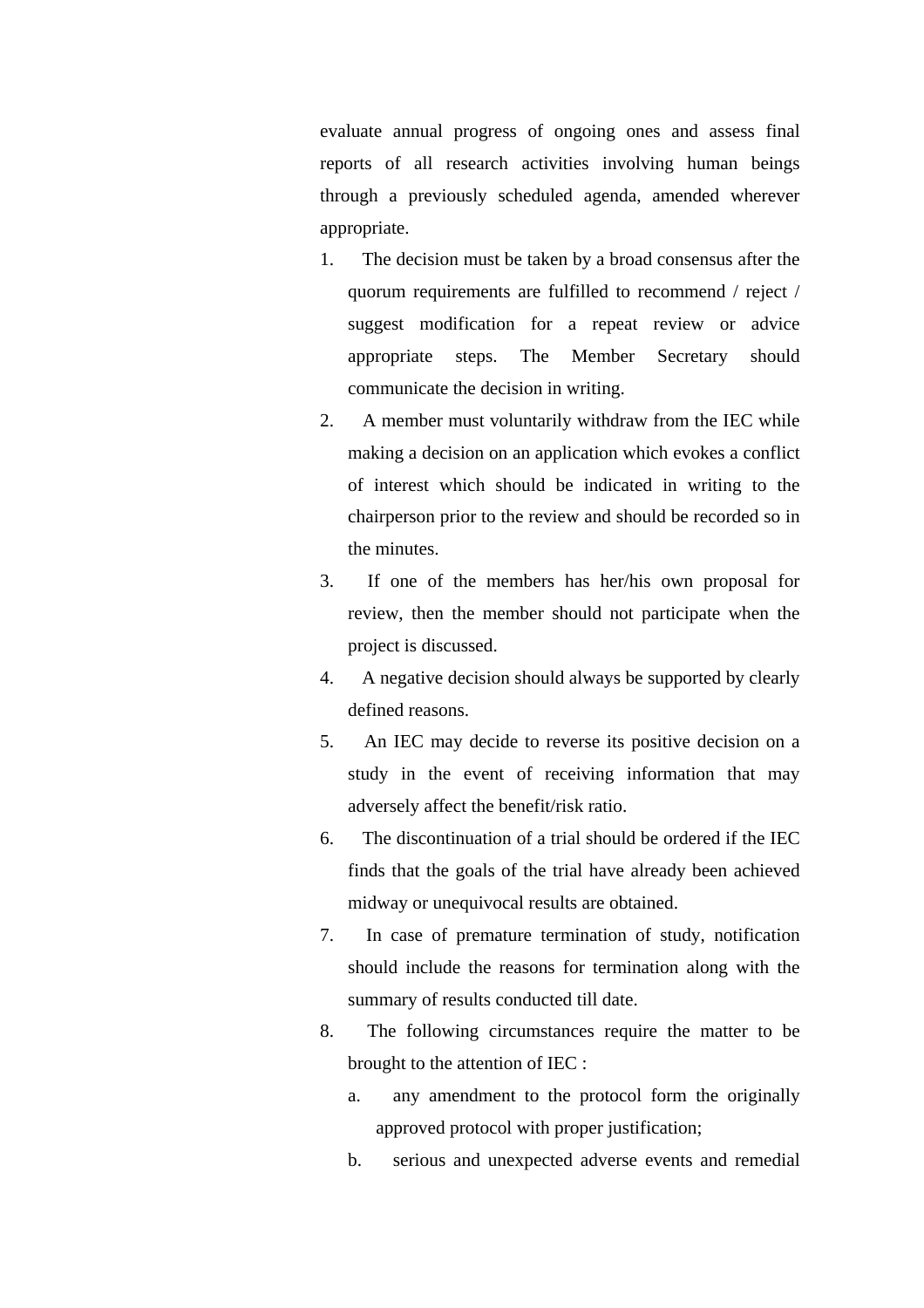steps taken to tackle them;

- c. any new information that may influence the conduct of the study.
- 9. If necessary, the applicant/investigator may be invited to present the protocol or offer clarifications in the meeting. Representative of the patient groups or interest groups can be invited during deliberations to offer their viewpoint.
- 10. Subject experts may be invited to offer their views, but should not take part in the decision making process. However, her/his opinion must be recorded.
- 11. Meetings are to be minuted which should be approved and signed by the Chairperson.

## *2.4.2.7. Interim Review*

The IEC should decide and record the special circumstances and the mechanism when an interim review can be resorted-to instead of waiting for the scheduled time of the meeting. However, decisions taken should be brought to the notice of the main committee. This can be done for the following reasons:

- i) re-examination of a proposal already examined by the IEC;
- ii) research study of a minor nature such as examination of case records etc.;
- iii) an urgent proposal of national interest.

# *2.4.2.8. Record Keeping*

All documentation and communication of an IEC are to be dated, filed and preserved according to written procedures. Strict confidentiality is to be maintained during access and retrieval procedures. Records should be maintained for the following :

- i. the Constitution and composition of the IEC;
- ii. the curriculum vitae of all IEC members;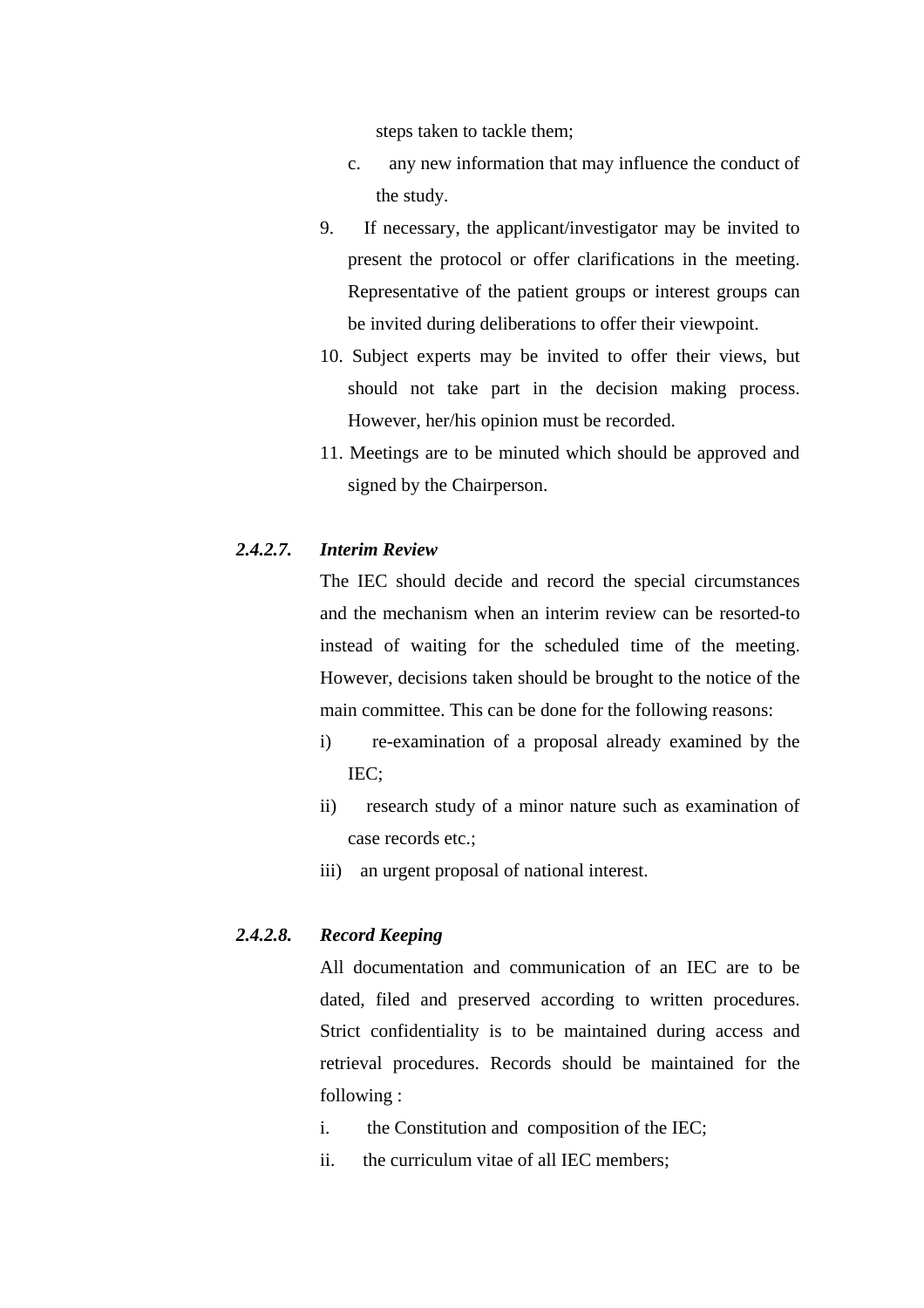- iii. standing operating procedures of the IEC;
- iv. national and international guidelines;
- v. copies of the Protocol, data collection formats, CRFs, investigational brochures etc. submitted for review;
- vi. all correspondence with IEC members and investigators regarding application, decision and follow up;
- vii. agenda of all IEC meetings;
- viii. minutes of all IEC meetings with signature of the Chairperson;
- ix. copies of decisions communicated to the applicants;
- x. record of all notification issued for premature termination of a study with a summary of the reasons;
- xi. final report of the study including microfilms, CDs and Video-recordings.

It is recommended that all records must be safely maintained after the completion / termination of the study for at least a period of 5 years if it is not possible to maintain the same permanently.

## *2.4.2.9. Special Considerations*

While all the above requirements are applicable to biomedical research as a whole irrespective of the speciality of research, there are certain specific concerns pertaining to specialised areas of research which require additional safe guards / protection and specific considerations for the IEC to take note of. Examples of such instances are research involving children, pregnant and lactating women, vulnerable subjects and those with diminished autonomy besides issues pertaining to commercialisation of research and international collaboration. The observations and suggestions of IEC should be given in writing in unambiguous terms in such instances.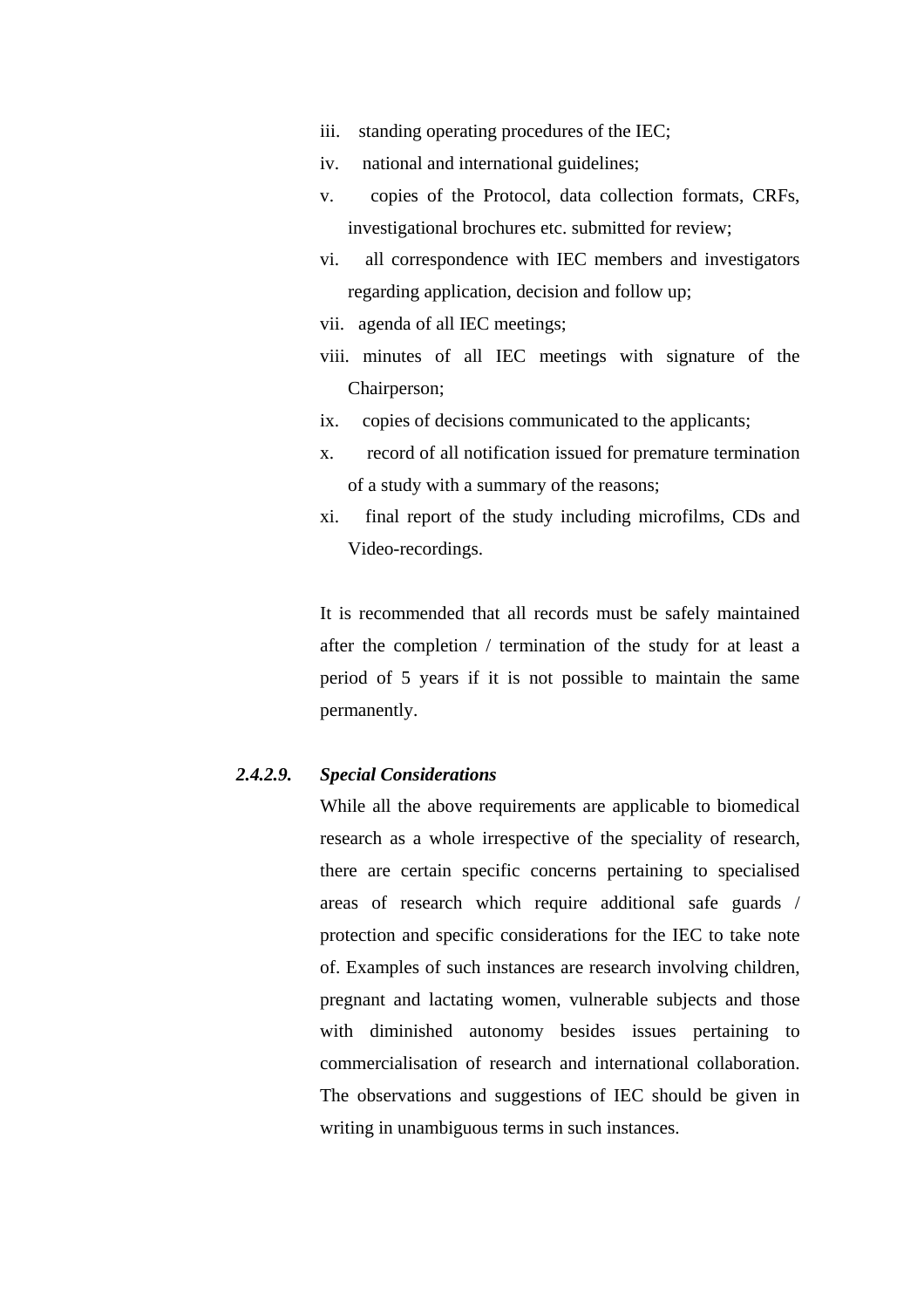#### *2.4.3. Informed Consent Process*

## *2.4.3.1.* **Informed Consent of Subject :**

Prior to the beginning of the Study the Investigator(s) should obtain the Ethics Committee's approval for the written informed consent form and all information being provided to the Subjects and / or their legal representatives or guardians as well as an impartial witness.

> None of the oral and written information concerning the Study, including the written informed consent form, should contain any language that causes the Subject(s) or their legal representatives or guardians to waive or to appear to waive their legal rights, or that releases or appears to release the Investigator, the Institution, the Sponsor or their representatives from their liabilities for any negligence.

> The information should be given to the Subjects and / or their legal representatives or guardians in a language and at a level of complexity that is understandable to the Subject(s) in both written and oral form, whenever possible.

> Subjects, their legal representatives or guardians should be given ample opportunity and time to enquire about the details of the Study and all questions answered to their satisfaction.

> The Investigator(s), Sponsor or staff of the Institution should not coerce or unduly influence a potential Subject to participate or to continue to participate in the Study. Careful consideration should be given to ensuring the freedom of consent obtained from members of a group with a hierarchical structure- such as medical, pharmacy and nursing students, subordinate hospital and laboratory personnel, employees of the pharmaceutical industry, and members of the armed forces. Persons with incurable diseases, in nursing homes, in detention, unemployed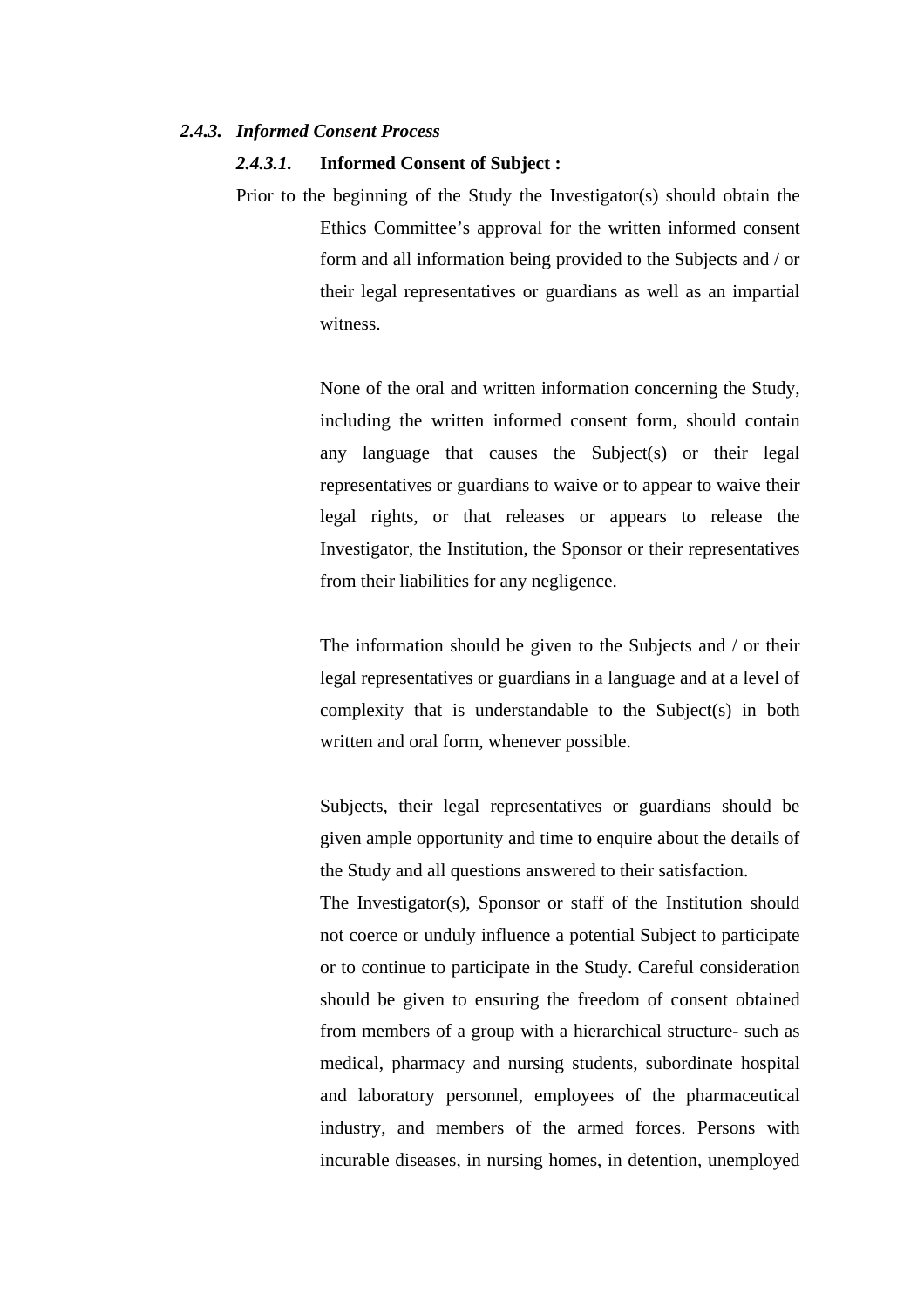or impoverished, in emergency rooms, homeless persons, nomads, refugees and any ethnic or racial minority groups should be considered as vulnerable population whose mode of consent should be carefully considered and approved by the Ethics Committee.

Prior to the Subject's participation in the Study the written Informed Consent form should be signed and personally dated by

- 1. (i) The Subject *or* (ii) if the Subject is incapable of giving an Informed Consent for example children, unconscious or suffering from severe mental illness or disability, by the Subject's legal representative or guardian *or* (iii) if the Subject and his legal representative or guardian is unable to read / write,
- 2. An impartial witness who should be present during the entire informed consent discussion
- 3. The Investigator

By signing the consent form the witness attests that the information in the consent form and any other written information was accurately explained to, and apparently understood by, the Subject or the Subject's legal representative or the guardian, and that informed consent was freely given by the Subject or the Subject's legal representative or the guardian.

The Subject's legal representative or guardian (if the subject is incapable of giving an Informed Consent for example children, unconscious or suffering from severe mental illness or disability), the inclusion of such patients in the study may be acceptable if the ethics committee is in principle, in agreement, and if the investigator thinks that the participation will promote the welfare and interest of the Subject. The agreement of a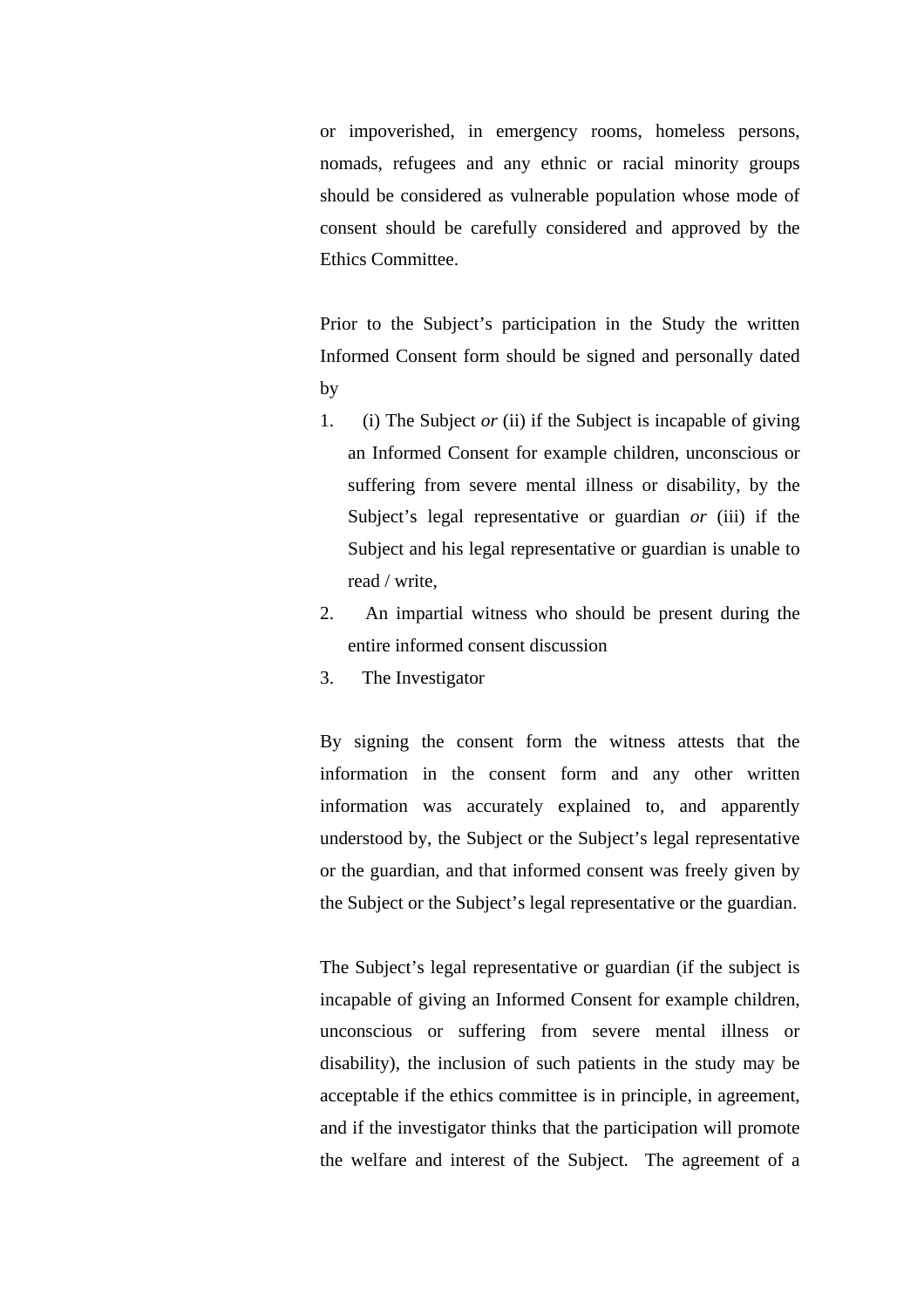legal representative or the guardian that participation will promote the welfare and interest of the Subject should also be recorded with dated signature. If, however, neither the signed Informed Consent nor the witnessed signed verbal consent are possible – this fact must be documented stating reasons by the Investigator and also brought to the knowledge of Ethics Committee without any delay.

- *2.4.3.2.* **Essential information for prospective research on subjects :** Before requesting an individual's consent to participate in research, the investigator must provide the individual with the following information in the language he or she is able to understand which should not only be scientifically accurate but should also be sensitive to their social and cultural context :
	- i. the aims and methods of the research;
	- ii. the expected duration of the subject participation;
	- iii. the benefits that might reasonably be expected as an outcome of research to the subject or to others;
	- iv. any alternative procedures or courses of treatment that might be as advantageous to the subject as the procedure or treatment to which she/he is being subjected;
	- v. any foreseeable risk or discomfort to the subject resulting from participation in the study;
	- vi. right to prevent use of his/her biological sample (DNA, cell-line, etc.) at any time during the conduct of the research;
	- vii. the extent to which confidentiality of records could be able to safeguard, confidentiality and the anticipated consequences of breach of confidentiality;
	- viii. free treatment for research related injury by the investigator / institution;
	- ix. compensation of subjects for disability or death resulting from such injury;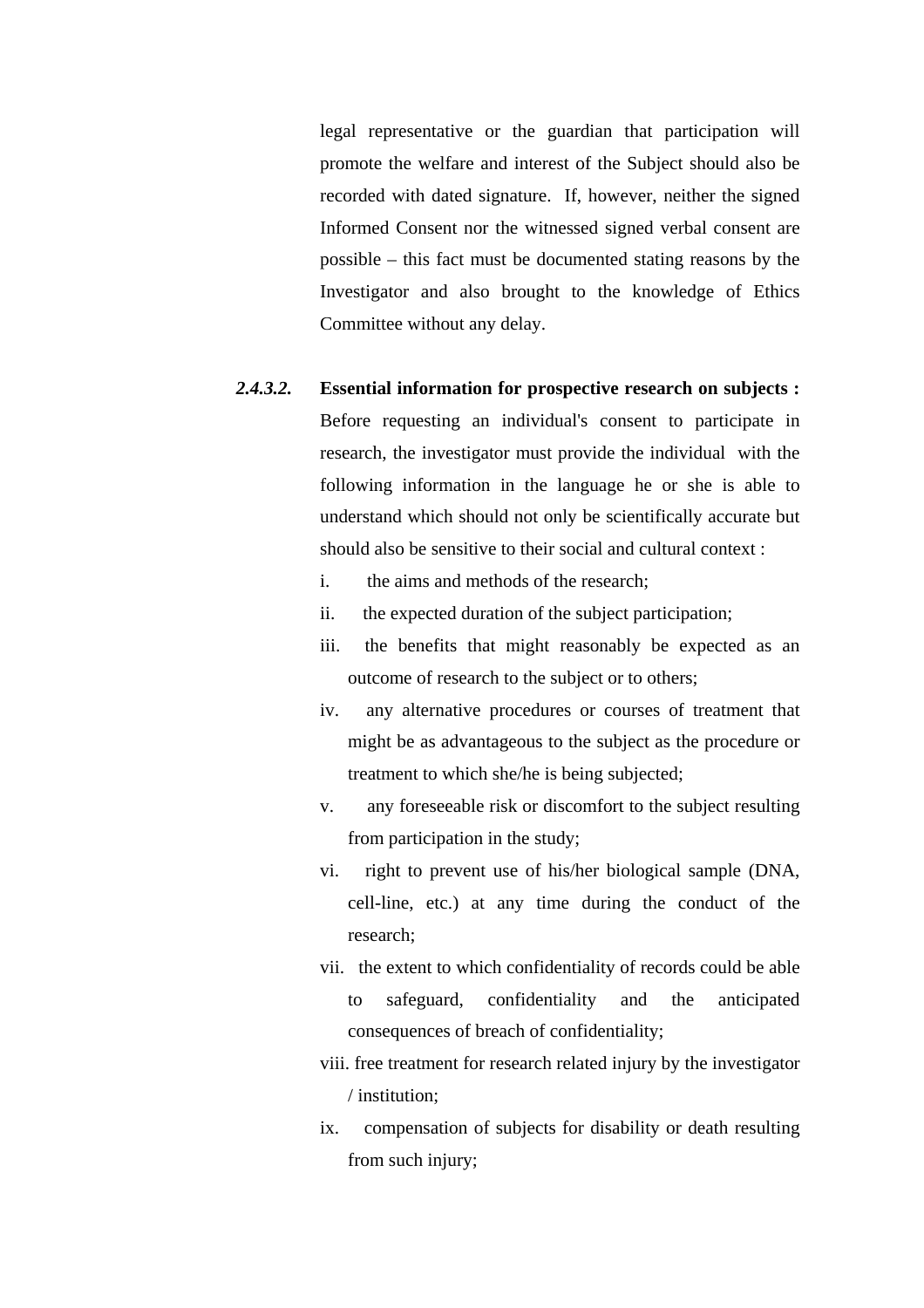- x. freedom of individual / family to participate and to withdraw from research any time without penalty or loss of benefits which the subject would otherwise be entitled to;
- xi. the identity of the research teams and contact persons with address and phone numbers;
- xii. foreseeable extent of information on possible current and future uses of the biological material and of the data to be generated from the research and if the material is likely to be used for secondary purposes or would be shared with others, clear mention of the same;
- xiii. risk of discovery of biologically sensitive information;
- xiv. publication, if any, including photographs and pedigree charts.

The quality of the consent of certain social groups requires careful consideration as their agreement to volunteer may be unduly influenced by the Investigator.

# *2.4.3.3. Informed Consent in Non-Therapeutic Study :*

- In case of a Non-Therapeutic Study the consent must always be given by the subject. Non-Therapeutic Studies may be conducted in subjects with consent of a legal representative or guardian provided all of the following conditions are fulfilled:
	- 1. The objective of the Study can not be met by means of a trial in Subject(s) who can personally give the informed consent
	- 2. The foreseeable risks to the Subject(s) are low
	- 3. Ethics Committee's written approval is expressly sought on the inclusion of such Subject(s)
- *2.4.4. Essential Information on Confidentiality for Prospective Research Subjects*

*Safeguarding confidentiality* **-** The investigator must safeguard the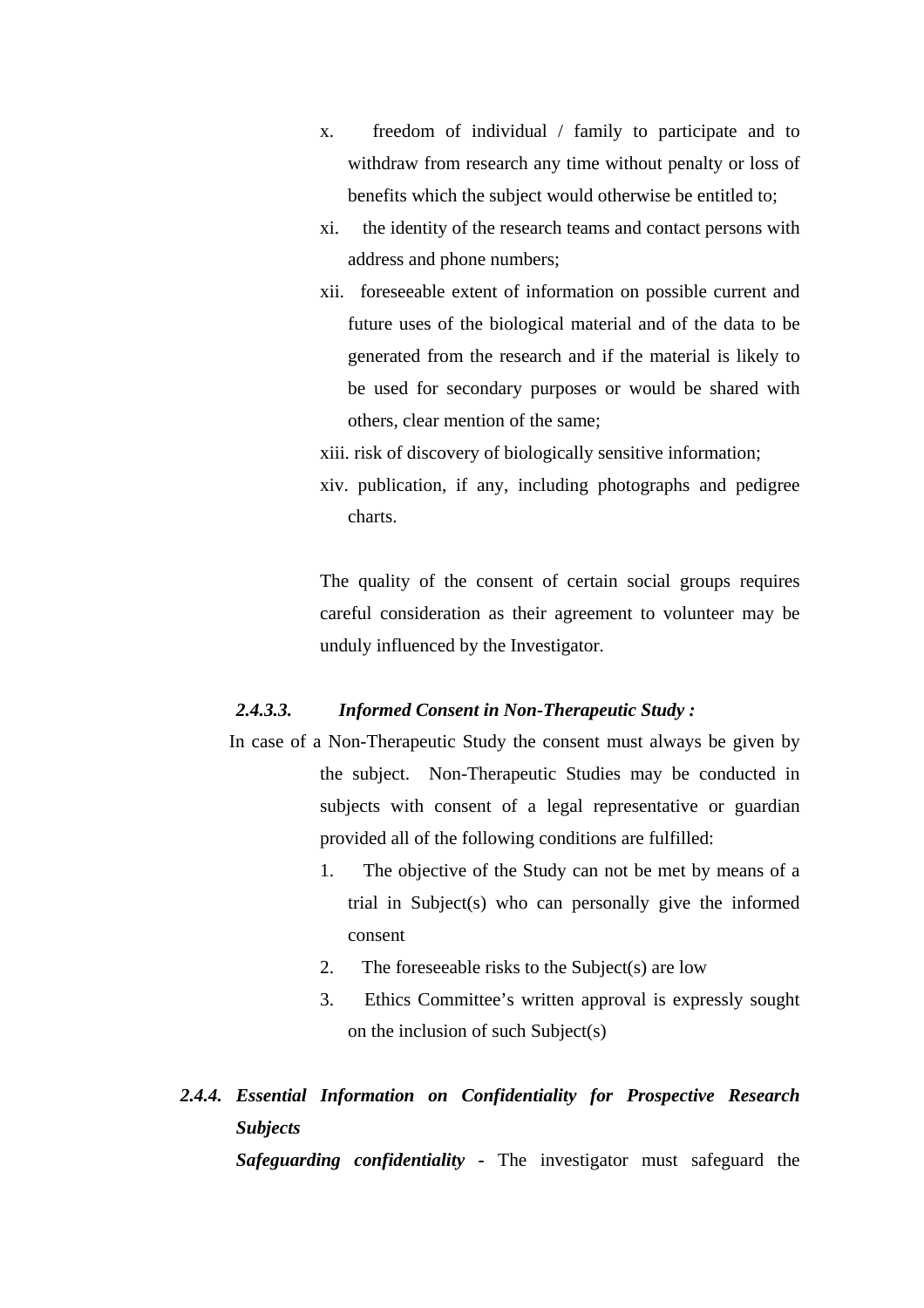confidentiality of research data, which might lead to the identification of the individual subjects. Data of individual subjects can be disclosed only in a court of law under the orders of the presiding judge or in some cases may be required to communicate to drug registration authority or to health authority. Therefore, the limitations in maintaining the confidentiality of data should be anticipated and assessed.

#### *2.4.5. Compensation for Participation*

Subjects may be paid for the inconvenience and time present, and should be reimbursed for expenses incurred, in connection with their participation in research. They may also receive free medical services. However, payments should not be so large or the medical services so extensive as to induce prospective subjects to consent to participate in research against their better judgement (inducement). All payments, reimbursement and medical services to be provided to research subjects should be approved by the IEC. Care should be taken :

- i. when a guardian is asked to give consent on behalf of an incompetent person, no remuneration should be offered except a refund of out of pocket expenses;
- ii. when a subject is withdrawn from research for medical reasons related to the study the subject should get the benefit for full participation;
- iii. when a subject withdraws for any other reasons he/she should be paid in proportion to the amount of participation.

Academic institutions conducting research in alliance with industries / commercial companies require a strong review to probe possible conflicts of interest between scientific responsibilities of researchers and business interests (e.g. ownership or part-ownership of a company developing a new product). In cases where the review board/committee determines that a conflict of interest may damage the scientific integrity of a project or cause harm to research participants, the board should advise accordingly.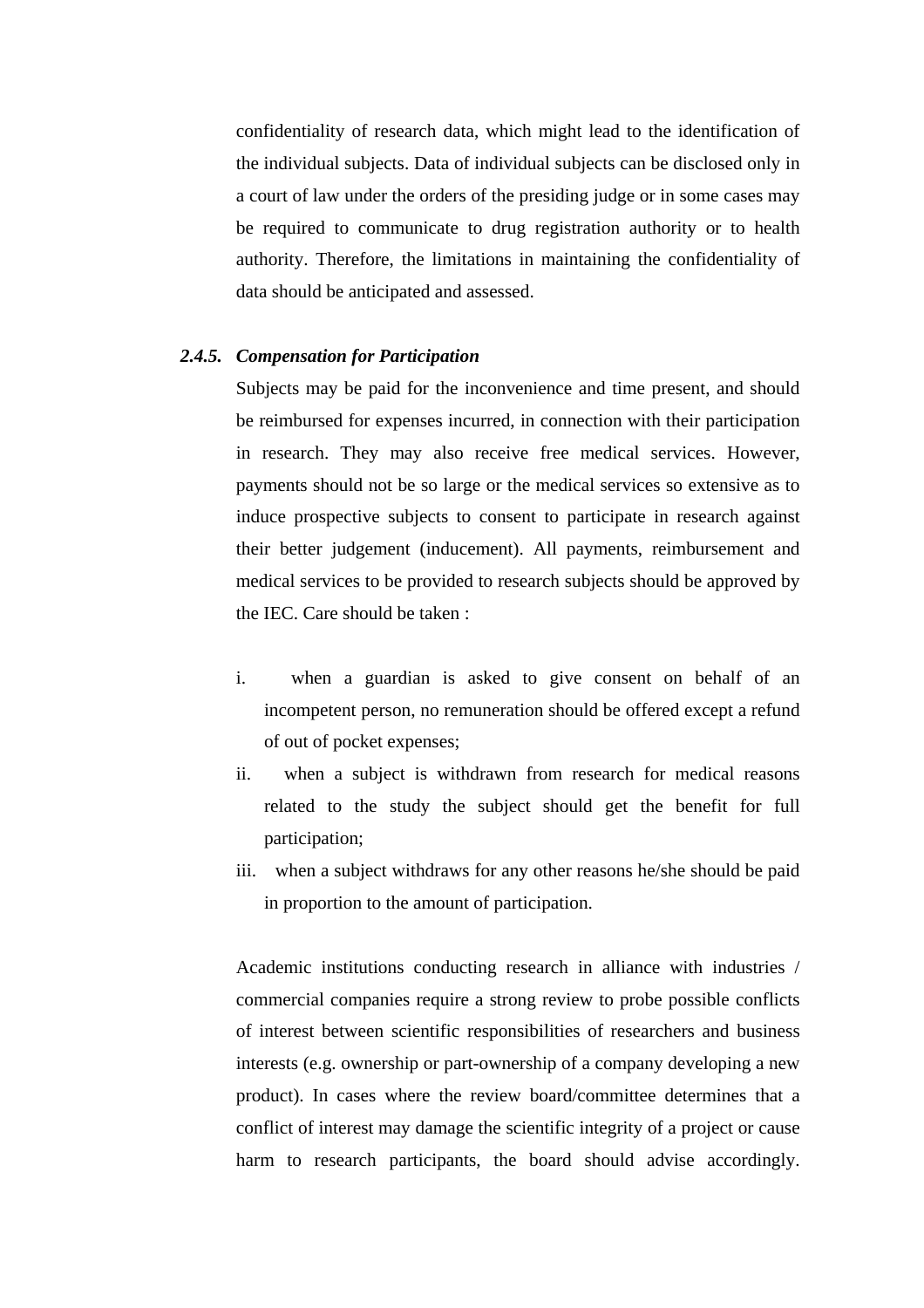Institutions need self-regulatory processes to monitor, prevent and resolve such conflicts of interest. Prospective participants in research should also be informed of the sponsorship of research, so that they can be aware of the potential for conflicts of interest and commercial aspects of the research. Undue inducement through compensation for individual participants, families and populations should be prohibited. This prohibition however, does not include agreements with individuals, families, groups, communities or populations that foresee technology transfer, local training, joint ventures, provision of health care reimbursement, costs of travel and loss of wages and the possible use of a percentage of any royalties for humanitarian purposes.

# *2.4.6. Selection of Special Groups As Research Subject*

#### *2.4.6.1. Pregnant or nursing women :*

Pregnant or nursing women should in no circumstances be the subject of any research unless the research carries no more than minimal risk to the fetus or nursing infant and the object of the research is to obtain new knowledge about the foetus, pregnancy and lactation. As a general rule, pregnant or nursing women should not be subjects of any clinical trial except such trials as are designed to protect or advance the health of pregnant or nursing women or foetuses or nursing infants, and for which women who are not pregnant or nursing would not be suitable subjects.

a. The justification of participation of these women in clinical trials would be that they should not be deprived arbitrarily of the opportunity to benefit from investigations, drugs, vaccines or other agents that promise therapeutic or preventive benefits. Example of such trials are, to test the efficacy and safety of a drug for reducing perinatal transmission of HIV infection from mother to child, trials for detecting fetal abnormalities and for conditions associated with or aggravated by pregnancy etc. Women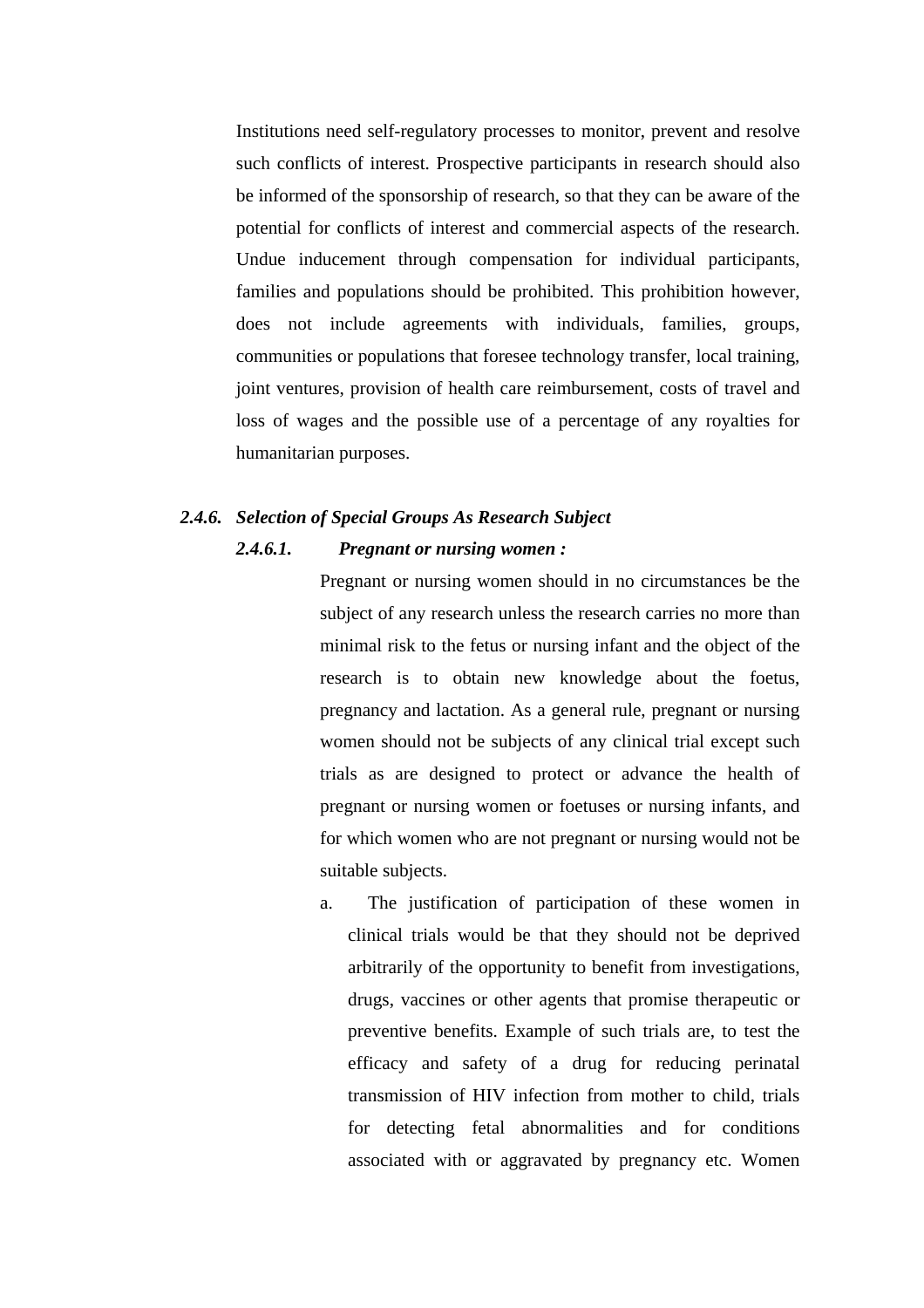should not be encouraged to discontinue nursing for the sake of participation in research and in case she decides to do so, harm of cessation of breast feeding to the nursing child should be properly assessed except in those studies where breast feeding is harmful to the infant.

- b. Research related to termination of pregnancy: Pregnant women who desire to undergo Medical Termination of Pregnancy (MTP) could be made subjects for such research as per The Medical Termination of Pregnancy Act, GOI, 1971.
- c. Research related to pre-natal diagnostic techniques: In pregnant women such research should be limited to detect the foetal abnormalities or genetic disorders as per the Prenatal Diagnostic Techniques (Regulation and Prevention of Misuse) Act, GOI, 1994 and not for sex determination of the foetus.

# *2.4.6.2. Children:*

Before undertaking trial in children the investigator must ensure that -

- a. children will not be involved in research that could be carried out equally well with adults;
- b. the purpose of the research is to obtain knowledge relevant to health needs of children. For clinical evaluation of a new drug the study in children should always be carried out after the phase III clinical trials in adults. It can be studied earlier only if the drug has a therapeutic value in a primary disease of the children;
- c. a parent or legal guardian of each child has given proxy consent;
- d. the assent of the child should be obtained to the extent of the child's capabilities such as in the case of mature minors, adolescents etc;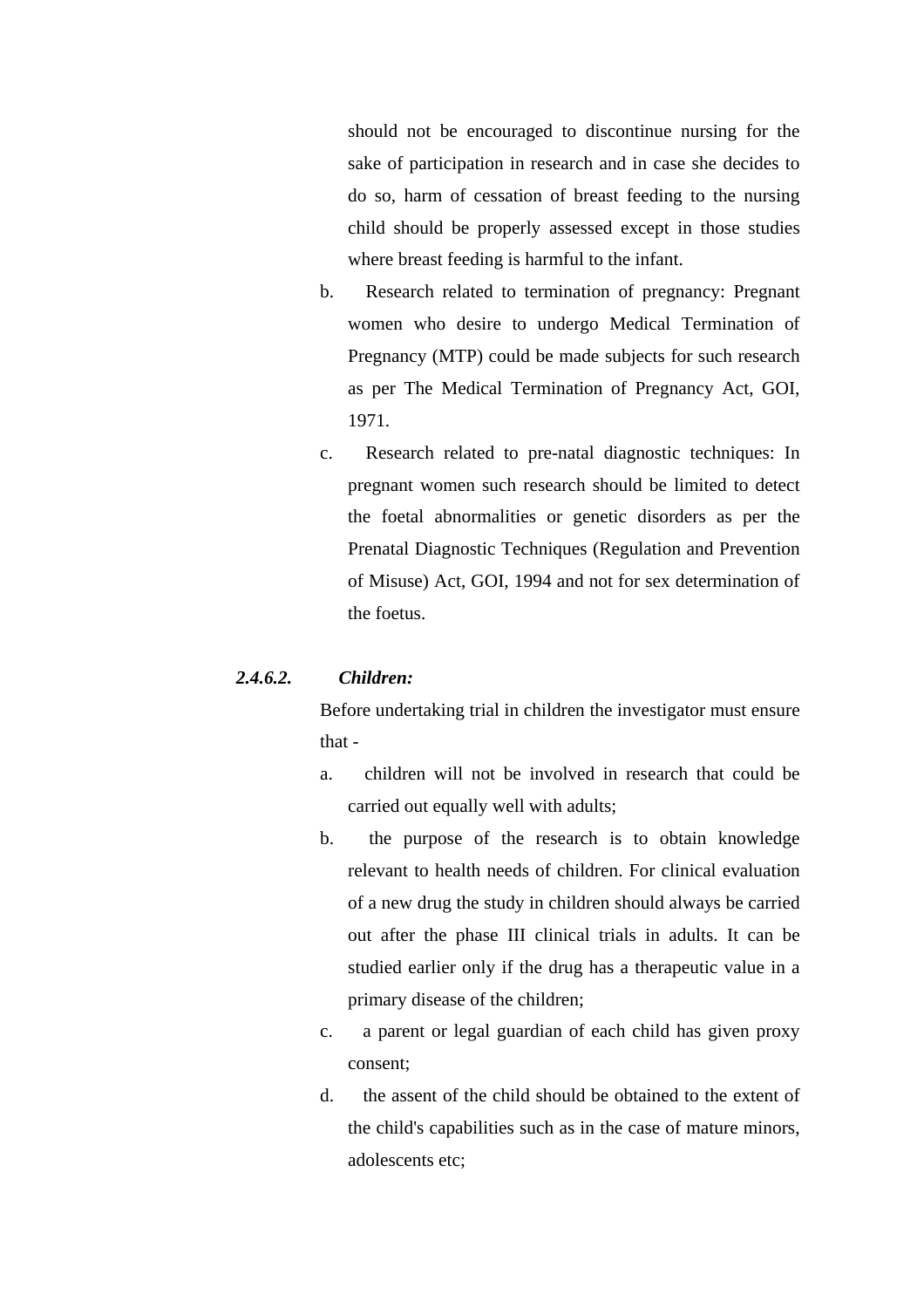- e. research should be conducted in settings in which the child and parent can obtain adequate medical and psychological support;
- f. interventions intended to provide direct diagnostic, therapeutic or preventive benefit for the individual child subject must be justified in relation to anticipated risks involved in the study and anticipated benefits to society;
- g. the child's refusal to participate in research must always be respected unless there is no medically acceptable alternative to the therapy provided/tested, provided the consent has been obtained from parents/guardian;
- h. interventions that are intended to provide therapeutic benefit are likely to be at least as advantageous to the individual child subject as any available alternative interventions;
- i. the risk presented by interventions not intended to benefit the individual child subject is low when compared to the importance of the knowledge that is to be gained.

# *2.4.6.3. Vulnerable groups :*

Effort may be made to ensure that individuals or communities invited for research be selected in such a way that the burdens and benefits of the research are equally distributed.

- a. research on genetics should not lead to racial inequalities;
- b. persons who are economically or socially disadvantaged should not be used to benefit those who are better off than them;
- c. rights and welfare of mentally challenged and mentally differently able persons who are incapable of giving informed consent or those with behavioral disorders must be protected.
- d. Adequate justification is required for the involvement of subjects such as prisoners, students, subordinates,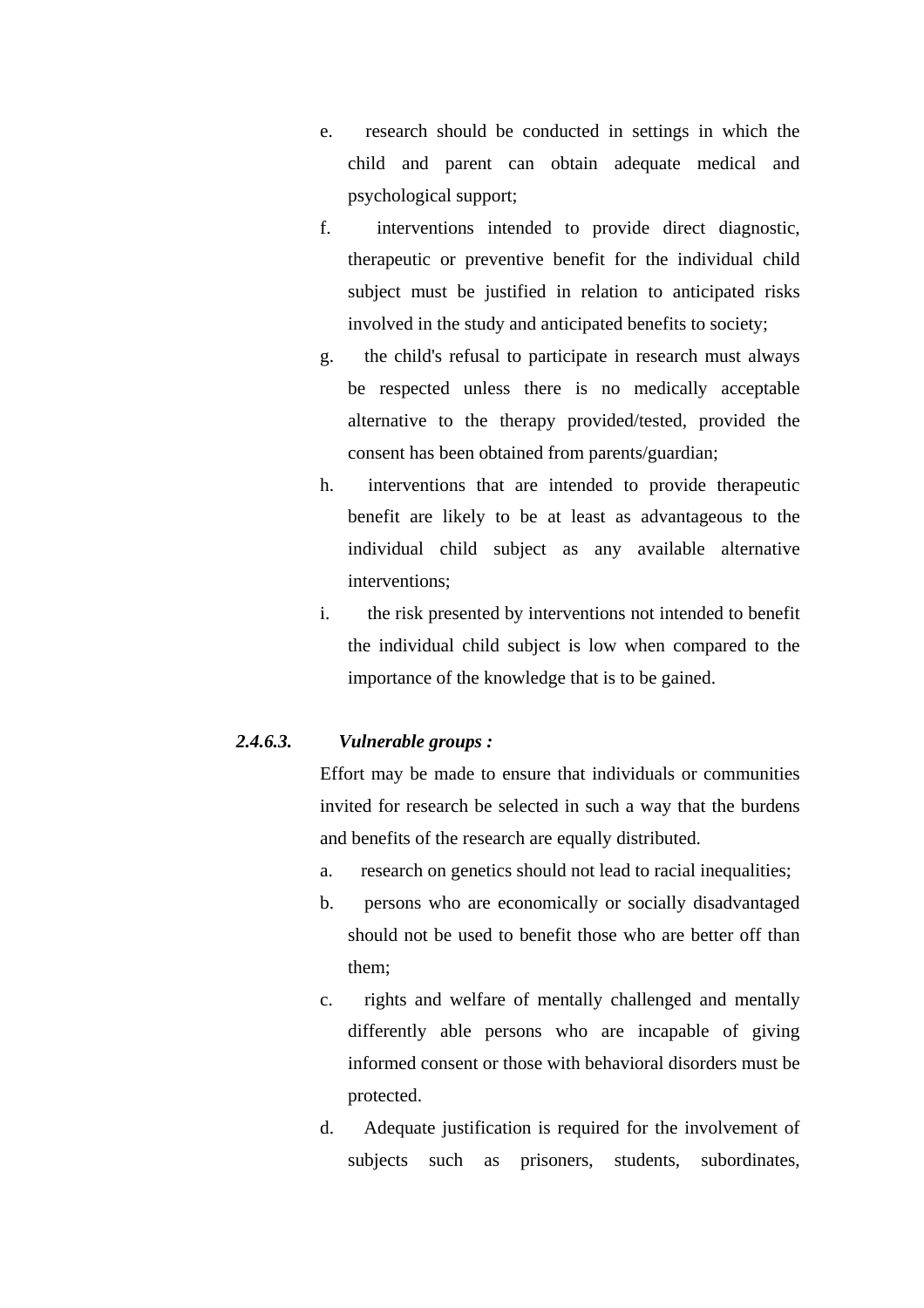employees, service personnel etc. who have reduced autonomy as research subjects.

## *2.4.7. Compensation for Accidental Injury*

Research subjects who suffer physical injury as a result of their participation in the Clinical Trial are entitled to financial or other assistance to compensate them equitably for any temporary or permanent impairment or disability subject to confirmation from IEC In case of death, their dependents are entitled to material compensation.

# *2.4.7.1. Obligation of the sponsor to pay* **:**

The sponsor whether a pharmaceutical company, a government, or an institution, should agree, before the research begins, to provide compensation for any serious sphysical or mental injury for which subjects are entitled to compensation or agree to provide insurance coverage for an unforeseen injury whenever possible.

### **RESPONSIBILITIES**

### *3.1. Sponsor:*

### *3.1.1. Investigator and Institution Selection:*

The Sponsor is responsible for selecting the Investigator(s)  $\prime$  Institutions taking into account the appropriateness and availability of the study site and facilities. The Sponsor must assure itself of the Investigator's qualifications and availability for the entire duration of the Study. If organisation of a co-ordinating committee and / or selection of coordinating investigators are to be utilised in multi-centric studies their organisation and / or selection are Sponsor's responsibilities.

Before entering an agreement with an Investigator(s) / Institution(s) to conduct a Study, the Sponsor should provide the Investigator(s) / Institution(s) with the Protocol and an up-to-date Investigator's Brochure. Sponsor should provide sufficient time to review the Protocol and the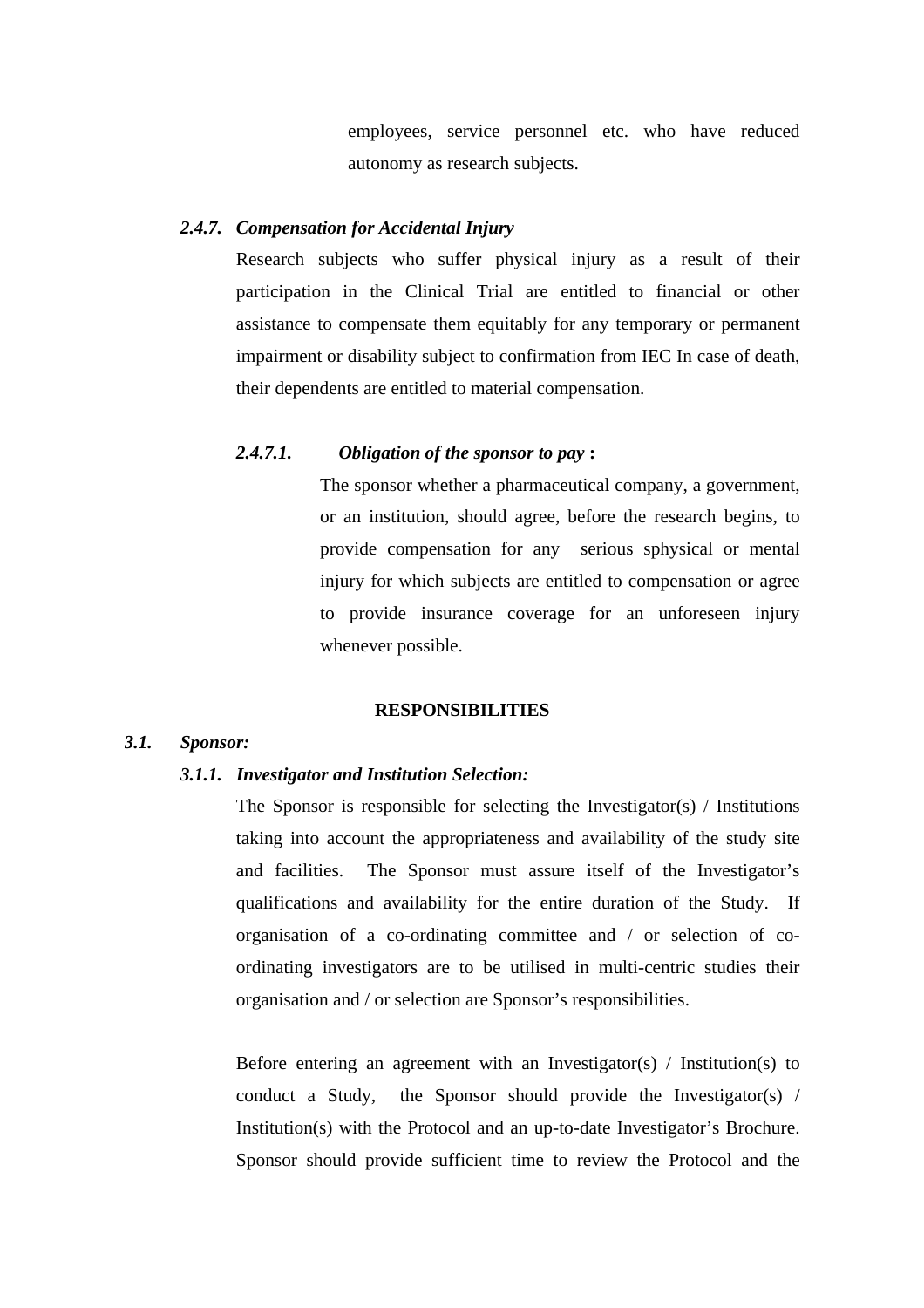information provided in the Investigator's Brochure.

## *3.1.2. Contract*

The Sponsor should enter into a formal and legal agreement / contract with the Investigator(s) / Institution(s) on the following terms:

- a. To conduct the Study in compliance with GCP, the applicable regulatory requirements and the Protocol agreed to by the Sponsor and given approval / favourable opinion by the Ethics Committee
- b. To comply with the procedures for data recording, and reporting
- c. To permit monitoring, auditing and inspection
- d. To retain the study related essential documents until the Sponsor informs the Investigator(s) / Institution(s) in writing that these documents are no longer needed

The agreement should define the relationship between the investigator and the sponsor in matters such as financial support, fees, honorarium, payments in kind etc.

# *3.1.3. SOP*

 The Sponsor should establish detailed Standard Operating Procedures (SOP's). The Sponsor and the Investigator(s) should sign a copy of the Protocol and the SOPs or an alternative document to confirm their agreement.

# *3.1.4. Allocation of duties and responsibilities:*

 Prior to initiating a Study the Sponsor should define and allocate all Study related duties and responsibilities to the respective identified person(s) / organisation(s).

## *3.1.5. Study management, data handling and record keeping:*

The Sponsor is responsible for securing agreement with all involved parties on the allocation of Protocol related and other responsibilities like:

a. Access to all Study related sites, source data / documents and reports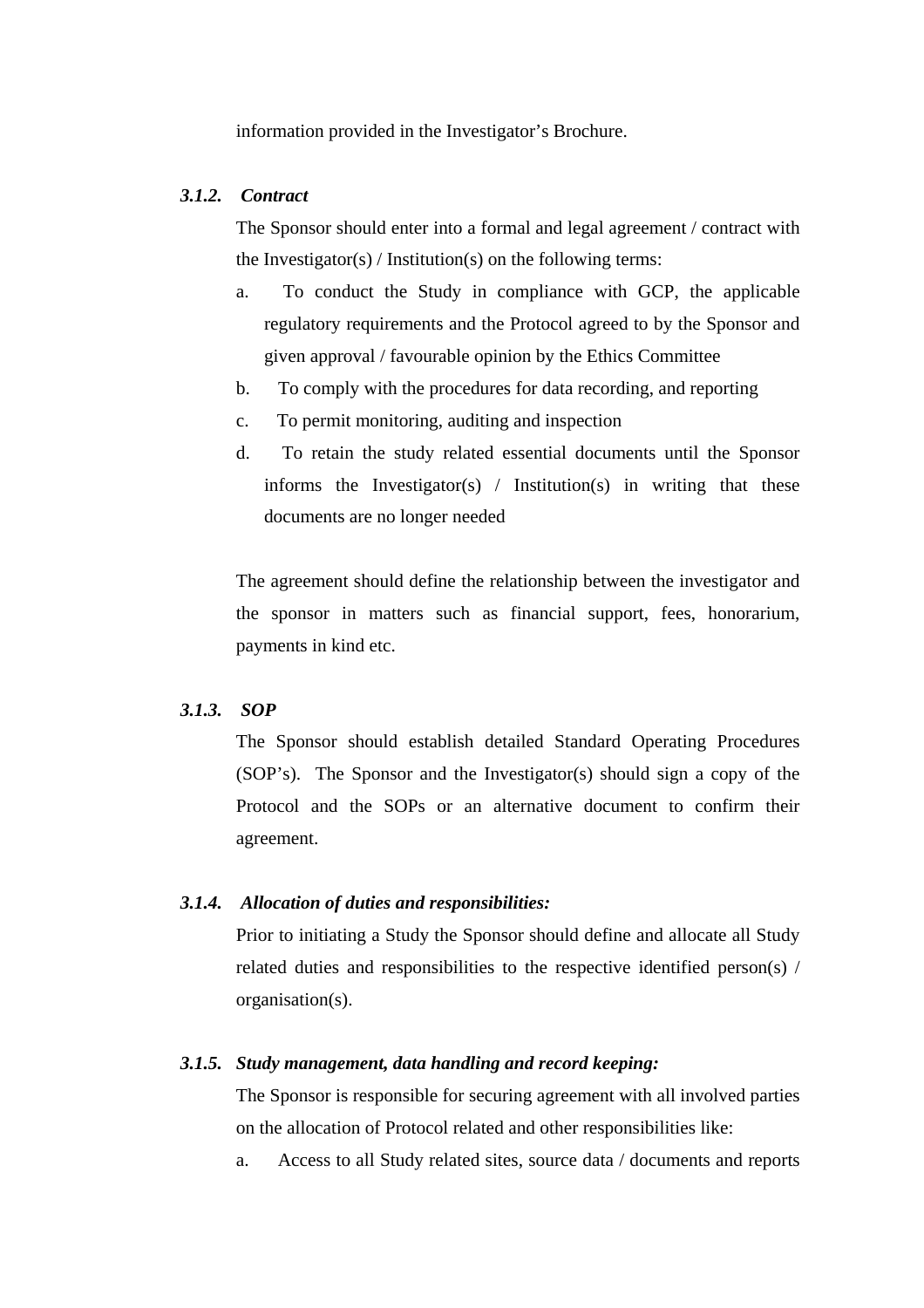for the purpose of inspection, monitoring and auditing by the authorised parties and inspection by national and foreign regulatory authorities

- b. Data processing
- c. Breaking of the Code
- d. Statistical analysis
- e. Preparation of the Study Report
- f. Preparation and submission of materials to the Ethics Committee, Regulatory Authorities and any other review bodies
- g. Reporting the ADRs, AEs to the Ethics Committee
- h. Quality Assurance and Quality Control systems with written SOPs to ensure that the Study is conducted and data are generated, documented (recorded), and reported – in compliance with the Protocol, GCP and the applicable regulatory requirement(s)

It shall be the responsibility of sponsor to make arrangements for safe and secure custody of all study related documents and material for a period of three years after the completion of the study or submission of the data to the regulatory authority(ies) whichever is later.

The Sponsor may consider establishing an Independent Data Monitoring Committee (IDMC) to assess the progress of the Study. This includes the safety data and the critical efficacy endpoints at various intervals, and to recommend to the Sponsor whether to continue, modify, or stop a Study. The IDMC should have written operating procedures and should maintain written records of all its meetings.

## *3.1.6. Compensation for Participation*

Subjects may be paid compensation for participation in accordance with the guidelines listed in 2.4.5.

#### *3.1.7. Confirmation of review by the Ethics Committee*

The Sponsor shall obtain from the Investigator(s) and / or the Institutions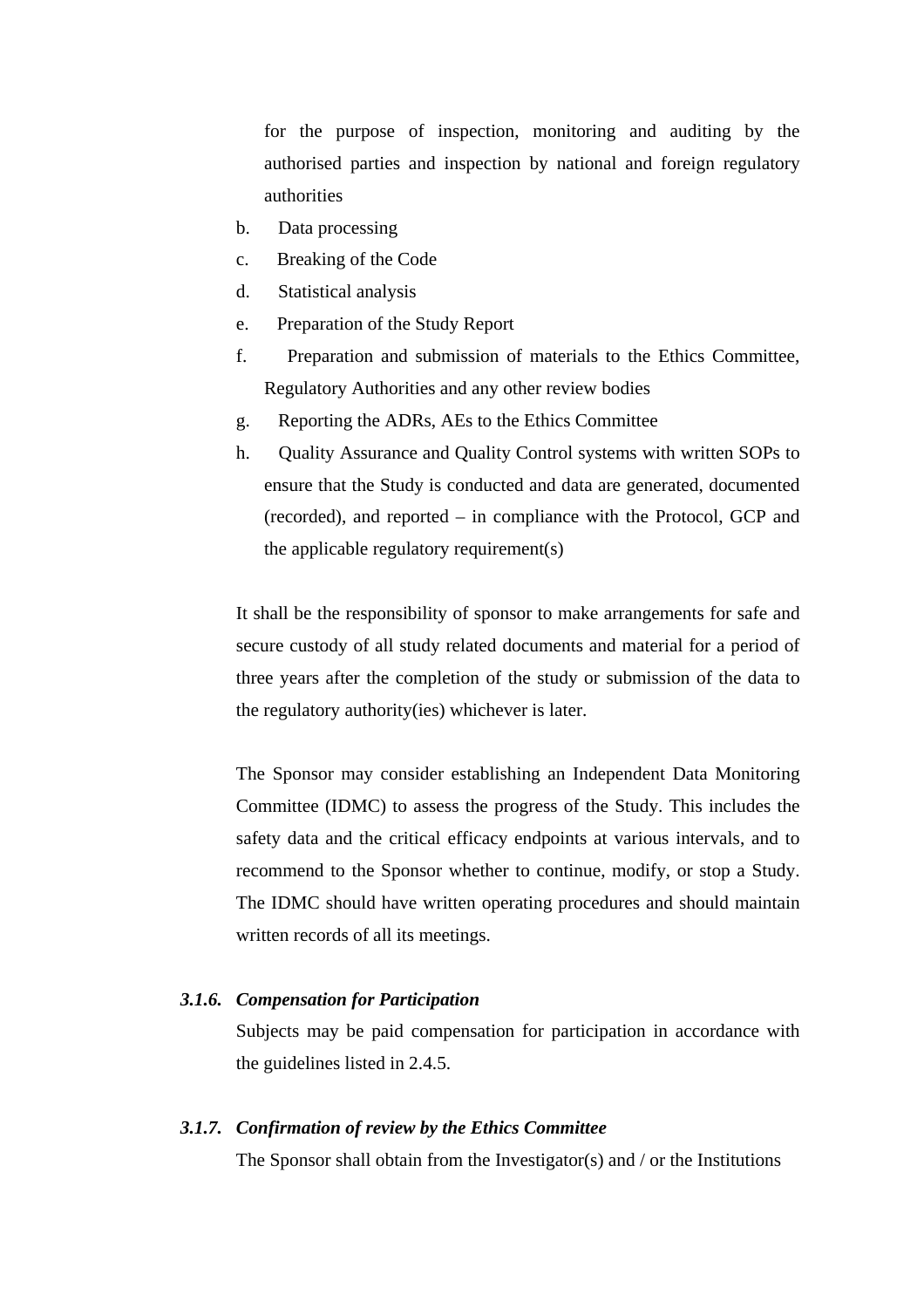- a. The particulars about the members of the Investigator's / Institution's Ethics Committee including their names, addresses, qualifications and experience
- b. An undertaking that the Ethics Committee is organised and operates according to the GCP and the applicable laws and regulations
- c. Documented approval / favourable opinion of the Ethics Committee before the initiation of the Study
- d. A copy of the recommendations in case the Ethics Committee conditions its approval upon change(s) in any aspect of the Study such as modification(s) of the Protocol, written Informed Consent Form, any other written information *and / or* other procedures
- e. Ethics Committee's documents relating to re-evaluations / reapprovals with favourable opinion, and of any withdrawals or suspensions of approval / favourable opinion

### *3.1.8. Information on Investigational Products*

As a prerequisite to planning of a Study, the Sponsor is responsible for providing the Investigator(s) with an Investigator's Brochure. The Brochure must contain the available chemical, pharmaceutical, toxicological, pharmacological and clinical data including the available data from previous and ongoing clinical studies regarding the Investigational Product and, where appropriate, the Comparator Product. This information should be accurate and adequate to justify the nature, scale and the duration of the Study. In addition, the Sponsor must bring any relevant new information arising during the period of Study to the attention of the Investigator(s) as well as the Ethics Committee.

## *3.1.9. Supply, storage and handling of Pharmaceutical Products*

The Sponsor is responsible for supplying the Investigational Product's, including Comparator(s) and Placebo if applicable. The Products should be manufactured in accordance with the principles of GMPs and they should be suitably packaged in the manner that will protect the product from deterioration and safeguard blinding procedures (if applicable) and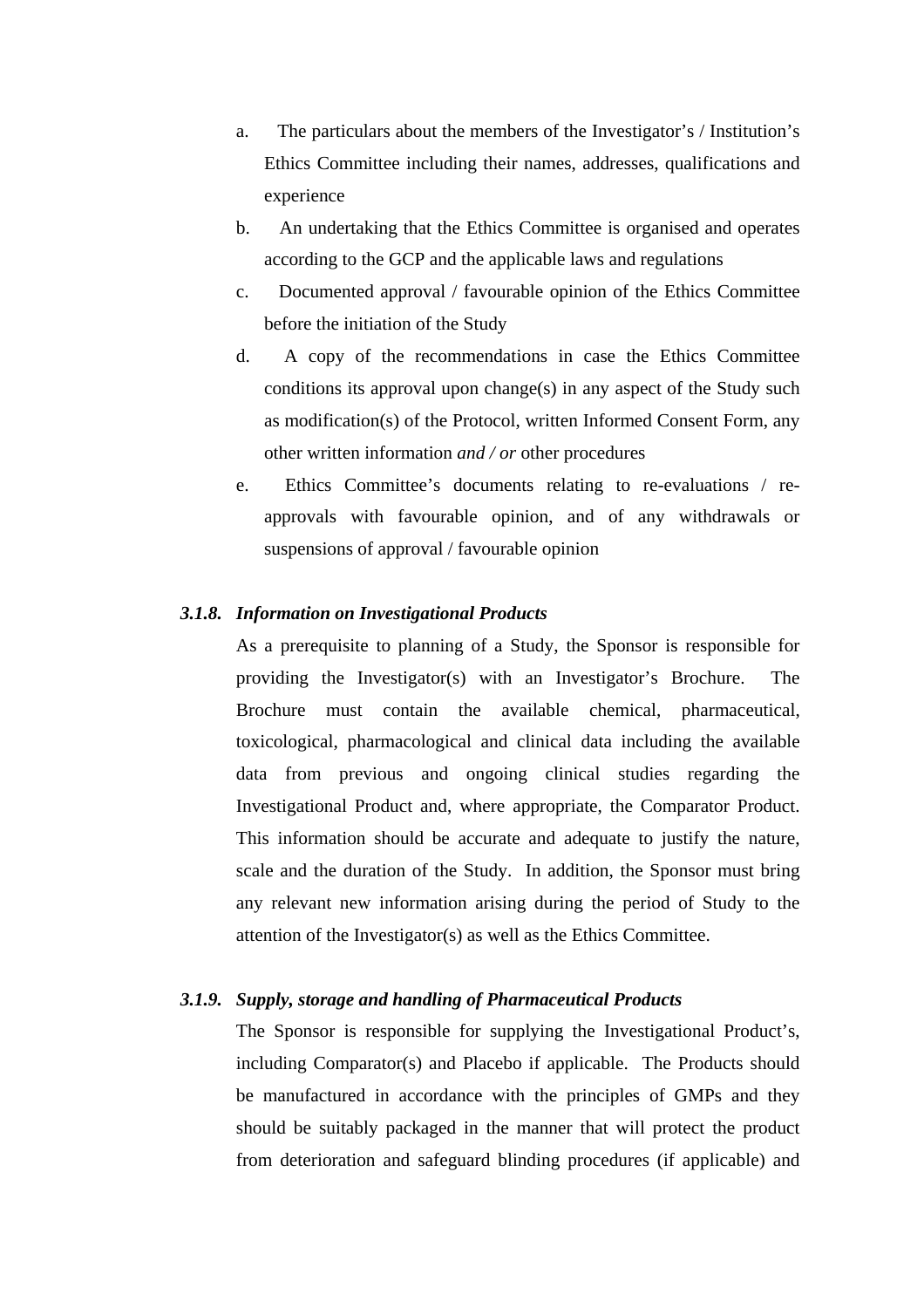should be affixed with appropriate investigational labelling.

The Sponsor should determine the Investigational Product's acceptable storage conditions, reconstitution procedures and devices for product infusions if any, and communicate them in writing to all involved parties, besides stating them on the Product labels where ever possible.

In case any significant formulation changes are made in the Investigational Product during the course of the Study - the results of any additional studies of the new formulation (e.g. stability, bioavailability, dissolution rate) should be provided to the involved parties to enable them to determine their effects on the pharmacokinetic profile of the Product prior to the use in the Study.

The Sponsor should not supply an Investigator / Institution with the Product until the Sponsor obtains all required documentation (e.g. approval / favourable opinion from Ethics Committee and Regulatory Authorities).

The Sponsor should document procedures and lay down responsibilities for

- a. adequate and safe receipt, handling, storage, dispensing of the Product
- b. retrieval of unused Product from the Subjects and
- c. return of unused Product to the Sponsor (or its alternative disposal procedure).

Sponsor should maintain records for retrieval of Product (e.g. retrieval after study completion, expired product retrieval etc.).

Sponsor should also maintain records of the quantities of Investigational Product with proper batch numbers. The Sponsor should ensure that the Investigator is able to establish a system within his / her Institution for proper management of the Products as per the procedures.

The Sponsor should maintain sufficient samples from each batch and keep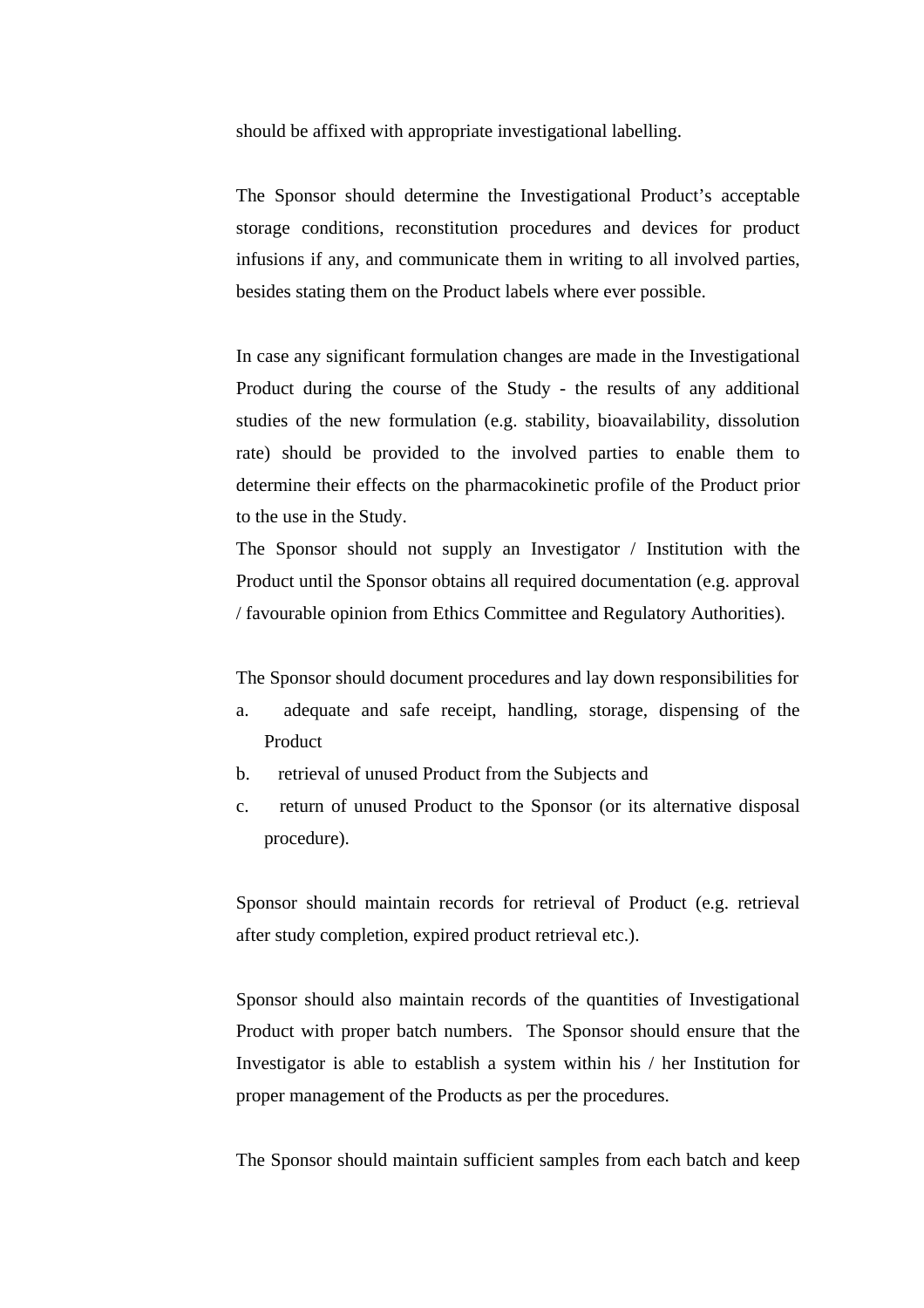the record of their analyses and characteristics for reference, so that if necessary an independent laboratory may be able to recheck the same.

### *3.1.10. Safety Information:*

Sponsor is responsible for the ongoing safety evaluation of the Product. The Sponsor should promptly notify all concerned of findings that could adversely affect the safety of the Subjects, impact the conduct of the Study or alter the Ethics Committee's approval / favourable opinion to continue the Study. The Sponsor, together with Investigator(s), should take appropriate measures necessary to safeguard the study subjects.

### *3.1.11. Adverse Drug Reaction Reporting:*

The Sponsor should provide ADR / AE reporting forms to the Investigator(s) / Institution(s). The Sponsor should expedite the reporting to all concerned (including the Ethics Committee and the regulatory authorities) of all serious and/or unexpected adverse drug reactions.

### *3.1.12. Study Reports:*

The Sponsor should ensure the preparation and appropriate approval(s) of a comprehensive final clinical study report suitable for regulatory and / or marketing purposes, whether or not the study has been completed. All reports prepared should meet the standards of the GCP guidelines for Format and Content of Clinical Study Reports. The sponsor should also submit any safety updates and / or periodic reports as prescribed by the regulatory authorities.

## *3.1.13. Monitoring*

Although an extensively written guidance can assure appropriate conduct of the study, the sponsor should ensure that the studies are adequately monitored. The determination of the extent and the nature of monitoring should be based on considerations such as objective, purpose, design, complexity, blinding, size and endpoints of the study. The sponsor must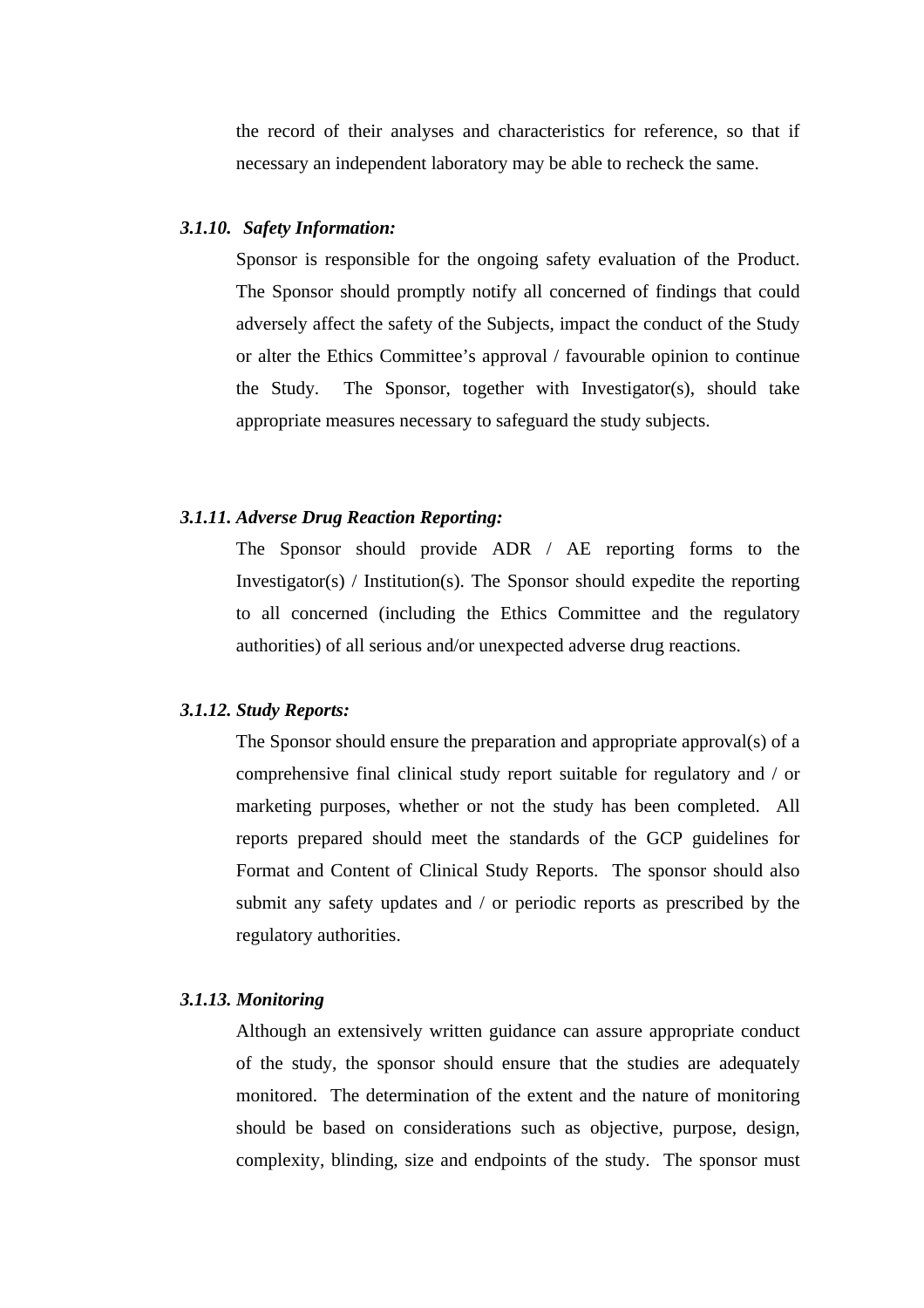appoint adequately trained monitors or CRO to supervise an ongoing study.

# *3.1.14. Audit:*

Sponsor should perform an audit as a part of QA system. This audit should be conducted with the purpose of being independent and separate from routine monitoring or quality control functions. Audit should evaluate the study conduct and compliance with the protocol, SOPs, GCPs and applicable regulatory requirements. For the purpose of carrying out the audit – the sponsor may appoint individuals qualified by training and experience to conduct audits. The Auditors should be independent of the parties involved in the study and their qualifications should be documented.

The Sponsor should ensure that the auditing is conducted in accordance with the Sponsor's SOPs on what to audit, how to audit, the frequency of audit and the form & content of audit reports. Auditors should document their observations which should be archived by the Sponsors and made available to the Regulatory Authorities when called for.

Sponsor should initiate prompt action in case it is discovered that any party involved has not entirely complied with the GCP, SOPs, Protocol and / or any applicable regulatory requirements. If monitoring / auditing identifies serious and / or persistent non-compliance - the Sponsor should terminate the defaulting party's participation in the study and promptly notify to the regulatory authority.

### *3.1.15. Multicentre Studies*

Since multicentre studies are conducted simultaneously by several investigators at different institutions following the same protocol, the sponsor should make special administrative arrangements for their conduct. These administrative arrangements should provide adequate assurance that the study will be planned and conducted according to GCPs.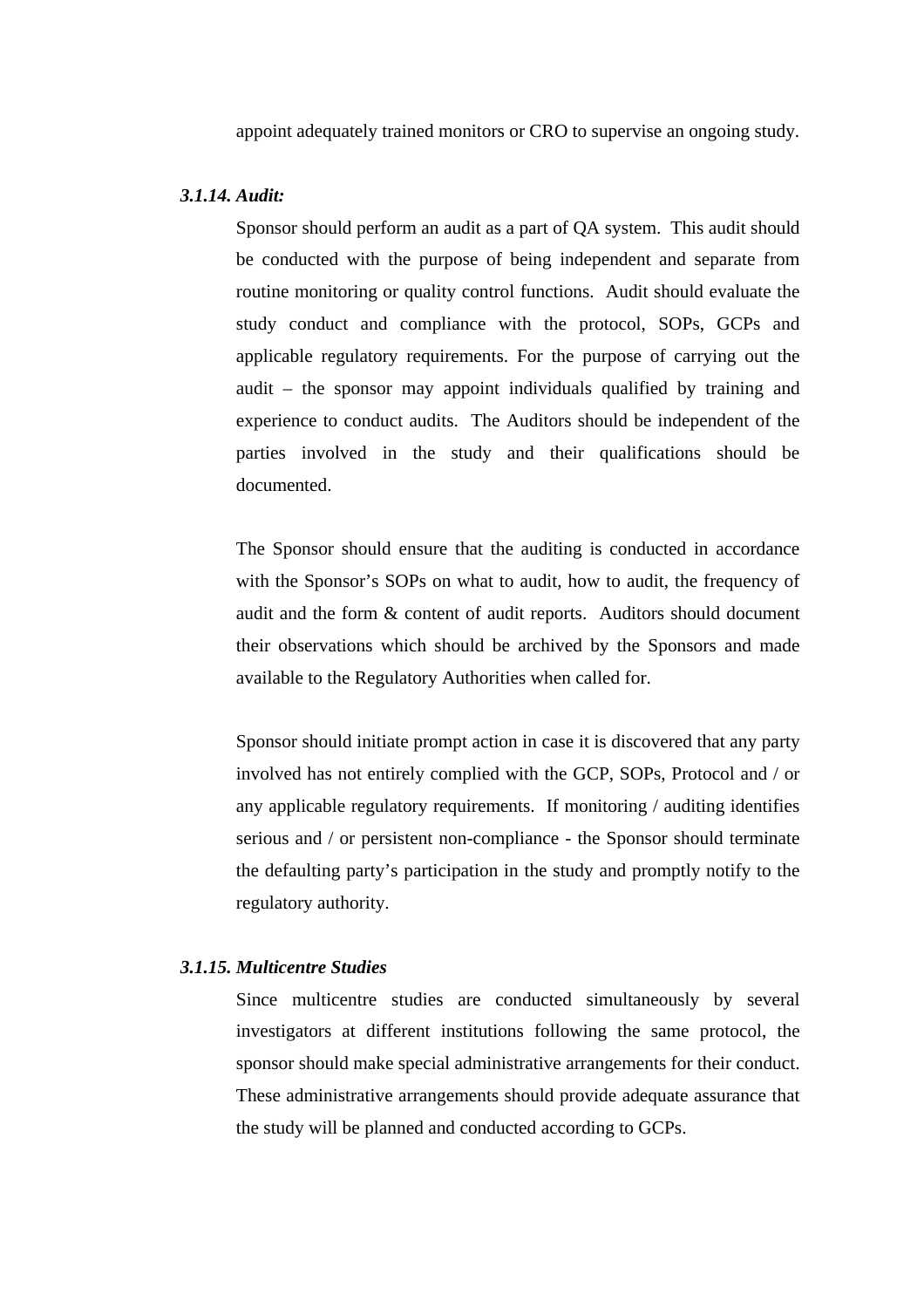The various tasks that may need special consideration include responsibility for commencement and overall performance of the study, supervision of the data, monitoring of the ADRs / AEs and various other policy matters. The functions, responsibilities and mandate of any special committee(s) set up or person(s) should be described in the study protocol, along with the procedure for their nomination.

A co-ordinating committee may be set up or a co-ordinator appointed with responsibility for the control of practical performance and progress of the study and maintaining contact with the regulatory authorities and the ethics committee(s).

Ideally, the studies should begin and end simultaneously at all institutions.

The sponsor should make arrangements to facilitate the communication between investigators at various sites. All investigators and other specialists should be given the training to follow the same protocol and systems. The sponsor should obtain written acceptance of the protocol and its annexes from each of the investigator and institution involved.

The CRFs should be so designed as to record the required data at all multicentre sites. For those investigators who are collecting additional data, supplemental CRFs should be provided to record the additional data.

Before initiation of multi-centre studies the sponsor should carefully define and document the following:

- a. ethics committee(s), and the number of ethics committees to be consulted
- b. role and responsibilities of the co-ordinating investigators
- c. role and responsibilities of the CRO
- d. randomisation procedure
- e. standardisation and validation of methods of evaluation and analyses of laboratory and diagnostic data at various centres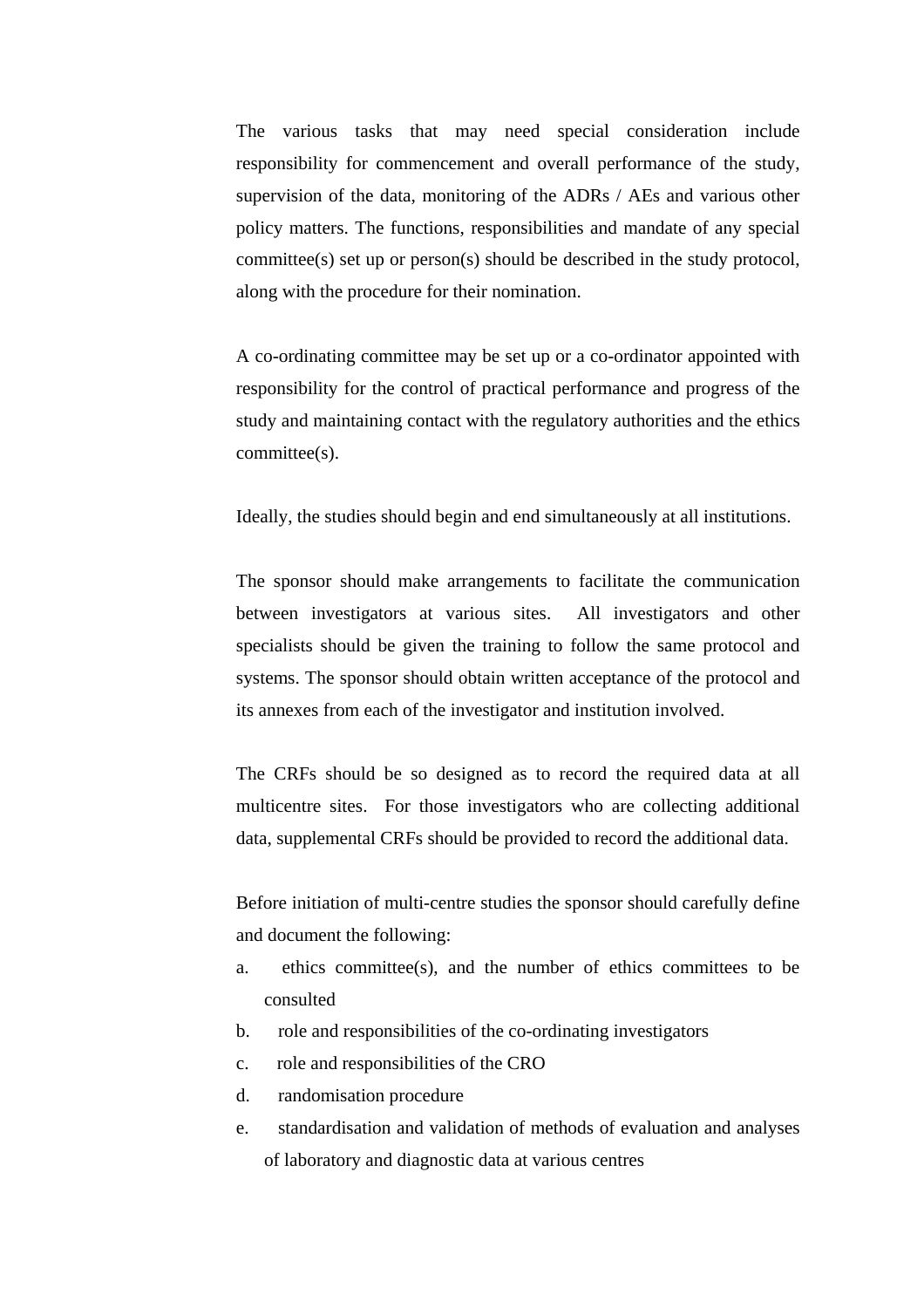f. structure and function of a centralised data management set-up

#### *3.1.16. Premature Termination or Suspension of a Study*

In case the sponsor chooses to or is required to terminate prematurely or suspend the study, then the sponsor should notify the investigator(s), institution(s), the ethics committee and the regulatory authorities accordingly. The notification should document the reason(s) for the termination or suspension by the sponsor or by the investigator / institution.

### *3.1.17. Role of Foreign Sponsor*

If the sponsor is a foreign company, organisation or  $person(s) - it$  shall appoint a local representative or CRO to fulfil the appropriate local responsibilities as governed by the national regulations. The Sponsor may transfer any or all of the Sponsor's study related duties and functions to a CRO but the ultimate responsibility for the quality and the integrity of the Study Data shall always reside with the Sponsor. Any Study related duty, function or responsibility transferred to and assumed by a local representative or a CRO should be specified in writing. Any Study related duties, functions or responsibilities not specifically transferred to and assumed by a CRO or a local representative shall be deemed to have been retained by the Sponsor. The sponsor should utilise the services of qualified individuals e.g. bio-statisticians, clinical pharmacologists, and physicians, as appropriate, throughout all stages of the study process, from designing the protocol and CRFs and planning the analyses to analysing and preparing interim and final clinical study reports.

### *3.2. The Monitor:*

The monitor is the principal communication link between the sponsor and the investigator and is appointed by the sponsor.

#### *3.2.1. Qualifications*

The monitor should have adequate medical, pharmaceutical and / or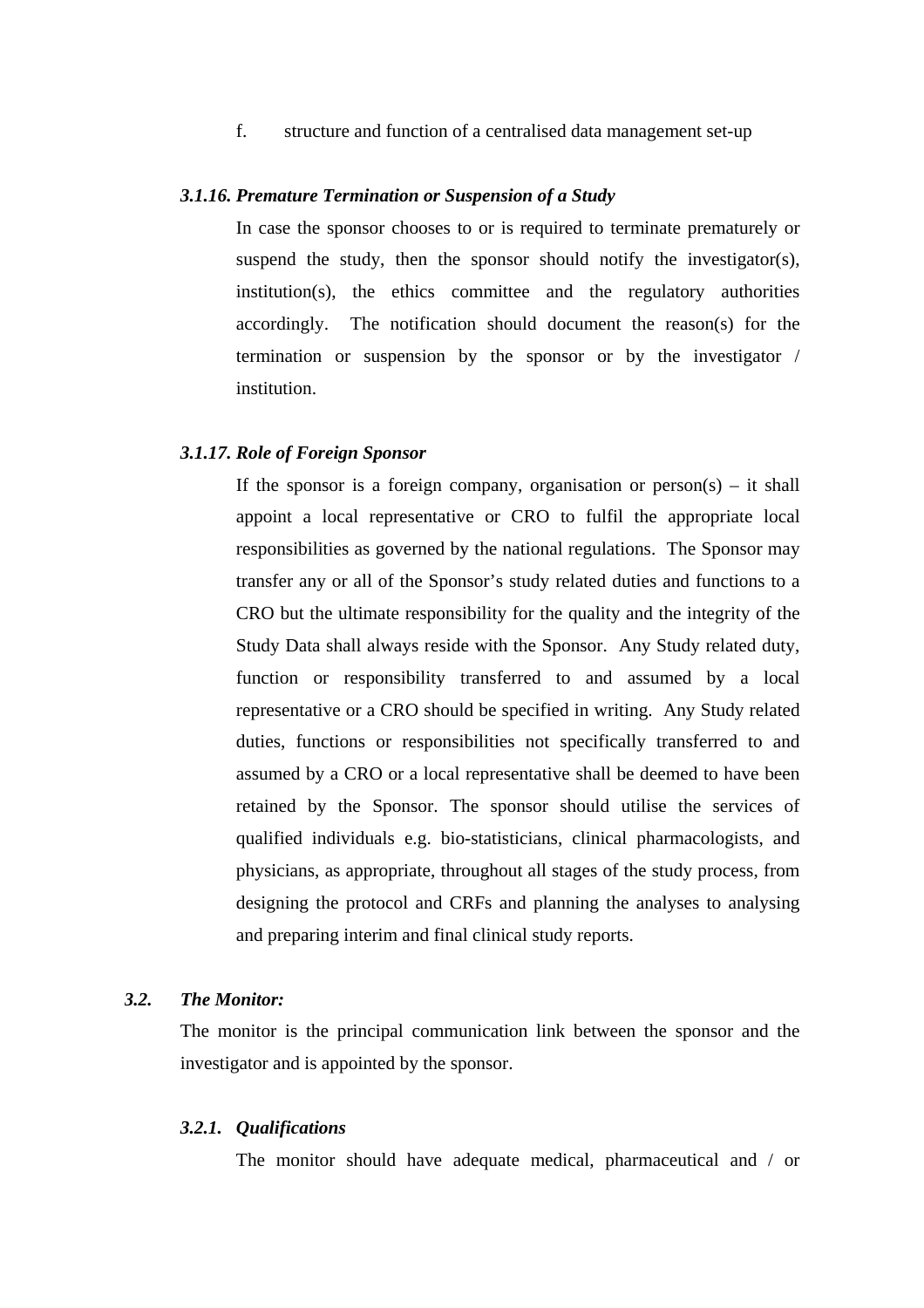scientific qualifications and clinical trial experience. Monitor should be fully aware of all the aspects of the product under investigation and the protocol (including its annexes and amendments).

### *3.2.2. Responsibility*

The main responsibility of the monitor is to oversee the progress of the study and to ensure that the study conduct and data handling comply with the protocol, GCPs and applicable ethical and regulatory requirements.

- (a) The Monitor should verify that the investigator(s) have the adequate qualifications, expertise and the resources to carry out the study. Monitor should also confirm that the investigator(s) shall be available throughout the study period.
- (b) Monitor should ascertain that the institutional facilities like laboratories, equipment, staff, storage space etc. are adequate for safe and proper conduct of the study and that they will remain available throughout the study.
- (c) The Monitor should verify (and wherever necessary make provisions to ensure) that
	- 1. the investigational product(s) are sufficiently available throughout the study and is stored properly
	- 2. the investigational product(s) are supplied only to subjects who are eligible to receive it and at the specified dose(s) and time(s)
	- 3. the subjects are provided with the necessary instructions on proper handling of the product(s)
	- 4. the receipt, use, return and disposal of the product(s) at the site are controlled and documented as prescribed
	- 5. the investigator receives the current Investigator's Brochure and all supplies needed to conduct the study as per the protocol
	- 6. the investigator follows the protocol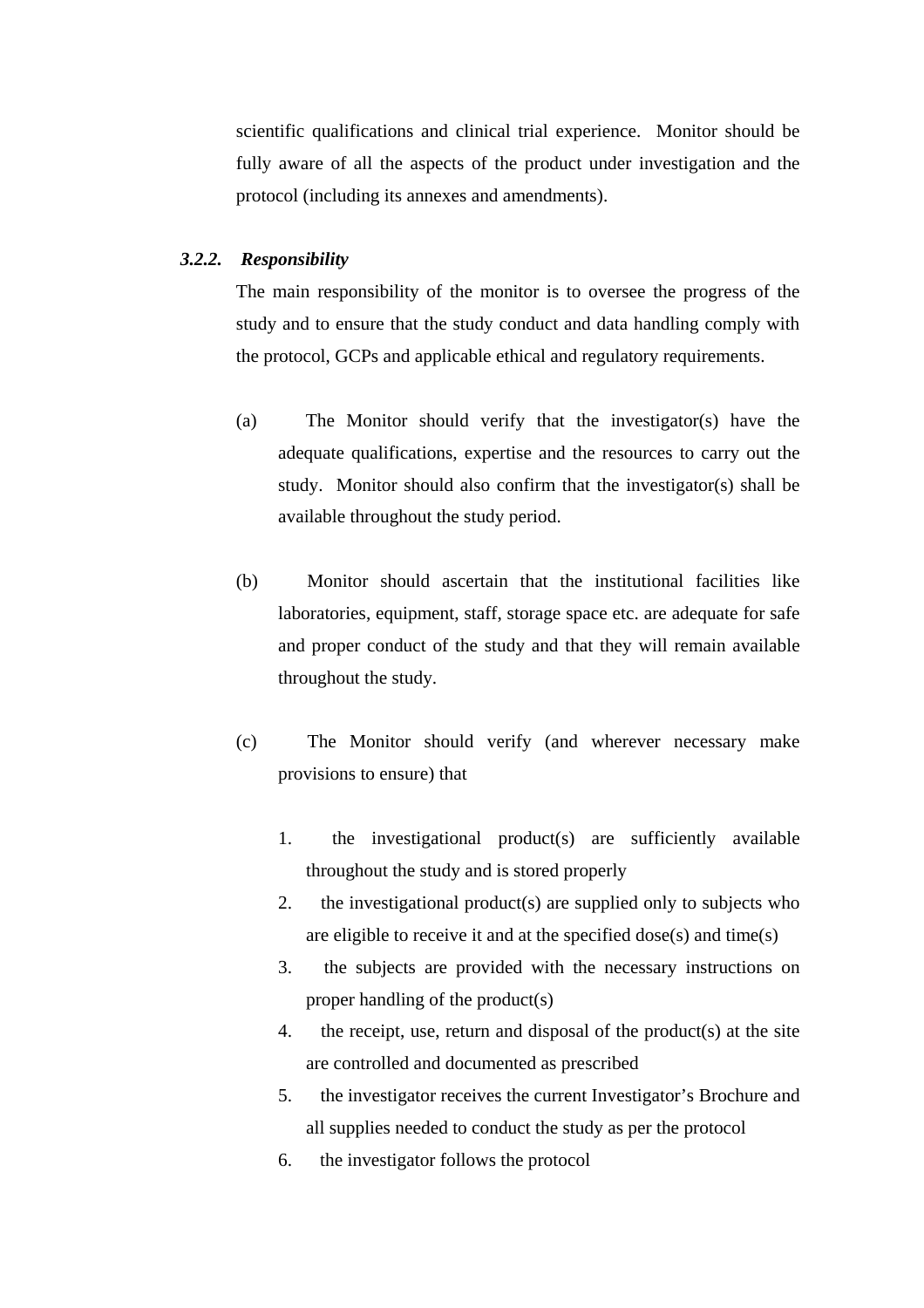- 7. the investigator maintains the essential documents
- 8. all parties involved are adequately informed about various aspects of the study and follow the GCP guidelines and the prescribed SOPs
- 9. verifying that each party is performing the specified function in accordance with the protocol and / or in accordance with the agreement between the sponsor and the party concerned
- 10. verifying that none of the parties delegate any assigned function to unauthorised individuals
- (d) The monitor should promptly inform the sponsor and the ethics committee in case any unwarranted deviation from the protocol or any transgression of the principles embodied in GCP is noted.
- (e) The monitor should follow a pre-determined written set of SOPs. A written record should be kept of the monitor's visits, phone calls and correspondence with the investigators and any other involved parties.
- (f) The monitor should assess the institution(s) prior to the study to ensure that the premises and facilities are adequate and that an adequate number of subjects is likely to be available during the study.
- (g) The monitor should observe and report the subject recruitment rate to the sponsor.
- (h) The monitor should visit the investigator before, during and after the study to make assessments of the protocol compliance and data handling in accordance with the predetermined SOPs.
- (i) The monitor should ensure that all staff assisting the investigator in the study have been adequately informed about and will comply with the protocol, SOPs and other details of the study.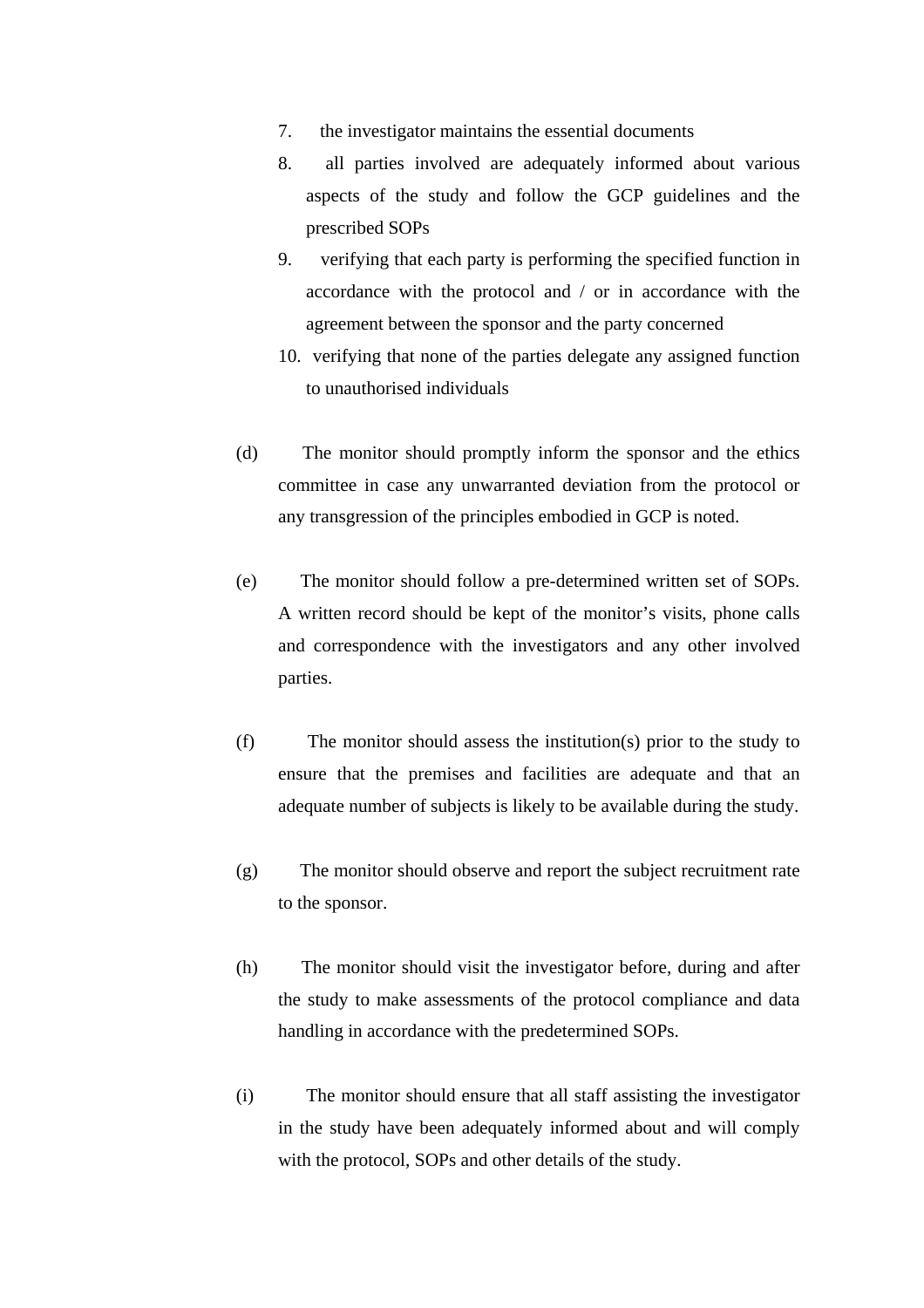- (j) The monitor should assist the investigator in reporting the data and results of the study to the sponsor, e.g. by providing guidance on correct procedures for CRF completion and by providing data verification.
- (k) The monitor shall be responsible for ensuring that all CRFs are correctly filled out in accordance with original observations, are legible, complete, and dated. The monitor should specifically verify that
	- 1. the data required by the protocol are reported accurately on the CRFs and are consistent with the source documents
	- 2. any dose and / or therapy modifications are well documented for each of the study subjects
	- 3. adverse events, concomitant medications and inter-current illnesses are promptly reported on the CRFs in accordance with the protocol and the SOPs
	- 4. visits that the subjects fail to make, tests that are not conducted and examinations that are not performed are clearly reported as such on the CRFs
	- 5. all withdrawals and drop-outs of enrolled subjects from the study are reported and explained on the CRFs
- (l) Any deviations, errors or omissions should be promptly clarified with the investigator, corrected and explained on the CRF. Monitor should also take appropriate actions designed to prevent recurrence of detected deviations. Monitor should ensure that investigator certifies the accuracy of CRF by signing it at the places provided for the purpose. All procedures for ensuring accuracy of CRFs must be maintained throughout the course of the study.
- (m) The monitor should submit a written report to the sponsor after each site visit and after all telephone calls, letters and other correspondence with the investigator. Monitor's report should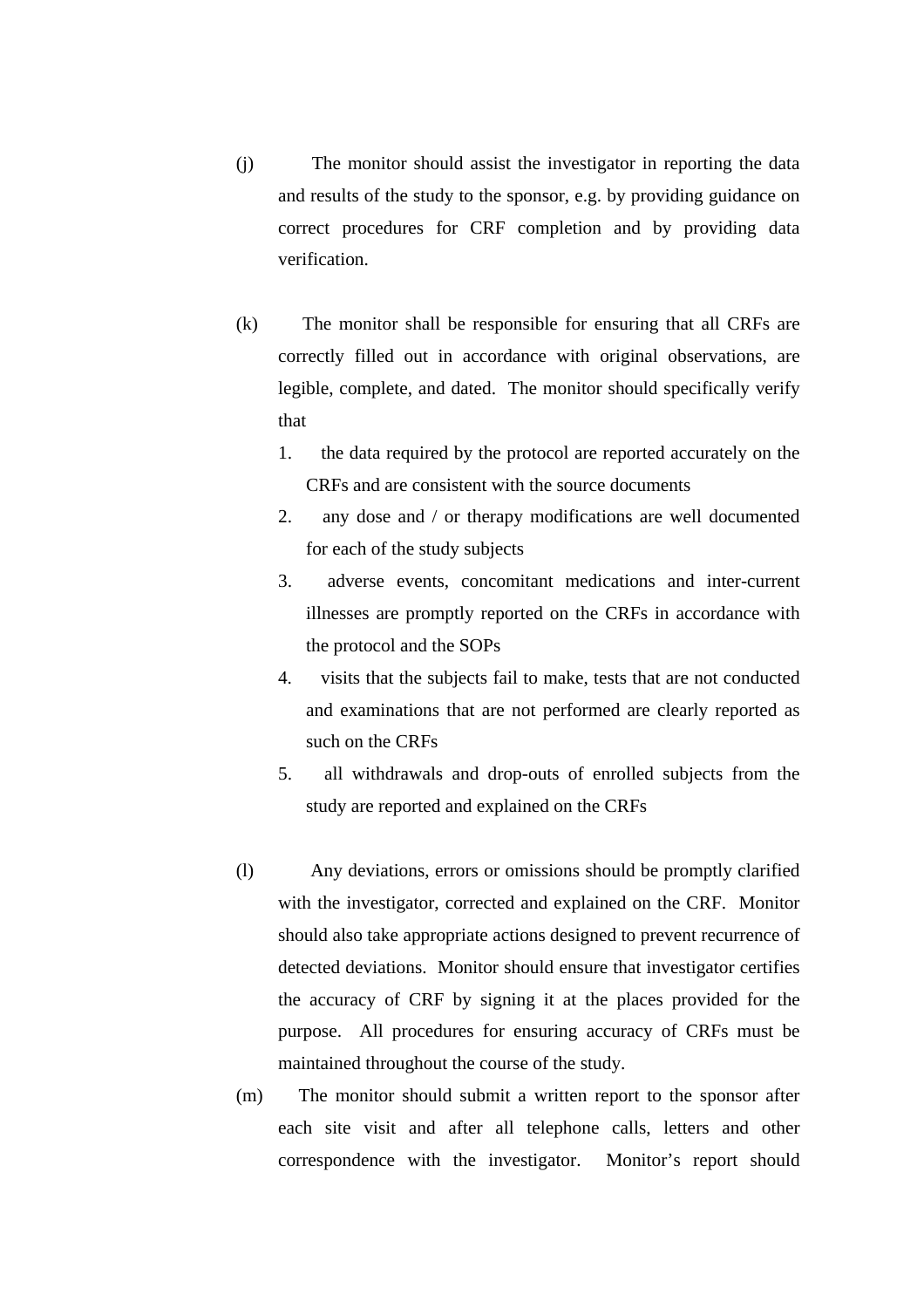include the date, name of site, names of the monitor and the individuals contacted, a summary of what the monitor reviewed, findings, deviations & deficiencies observed, and any actions taken / proposed to secure compliance. The review and follow-up of the monitoring report with the sponsor should be documented by the sponsor's designated representative.

(n) The monitor should confirm that the prescribed procedures for storage, handling, dispensing and return of investigational product are being followed and their compliance is being documented in a form as in the SOPs.

### *3.3. Investigator*

#### *3.3.1. Qualifications*

The investigator should be qualified by education, training and experience to assume responsibility for the proper conduct of the study and should have qualifications prescribed by the Medical Council of India (MCI). The investigator should provide a copy of the curriculum vitae and / or other relevant documents requested by the sponsor, the ethics committee, the CRO or the regulatory authorities. He / she should clearly understand the time and other resource demands the study is likely to make and ensure they can be made available throughout the duration of the study. The investigator should also ensure that other studies do not divert essential subjects or facilities away from the study at hand.

The investigator should be thoroughly familiar with the safety, efficacy and appropriate use of the investigational product as described in the protocol, investigator's brochure and other information sources provided by the sponsor from time to time.

The investigator should be aware of and comply with GCPs, SOPs and the applicable regulatory requirements.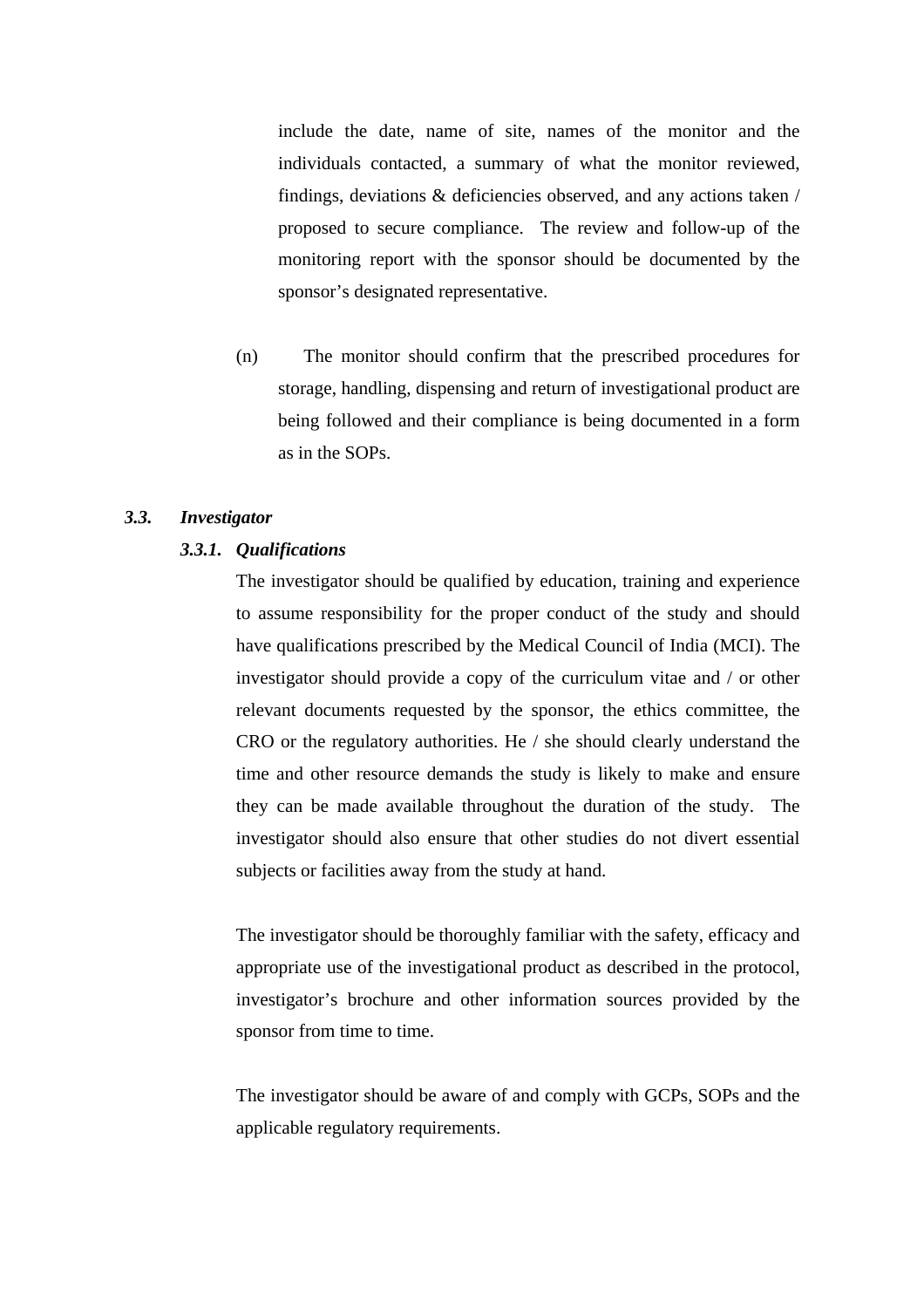# *3.3.2. Medical care of the study subjects*

 A qualified Medical Practitioner (or a Dentist, when appropriate) who is an Investigator or a Co-Investigator for the study should be responsible for all study related medical decisions. Investigator has to ensure that adequate medical care is provided to a subject for any adverse events including clinically significant laboratory values related to the study. Investigator should inform the subject when medical care is needed for inter-current illness(es) of which the investigator becomes aware. Investigator should also inform the subject's other attending physician(s) about the subject's participation in the study if the subject has another attending physician(s) and if the subject agrees to such other physician(s). Subsequent to the completion of the study or dropping out of the subject(s) the investigator should ensure that medical care and relevant follow-up procedures are maintained as needed by the medical condition of the subject and the study and the interventions made.

Although a subject is not obliged to give reason(s) for withdrawing prematurely from a study, the investigator should make a reasonable effort to ascertain the reason(s) while fully respecting the subject's rights.

### *3.3.3. Monitoring and Auditing of Records*

The investigator / institution shall allow monitoring and auditing of the records, procedures and facilities, by the sponsor, the ethics committee, CRO or their authorised representative(s) or by the appropriate regulatory authority. The investigator should maintain a list of appropriately qualified person(s) to whom the investigator has delegated study-related duties.

 Investigator should ensure that all persons involved in the study are adequately informed about the protocol, SOPs, the investigational product(s) and their study related duties and functions.

#### *3.3.4. Communication with Ethics Committee*

Before initiating a study the investigator / institution must ensure that the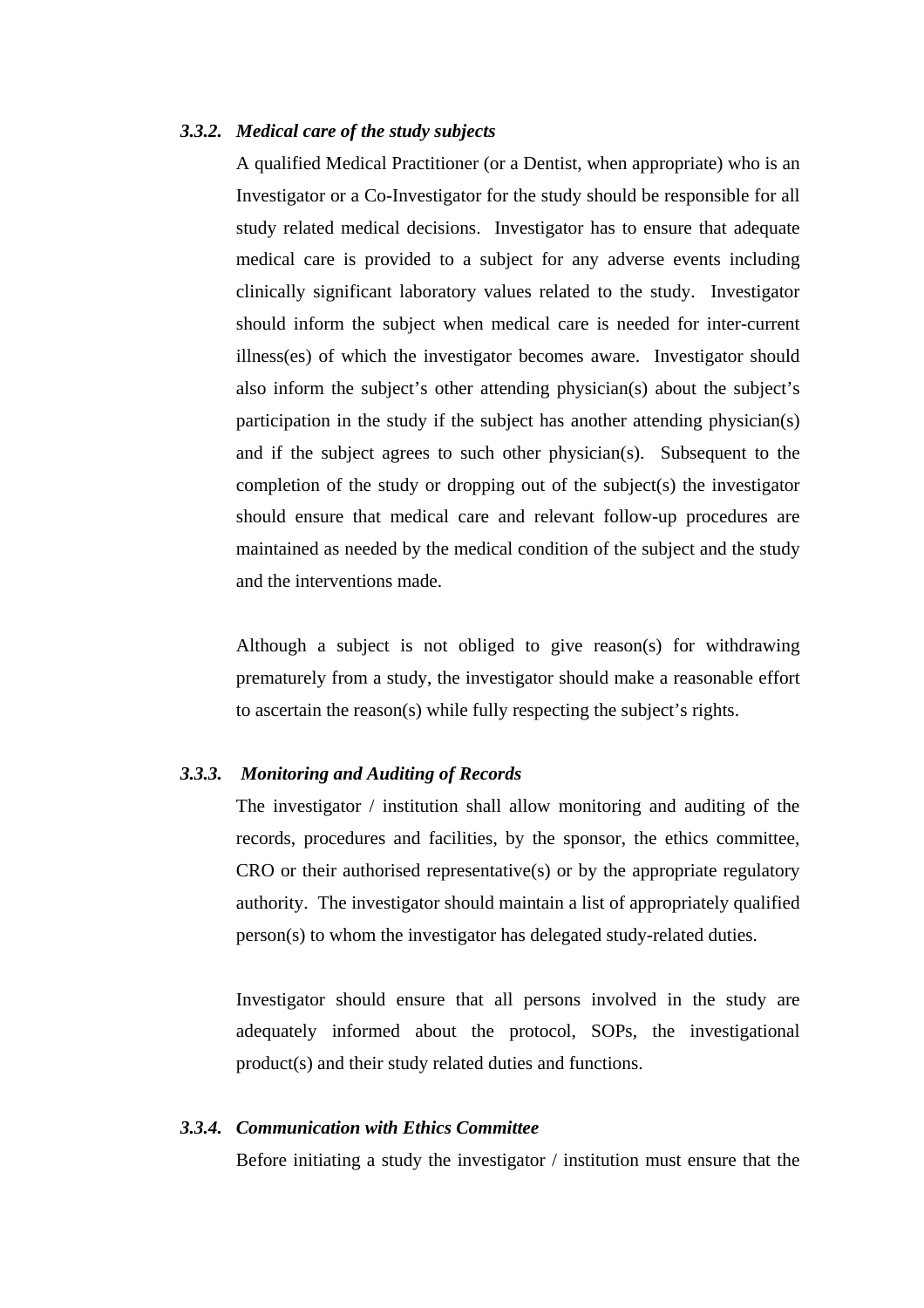proposed study has been reviewed and accepted in writing by the relevant ethics committee(s) for the protocol, written informed consent form, subject recruitment procedures (e.g. advertisements) and any written / verbal information to be provided to the subjects.

The investigator should promptly report to the ethics committee, the monitor and the sponsor:

- 1. deviations from or changes of, the protocol to eliminate immediate hazards to the subjects
- 2. changes that increase the risk to subject(s) and  $\ell$  or affecting significantly the conduct of the study
- 3. all adverse drug reactions and adverse events that are serious and / or unexpected
- 4. new information that may adversely affect safety of the subjects or the conduct of the study
- 5. for reported deaths the investigator should supply any additional information e.g. autopsy reports and terminal medical reports.

### *3.3.5. Compliance with the protocol*

The investigator / institution must agree and sign the protocol and / or another legally acceptable document with the sponsor, mentioning the agreement with the protocol, and confirm in writing that he / she has read and understood the protocol, GCPs and SOPs and will work as stipulated in them.

The investigator may implement a deviation from, or change of protocol to eliminate an immediate hazard(s) to study subjects without prior ethics committee approval / favourable opinion. The implemented deviation or change, the reasons for it and if appropriate the proposed protocol amendment(s) should be submitted by the investigator to the ethics committee (for review and approval / favourable opinion), to the sponsor (for agreement) and if required to the regulatory authority(ies).

The investigator or person designated by him/her should document and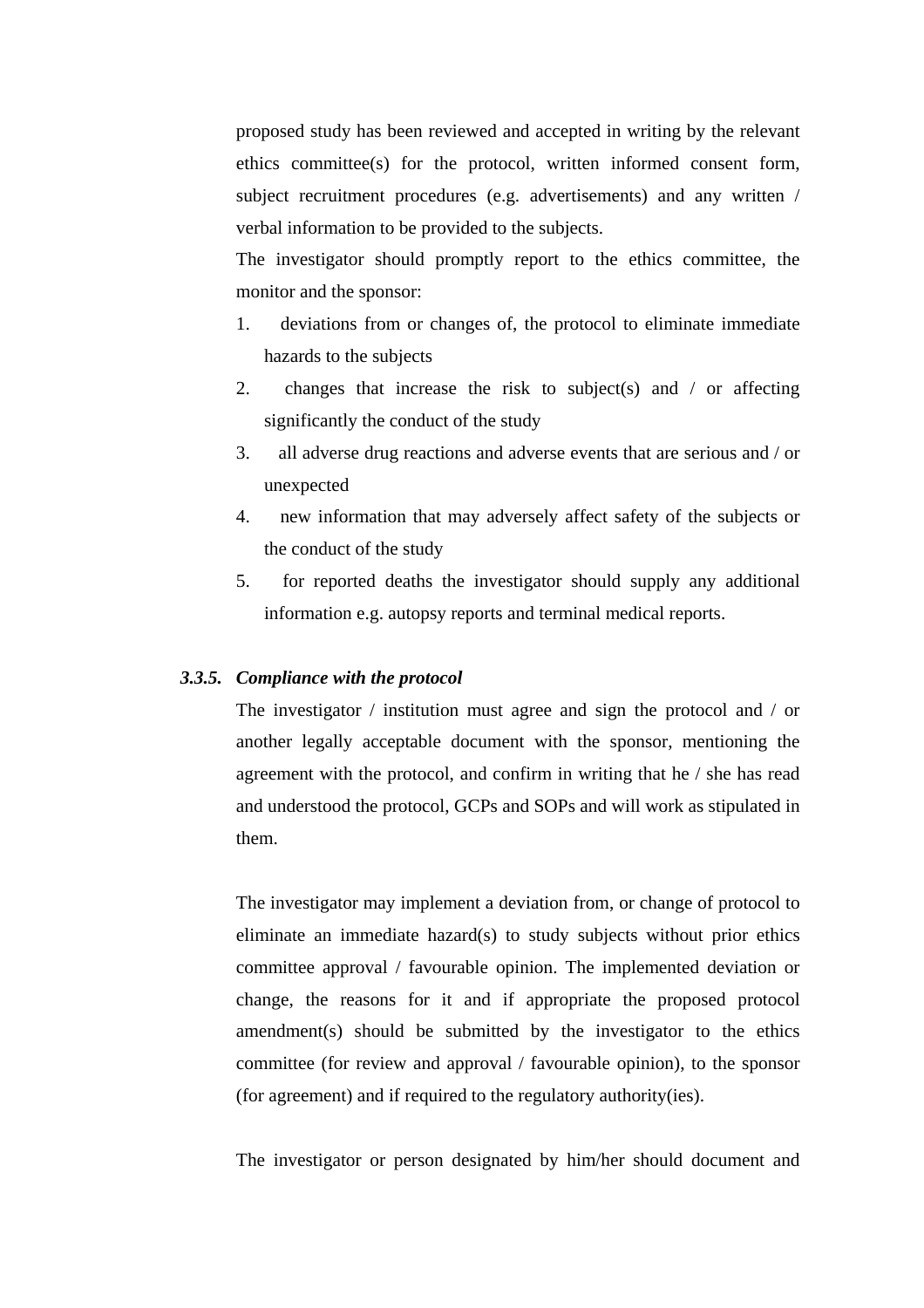explain any deviation from the approved protocol. The Investigator should follow the study randomisation procedure, if any, and should ensure that the randomisation code is broken only in accordance with the Protocol. If the study is blinded, the Investigator should promptly document and explain to the Sponsor any premature un-blinding e.g. accidental unblinding, un-blinding due to serious adverse event) of the Investigational Product(s).

#### *3.3.6. Investigational Product(s)*

Investigator has the primary responsibility for investigational product(s) accountability at the study site(s). Investigator should maintain records of the product's delivery to the study site, the inventory at the site, the use by each subject, and the return to the sponsor or the alternative disposal of the unused product(s). These records should include dates, quantities, batch / serial numbers, expiry dates if applicable, and the unique code number assigned to the investigational product packs and study subjects. Investigator should maintain records that describe that the subjects were provided the dosage specified by the protocol and reconcile all investigational products received from the sponsor. Investigator should ensure that the product(s) are stored under specified conditions and are used only in accordance with the approved protocol.

The investigator should assign some or all of his / her duties for investigational product's accountability at the study site(s) to his subordinate who is under the supervision of the investigator / institution. The investigator or subordinate should explain the correct use of the product(s) to each subject and should check at intervals appropriate for the study that each subject is following the instructions properly. The person who carries them out should document such periodic checks.

# *3.3.7. Selection and recruitment of study subjects:*

The investigator is responsible for ensuring the unbiased selection of an adequate number of suitable subjects according to the protocol. It may be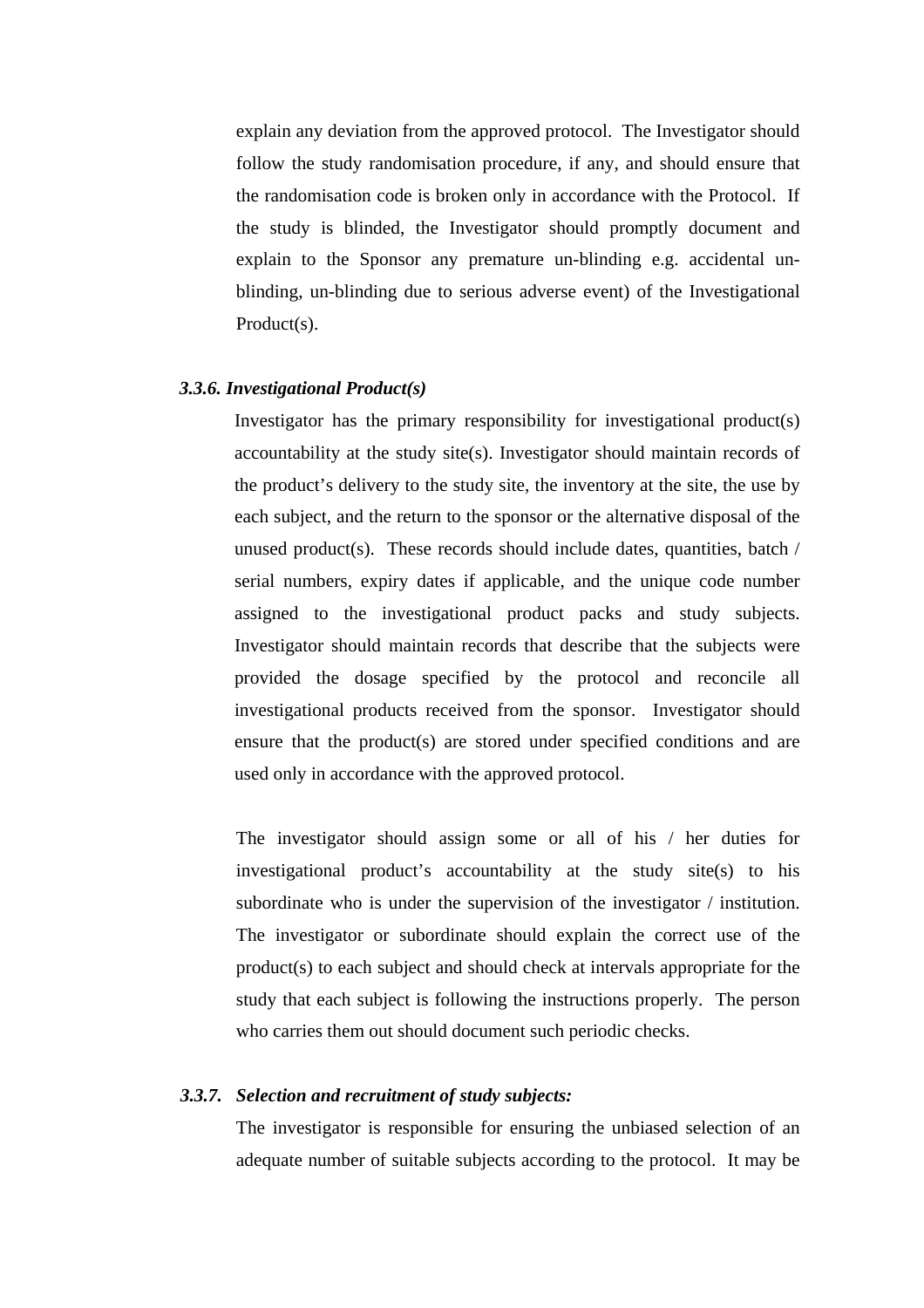necessary to secure the co-operation of other physicians in order to obtain a sufficient number of subjects. In order to assess the probability of an adequate recruitment rate for subjects for the study it may be useful to determine prospectively or review retrospectively the availability of the subjects. Investigator should check whether the subject(s) so identified could be included in the study according to the protocol. The investigator should keep a confidential list of names of all Study Subjects allocated to each study. This list facilitates the investigator / institution to reveal identity of the subject(s) in case of need and also serve as a proof of Subject's existence. The investigator / institution shall also maintain a Subjects' screening log to document identification of Subjects who enter pre-study screening. A Subject's enrolment log shall also be maintained to document chronological enrolment of Subjects in a particular Study.

The Investigator is responsible for giving adequate information to subjects about the trial in accordance with the GCP. The nature of the investigational product and the stage of development and the complexity of the study should be considered in determining the nature and extent of the information that should be provided.

**Obligations of investigators regarding informed consent**: The investigator has the duty to -

- 1. Communicate to prospective subjects all the information necessary for informed consent. There should not be any restriction on subject's right to ask any questions related to the study as any restriction on this undermines the validity of informed consent.
- 2. Exclude the possibility of unjustified deception, undue influence and intimidation. Deception of the subject is not permissible However, sometimes information can be withheld till the completion of study, if such information would jeopardize the validity of research.
- 3. Seek consent only after the prospective subject is adequately informed. Investigator should not give any unjustifiable subject's decision to participate in the study.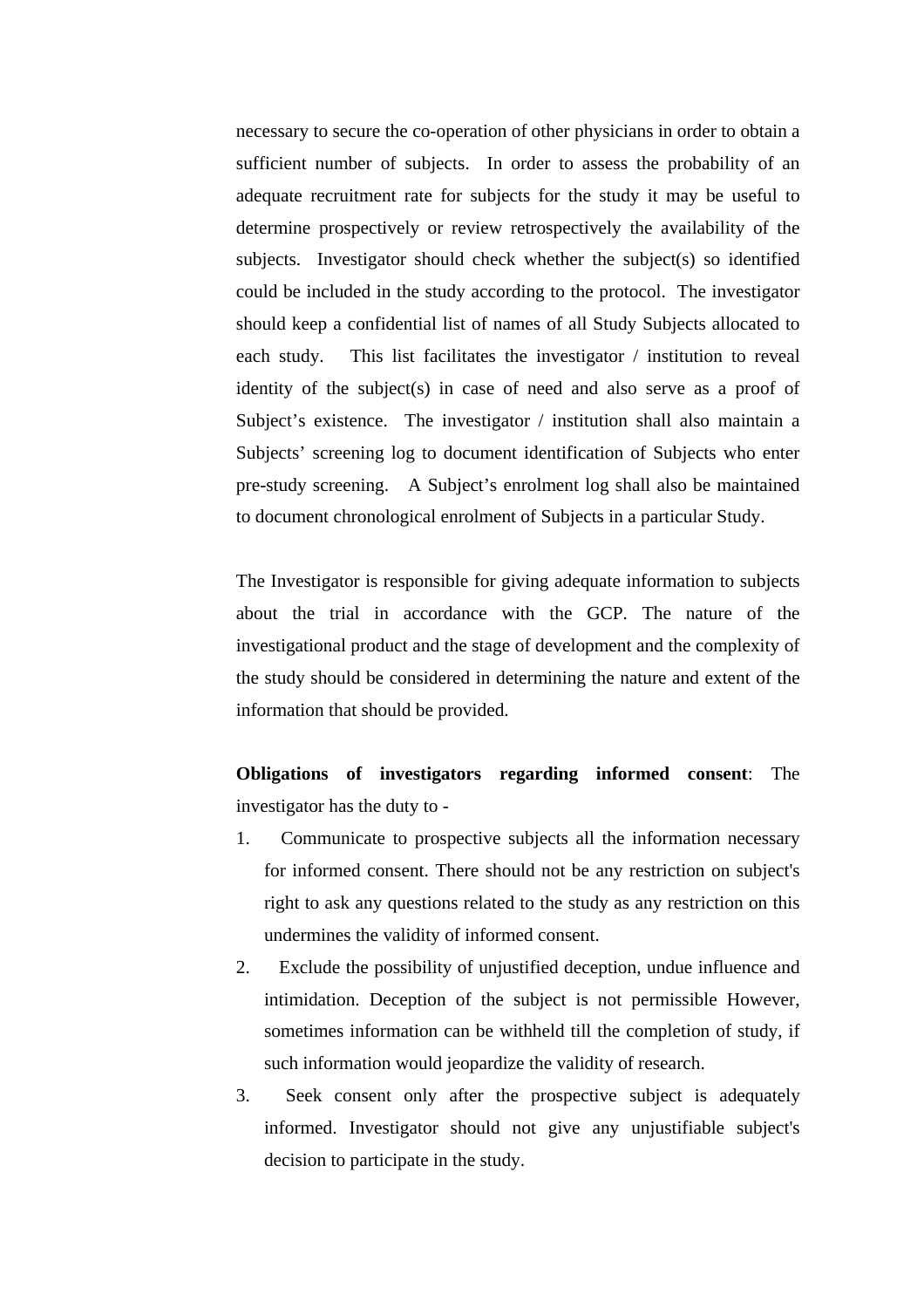- 4. As a general rule obtain from each prospective subject a signed form as an evidence of informed consent (written informed consent) preferably witnessed by a person not related to the trial, and in case of incompetence to do so, a legal guardian or other duly authorised representative.
- 5. Renew the informed consent of each subject, if there are material changes in the conditions or procedures of the research or new information becomes available during the ongoing trial.
- 6. Not use intimidation in any form which invalidates informed consent. The investigator must assure prospective subjects that their decision to participate or not will not affect the patient-clinician relationship or any other benefits to which they are entitled.

As part of the information provided to the Subject, the Investigator should supply subjects with, and encourage them to carry with them, information about their participation in the trial and information about contact persons who can assist in an emergency situation.

### *3.3.8. Records/Reports*

The Investigator should ensure the accuracy, completeness, legibility, and timeliness of the data reported to the sponsor in the CRFs and in all required reports. Data reported on the CRF, that are derived from source documents, should be consistent with the source documents or the discrepancies should be explained.

Any change or correction to the CRF should be dated, signed and explained (if necessary) and should not obscure the original entry (i.e. an audit trail should be maintained); this applies to both written and electronic changes or corrections.

Sponsor should provide guidelines to investigators and / or the investigator's designated representatives on making such corrections and should have written procedures to assure that changes in CRFs are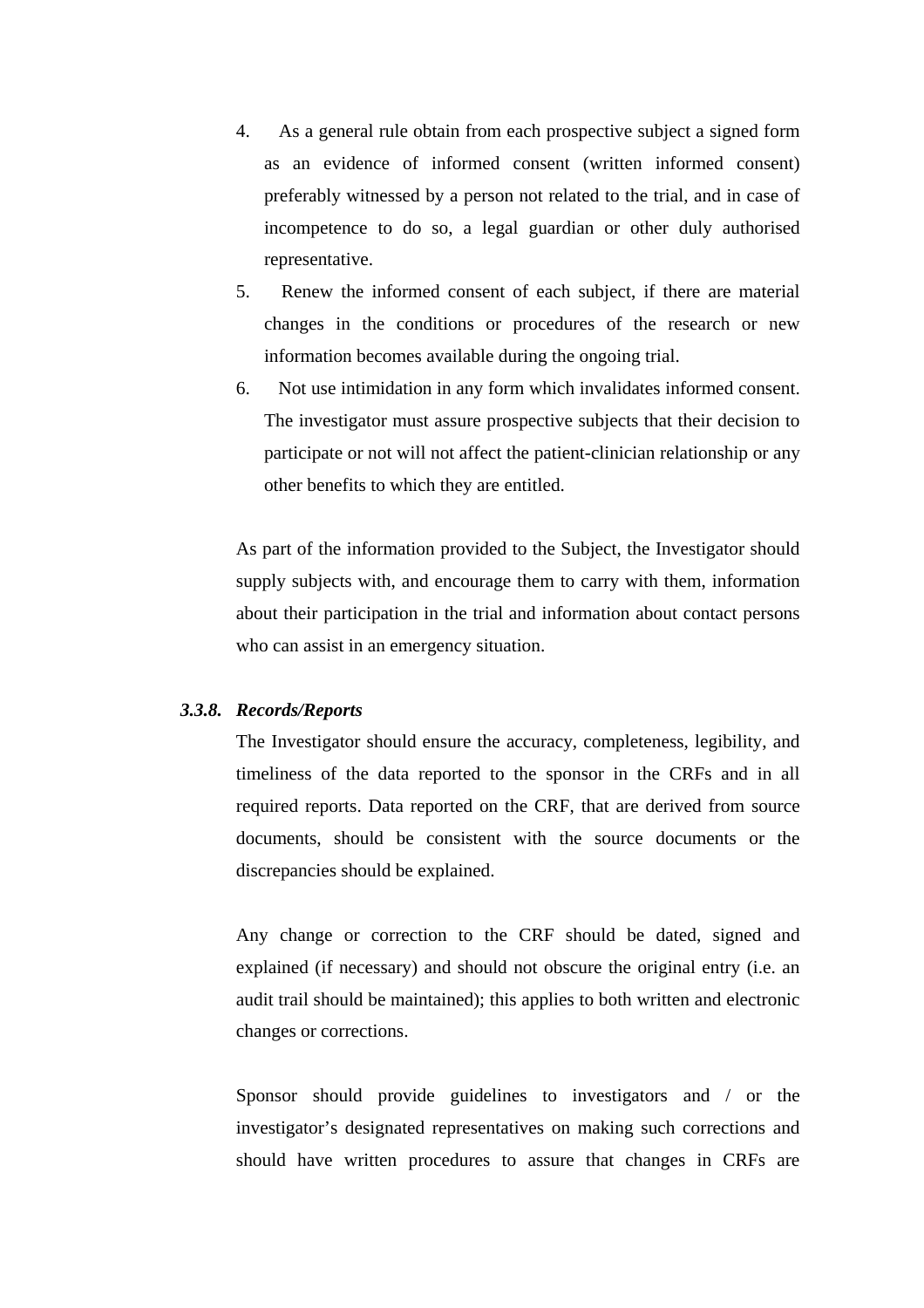documented and endorsed by the Investigator. The Investigator should retain records of the changes and corrections.

### *Progress Reports*

The investigator should submit the written summaries of the study status at the periodicity specified in the protocol to the person(s)  $\prime$  organisation(s) to whom the investigator is reporting. All reportings made by the investigator should identify the subjects by unique code numbers assigned to the study subjects rather than by the subjects' name(s), personal identification number(s) and / or addresses.

# *Termination and final report:*

In case the investigator and sponsor agree to prematurely terminate or suspend the study for any reason, the investigator / institution should promptly inform the study Subjects, the Ethics Committee as well as the Regulatory Authorities. The investigators should also ensure appropriate therapy and follow-up for the subjects.

However, if the investigator or the sponsor or the ethics committee decide to terminate or suspend the study without prior agreement of all parties concerned then the party initiating the suspension / termination should promptly inform all the concerned parties about such suspension / termination and suspension along with a detailed written explanation for such termination / suspension.

The Investigator should maintain documents as specified in the essential documents' list and take measures to prevent accidental or premature destruction.

The study can be closed only when the Investigator (or the Monitor or CRO – if this responsibility has been delegated to them) has reviewed both Investigator / Institution and Sponsor files and confirm that all necessary documents are in the appropriate files.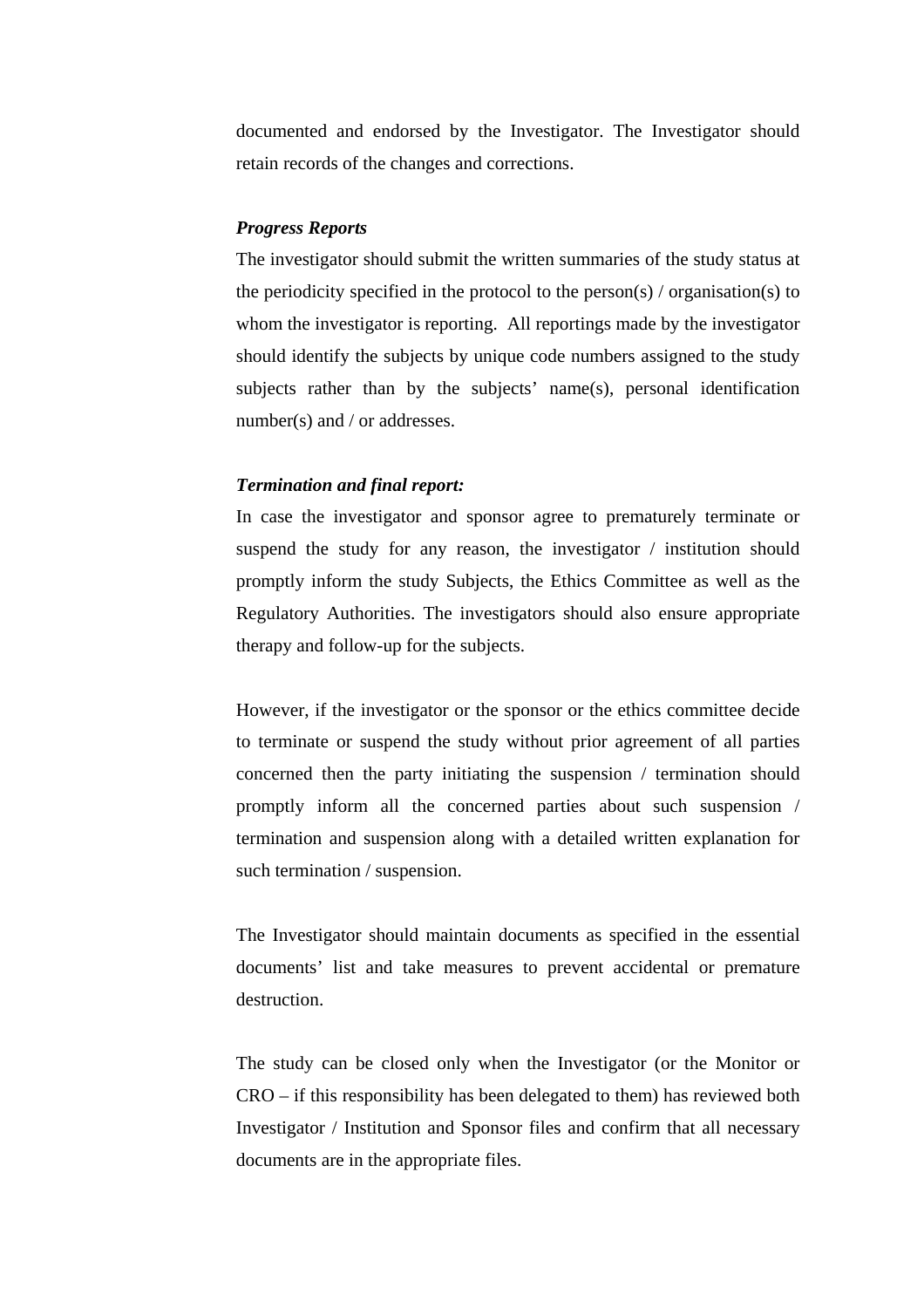The completion of the study should be informed by the investigator to the institution, the sponsor and the ethics committee. The investigator should sign and forward the data (CRFs, results and interpretations, analyses and reports, of the study from his / her centre to the sponsor and the ethics committee. Collaborative investigators and those responsible for the analyses (including statistical analyses) and the interpretation of the results must also sign the relevant portions of the study report. Investigator should submit his signed and dated final report to the institution, the ethics committee and the sponsor verifying the responsibility for the validity of data.

In case of a multi-centre study  $-$  the signature of the co-ordinating investigator may suffice if agreed in the protocol.

In case the investigator is the sponsor then he / she assumes the responsibilities of both the functionaries.

The investigator should familiarise himself / herself with the various other responsibilities assigned to him/her under the protocol and ensure that they are carried out as expected.

# **RECORD KEEPING AND DATA HANDLING**

The basic concept of record-keeping and handling of data is to record, store, transfer, and where necessary convert efficiently and accurately the information collected on the trial subject(s) into data that can be used to compile the Study Report.

# *4.1. Documentation*

All steps involved in data management should be documented in order to allow step-by-step retrospective assessment of data quality and study performance for the purpose of audit. Following the SOPs facilitates documentation.

Documentation SOPs should include details of checklists and forms giving details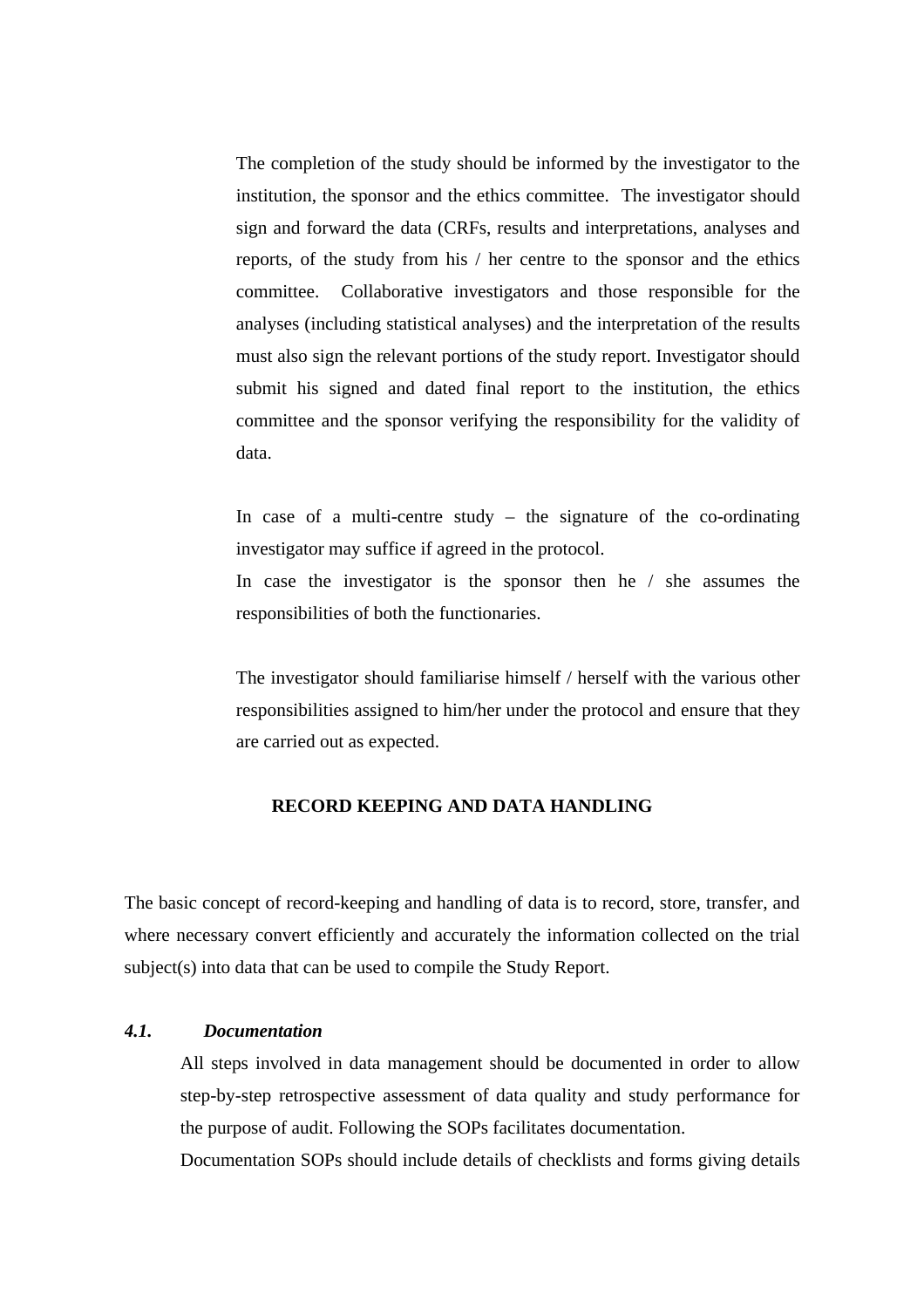of actions taken, dates and the individuals responsible etc.

# *4.2. Corrections*

All corrections in the CRFs or any other study related documents should be made in a way that does not obscure the original entry. The correct data should be inserted with the reason for the correction if such a reason is not obvious. The corrections should carry the date and initials of the Investigator or the authorised person.

# *4.3. Electronic Data Processing*

For electronic data processing only authorised person should be allowed to enter or modify the data in the computer and there should be a recorded trail of the changes and deletions made. A security system should be set-up to prevent unauthorised access to the data. If data is altered during processing the alteration must be documented and the system should be validated. The systems should be designed to permit data changes in such a way that the data changes are documented and there is no deletion of data once it has been entered. A list of authorised persons who can make changes in the computer system should be maintained. Adequate backup of the data should be maintained.

# *4.4. Validation of Electronic Data Processing Systems*

If trial data are entered directly into the computer there must always be an adequate safeguard to ensure validation including a signed and dated printout and backup records. Computerised systems – hardware as well as software - should be validated and a detailed description of their use be produced and kept up-to-date.

# *4.5. Language*

All written documents, information and other material used in the Study should be in a language that is clearly understood by all concerned (i.e. the Subjects, paramedical staff, Monitors etc.)

# *4.6. Responsibilities of the Investigator*

Investigator should ensure that the observations and findings are recorded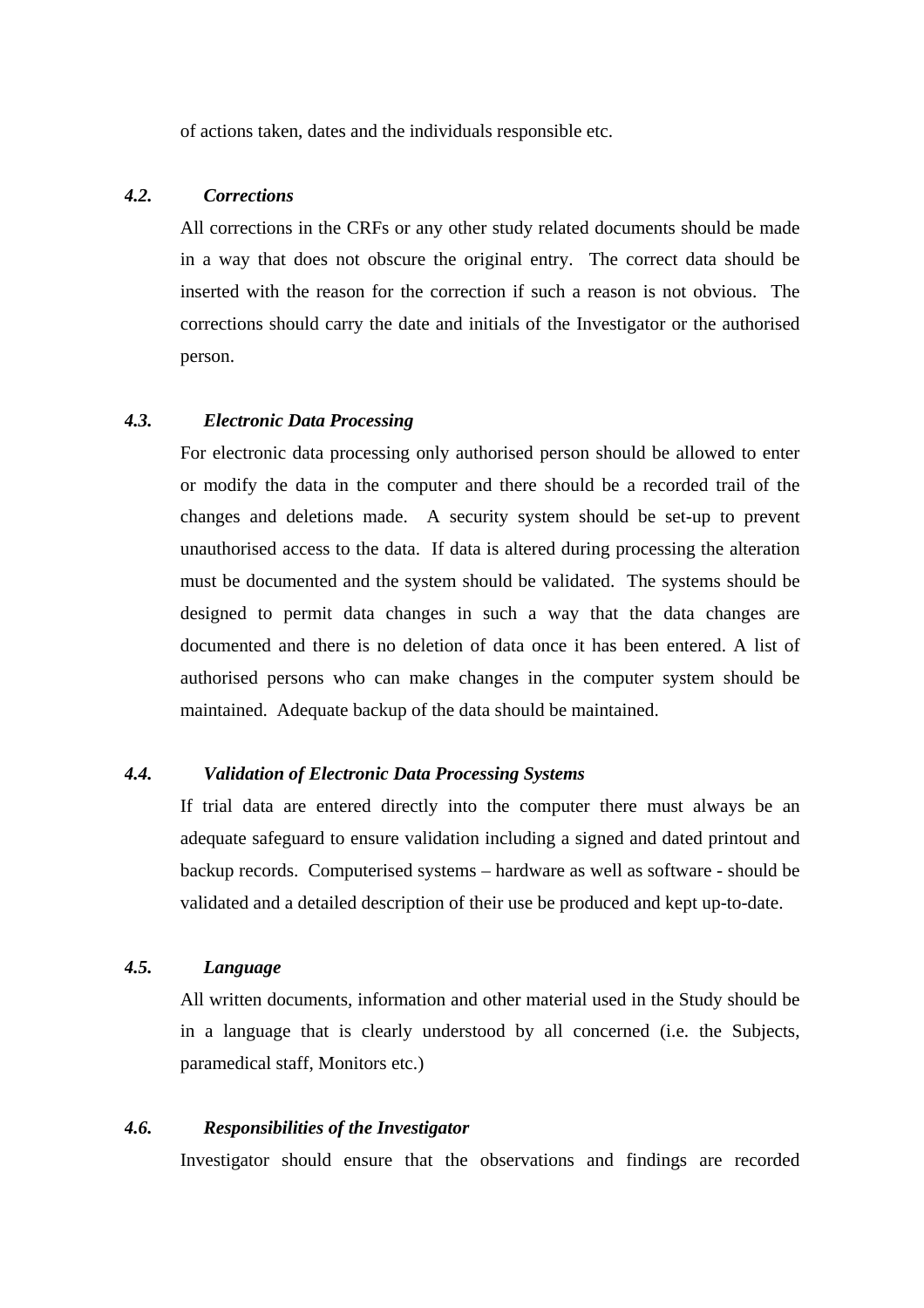correctly and completely in the CRFs and signed by the responsible person(s) designated in the Protocol.

Laboratory values with normal reference ranges should always be recorded on a CRF or enclosed with the CRF. Values outside the clinically accepted reference range or values that differ importantly from previous values must be evaluated and commented upon by the Investigator. Data other than that requested by the Protocol may appear on the CRF clearly marked as the additional findings and their significance described by the investigator. Units of measurement must always be stated and transformation of units must always be indicated and documented.

In the medical records of the patient(s) it should be clearly indicated that the individual is participating in a clinical trial.

### *4.8. Responsibilities of the Sponsor and the Monitor*

The sponsor must ensure that electronic data processing system conforms to the certain documented requirements for completeness, accuracy, reliability and consistent intended performance (i.e. validation). The Sponsor must maintain SOPs for using these systems. The Monitor should take adequate measures to ensure that no data is overlooked. If the computer system automatically assigns any missing values – the fact should be clearly documented.

Sponsor should safeguard the blinding, if any, particularly during data entry and processing. The Sponsor should use an explicit Subject identification code that allows identification of all the data reported for each Subject. Ownership of the data and any transfer of the ownership of data should be documented and intimated to the concerned party(ies).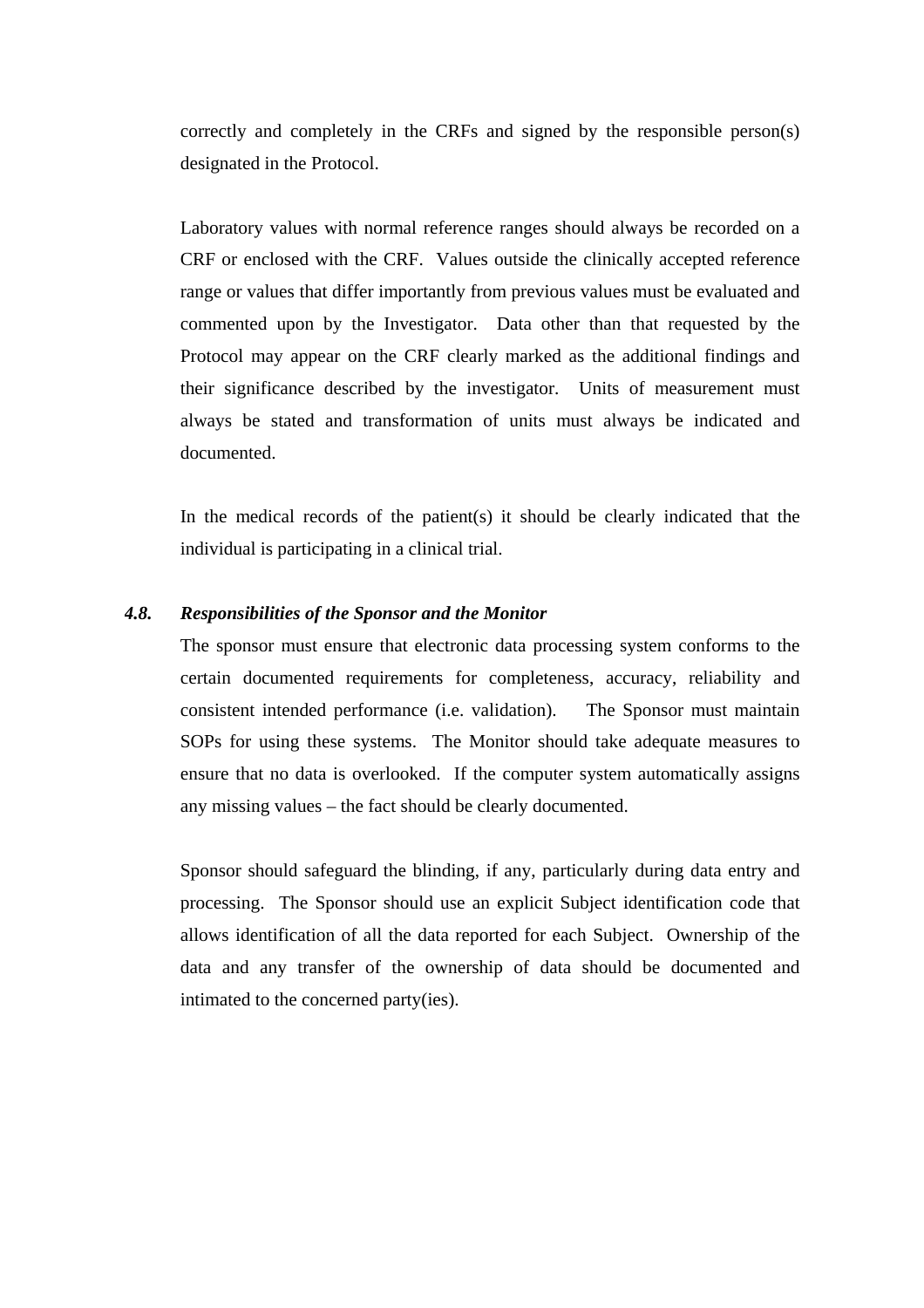## **QUALITY ASSURANCE**

The Sponsor is responsible for the implementation of a system of Quality Assurance in order to ensure that the Study is performed and the data is generated, recorded and reported in compliance with the Protocol, GCP and other applicable requirements. Documented Standard Operating Procedures are a prerequisite for quality assurance.

All observations and findings should be verifiable, for the credibility of the data and to assure that the conclusions presented are correctly derived from the Raw Data. Verification processes must therefore be specified and justified.

Statistically controlled sampling may be an acceptable method of data verification in each Study. Quality control must be applied to each stage of data handling to ensure that all data are reliable and have processed correctly.

Sponsor's audits should be conducted by persons independent of those responsible for the Study. Investigational sites, facilities, all data and documentation should be available for inspection and audit by the Sponsor's auditor as well as by the Regulatory Authority(ies).

# **STATISTICS**

# *6.1. Role of a Biostatistician*

Involvement of a appropriately qualified and experienced statistician is necessary in the planning stage as well as throughout the Study. The Bio-statistician's should make a statistical model to help the Sponsor, CRO and / or the Investigator in writing the Protocol. The number of Subjects to be included in the study is determined in relation to the statistical model on which the Protocol is based.

# *6.2. Study Design:*

The scientific integrity of a Clinical Study and the credibility of its report depends on the design of the Study. In comparative studies the Protocol should describe:

**1.** an "a priori" rationale for the target difference between treatments that the Study is being designed to detect, and the power to detect that difference,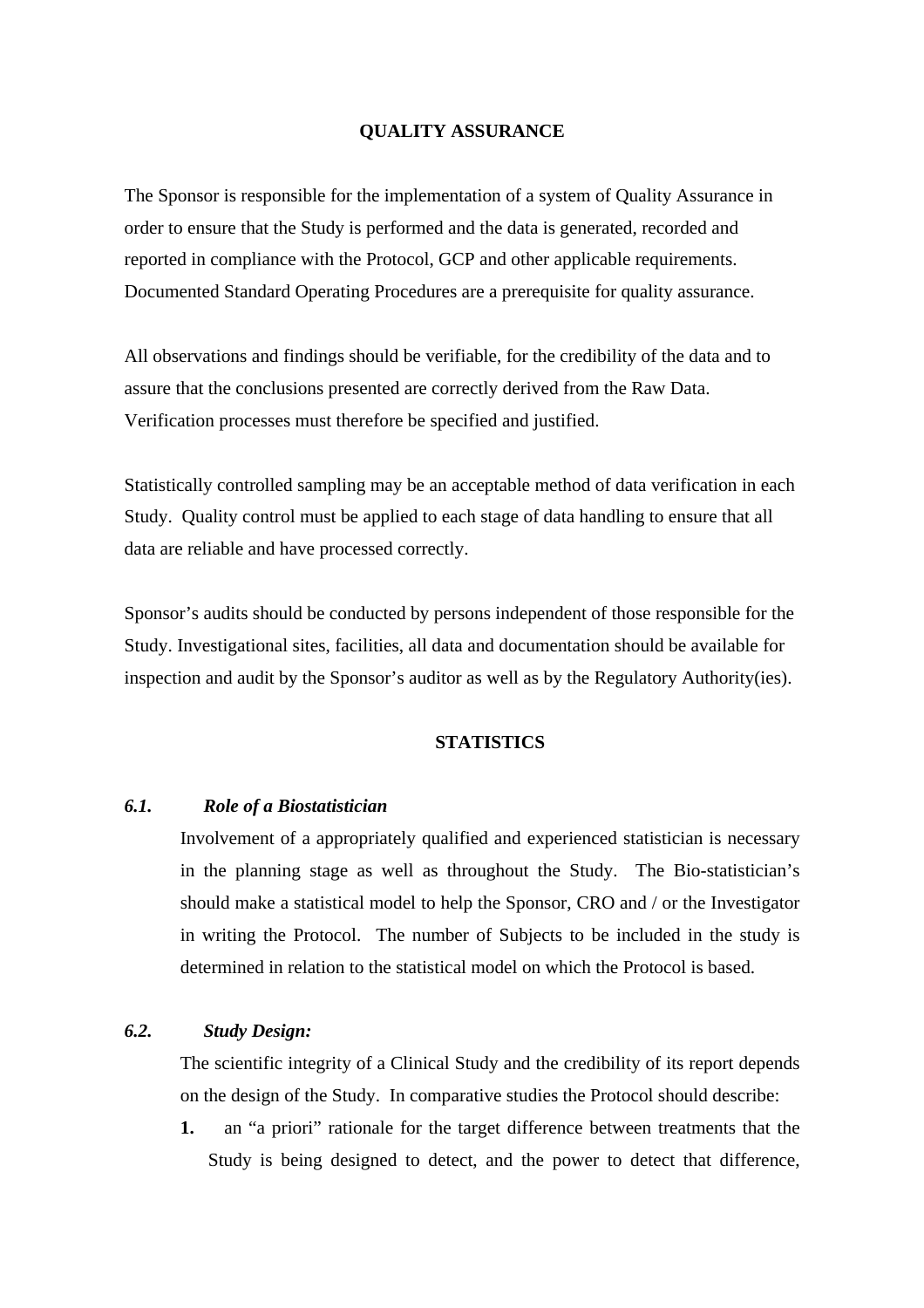taking into account clinical and scientific information and professional judgment on the clinical significance of statistical differences.

**2.** measures taken to avoid bias, particularly methods of Randomisation.

#### *6.2.1. Randomisation and blinding:*

The key idea of a clinical trial is to compare groups of patients who differ only with respect to their treatment. If the groups differ in some other way then the comparison of treatment gets biased. Randomisation, as one of the fundamental principles of experimental design, it deals with the possible bias at the treatment allocation. It ensures that the allocation of treatment to human subjects is independent of their characteristics. Another important benefit of Randomisation is that statistical methods of analysis are based on what we expect to happen in random samples from populations with specified characteristics. The Protocol must state the method used for Randomisation.

The Study should use the maximum degree of blindness that is possible. Study subjects, investigator or any other party concerned with the study may observe and respond by knowledge of which treatment was given. To avoid such bias it is often desired that the patient or any other person involved with the study does not know which treatment was given. Where a sealed code for each individual treatment has been assigned in a blinded randomized study it should be kept both at the site of the investigation and with the sponsor.

The Protocol must state the conditions under which the code is allowed to be broken and by whom. The system of breaking the code should be such that it allows access to only one Subject's treatment at a time. The coding system for the Investigational Product(s) should include a mechanism that permits rapid identification of the products in case of a medical emergency, but does not permit undetectable breaks of the blinding.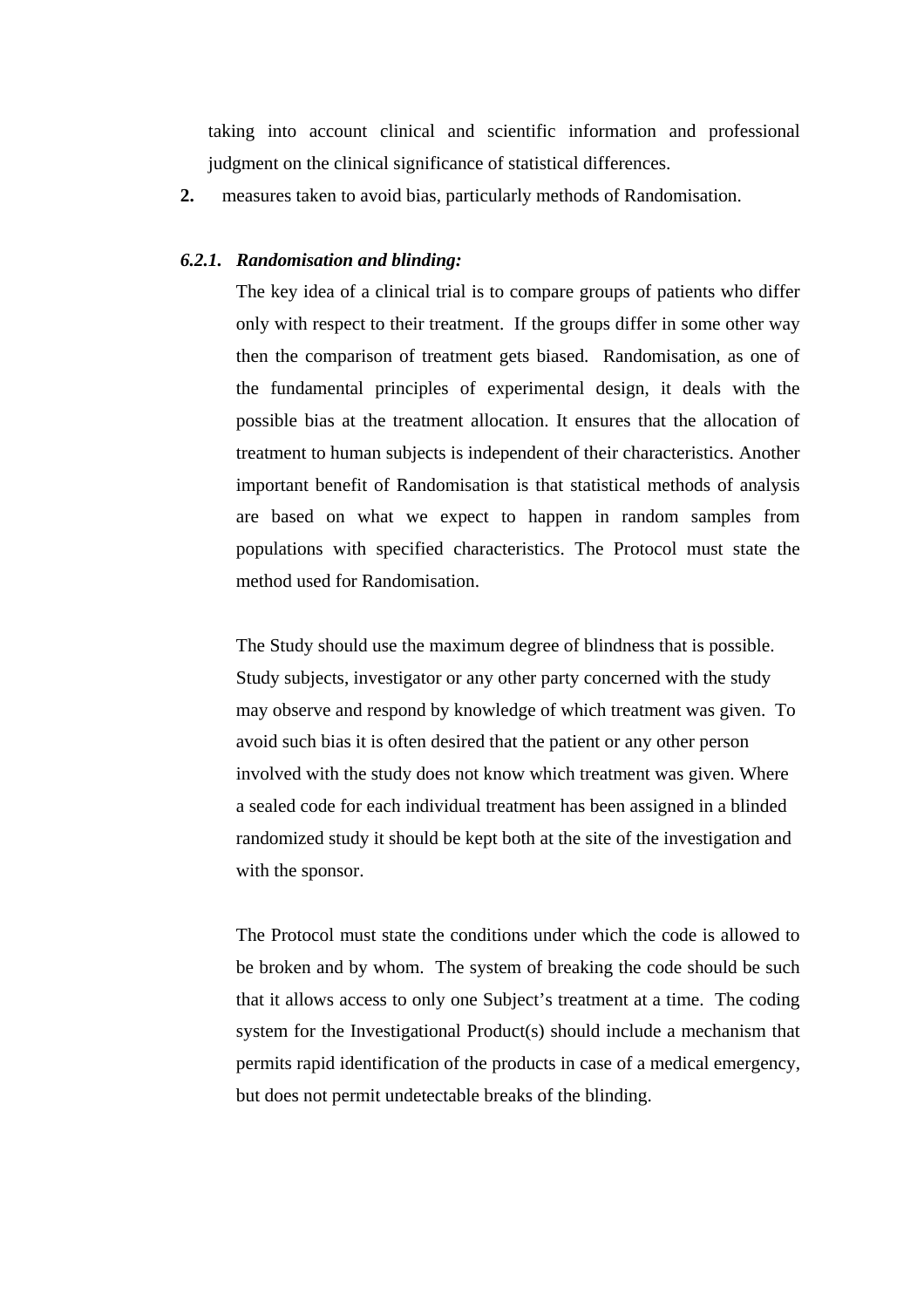### *6.3. Statistical Analysis*

The type(s) of Statistical Analyses to be used must be clearly identified and should form basis of the statistical model for the Study. Any subsequent deviation(s) should be described and justified in the Final Report. The need and extent of an interim analysis must be specified in the Protocol. The results of the statistical analyses should be presented in a manner that is likely to facilitate the interpretation of their clinical importance, e.g. by estimates of the magnitude of the treatment effect / difference and confidence intervals rather than sole reliance on significance testing.

Missing, unused and spurious data should be accounted for during the statistical analyses. All such omissions must be documented to enable review.

### **SPECIAL CONCERNS**

## *7.1 Clinical Trials of Vaccines*

#### *7.1.1 Phases of Vaccine Trials*

The guidelines to conduct the clinical trial on investigational vaccines are similar to those governing a clinical trial. The phase of these trials differ from drug trials as given below:

**Phase I**: This refers to the first introduction of a vaccine into a human population for determination of its safety and biological effects including immunogenicity. This phase includes study of dose and route of administration and should involve **low risk subjects**. For example, immunogenicity to hepatitis vaccine should not be determined in high-risk subjects.

**Phase II:** This refers to the initial trials examining effectiveness (immunogenicity) in a limited number of volunteers. Vaccines can be prophylactic and therapeutic in nature. While prophylactic vaccines are given to normal subjects, therapeutic or curative vaccines may be given to patients suffering from particular disease.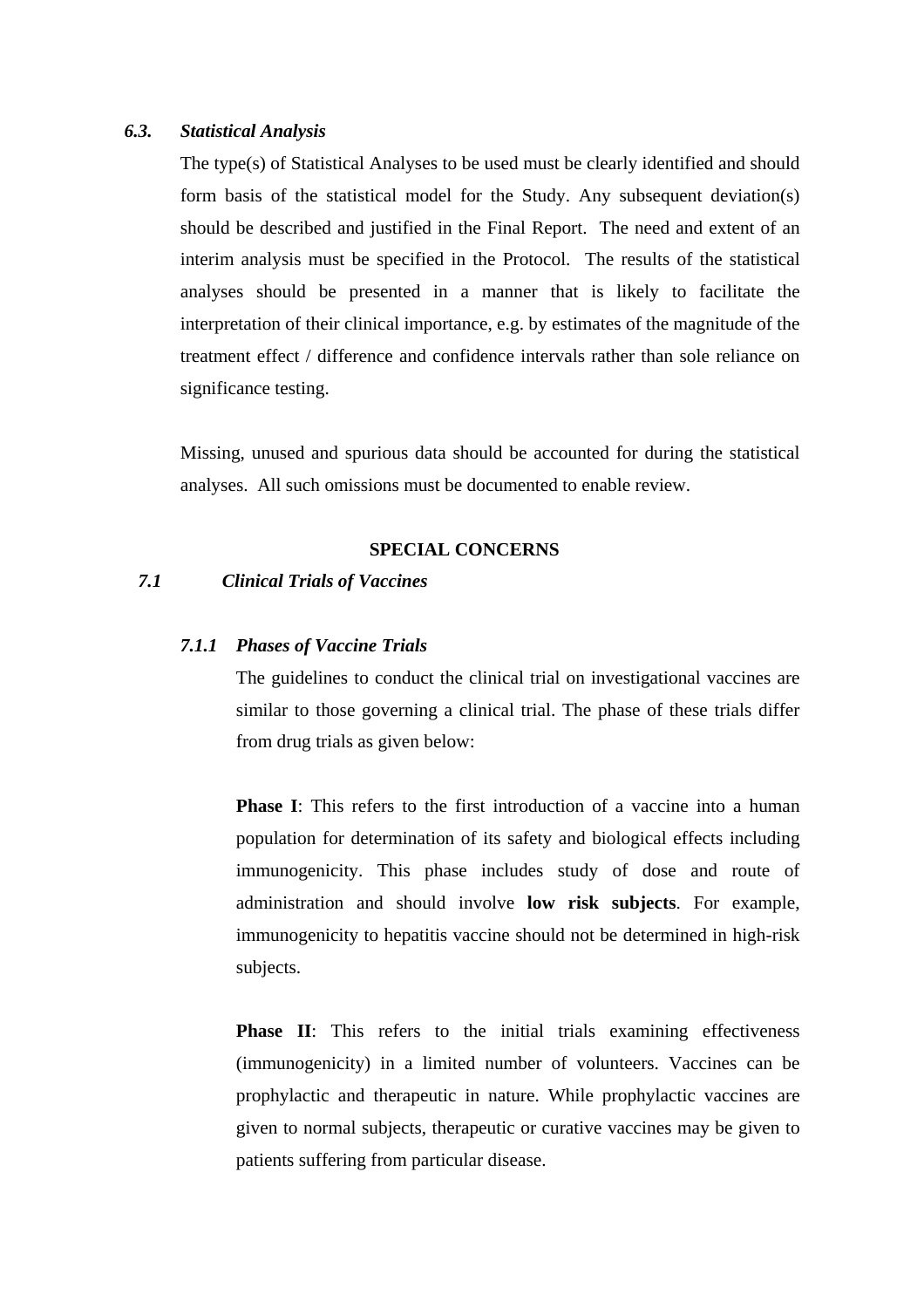**Phase III**: This focuses on assessments of safety and effectiveness in the prevention of disease, involving controlled study on a larger number of volunteers (in thousands) in multi-centres.

#### *7.1.2. Guidelines*

The sponsor and investigator should be aware of the approval process(es) involved in conducting clinical trials of vaccines. They should familiarize themselves with the guidelines provided by Drug Controller General (India), Department of Biotechnology (DBT) and Ministry of Environment and Genetic Engineering Approval Committee (GEAC) in the case of vaccines produced by recombinant DNA technology. See Appendix III.

Some vaccines that contain active or live-attenuated microorganisms can possibly possess a small risk of producing that particular infection. The subjects to be vaccinated should be informed of the same.

The subjects in control groups or when subjected to ineffective vaccines run a risk of contracting the disease.

The risks associated with vaccines produced by recombinant DNA techniques are not completely known. However, for all the recombinant vaccines/products the guidelines issued by the Department of Biotechnology should be strictly followed.

Trials should be conducted by investigator with the requisite experience and having necessary infrastructure for the laboratory evaluation of seroconversion.

Protocols for such trials should include appropriate criteria for selection of subjects, plan of frequency of administration of the test vaccine in comparison with the reference vaccine. It should accompany detailed validation of testing method to detect the antibody titter levels.

It should specify methodology to be adopted for prevention of centrifuged serum for the purpose of testing.

The investigator should be provided with Quality Control data of the experimental batch of the vaccine made for the purpose of clinical trials.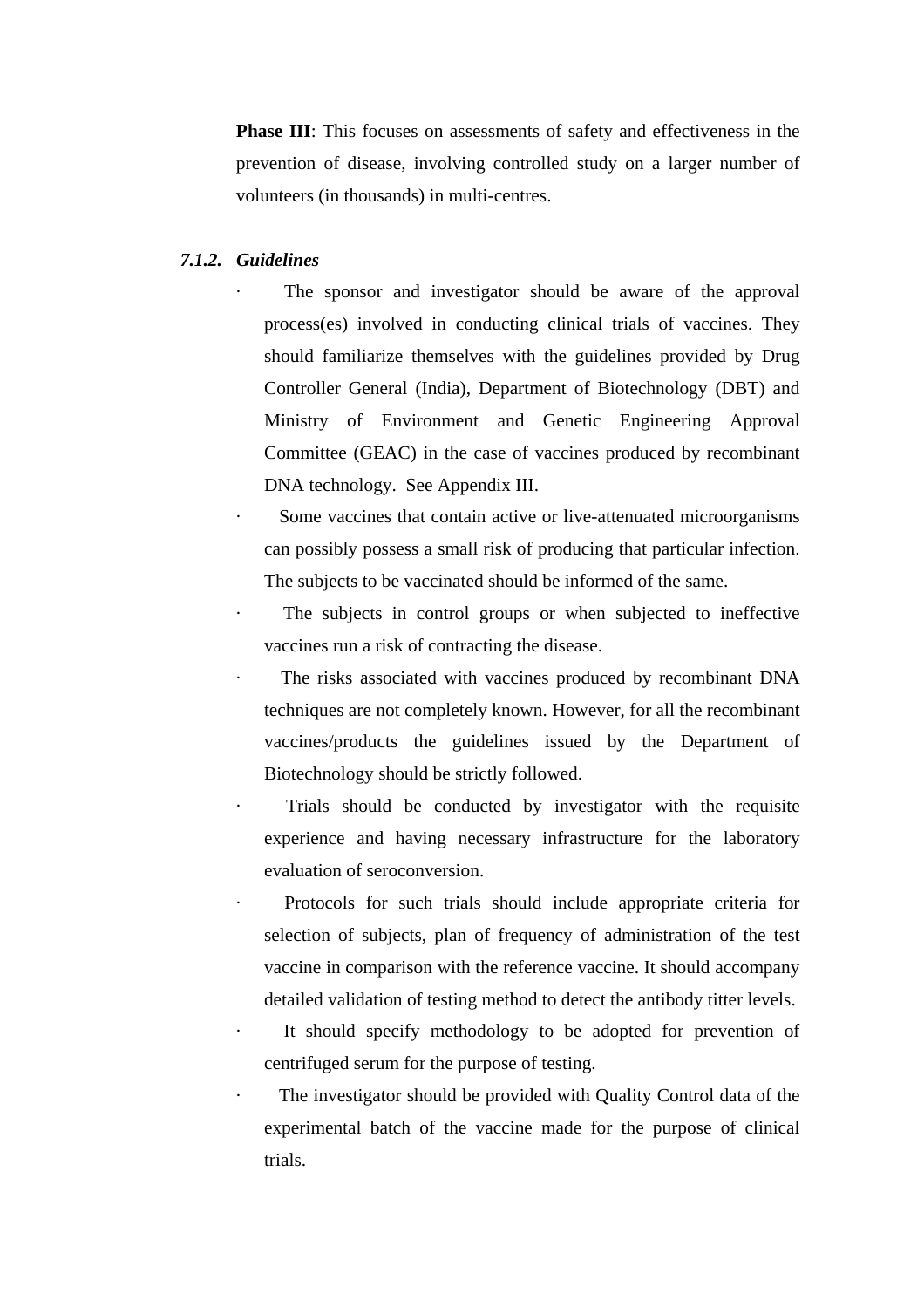- The sponsor should provide the Independent Ethics Committee approval of the nodal body (ies) to carry out clinical trials with the vaccine.
- The generic version of new vaccines already introduced in the other markets after step up clinical trials including extensive Phase III trials should be compared with the reference vaccine with regard to seroconversion in a comparative manner in a significant sample size.
- Post Marketing Surveillance (PMS) should be required following seroconversion studies. PMS data should be generated in a significant sample size sensitive to detect side effects and address other safety issues.
- Protocols for test of new vaccine should contain a section giving details of steps of manufacture, in-process quality control measures, storage conditions, stability data and a flow chart of various steps taken into consideration for manufacture of vaccine. It should also contain detailed method of quality control procedure with the relevant references.

# *7.2. Clinical Trials of Contraceptives*

- All procedures for clinical trials are applicable. Subjects should be clearly informed about the alternative available.
- In women where implant has been used as a contraceptive for trial, a proper follow up for removal of the implant should be done, whether the trial is over or the subject has withdrawn from the trial.
- Children borne due to failure of contraceptives under study should be followed up for any abnormalities if the woman does not opt for medical termination of pregnancy.

# *7.3 Clinical trials with surgical procedures/ medical devices*

 Of late, biomedical technology has made considerable progress in the conceptualisation and designing of bio-equipments. Several medical devices and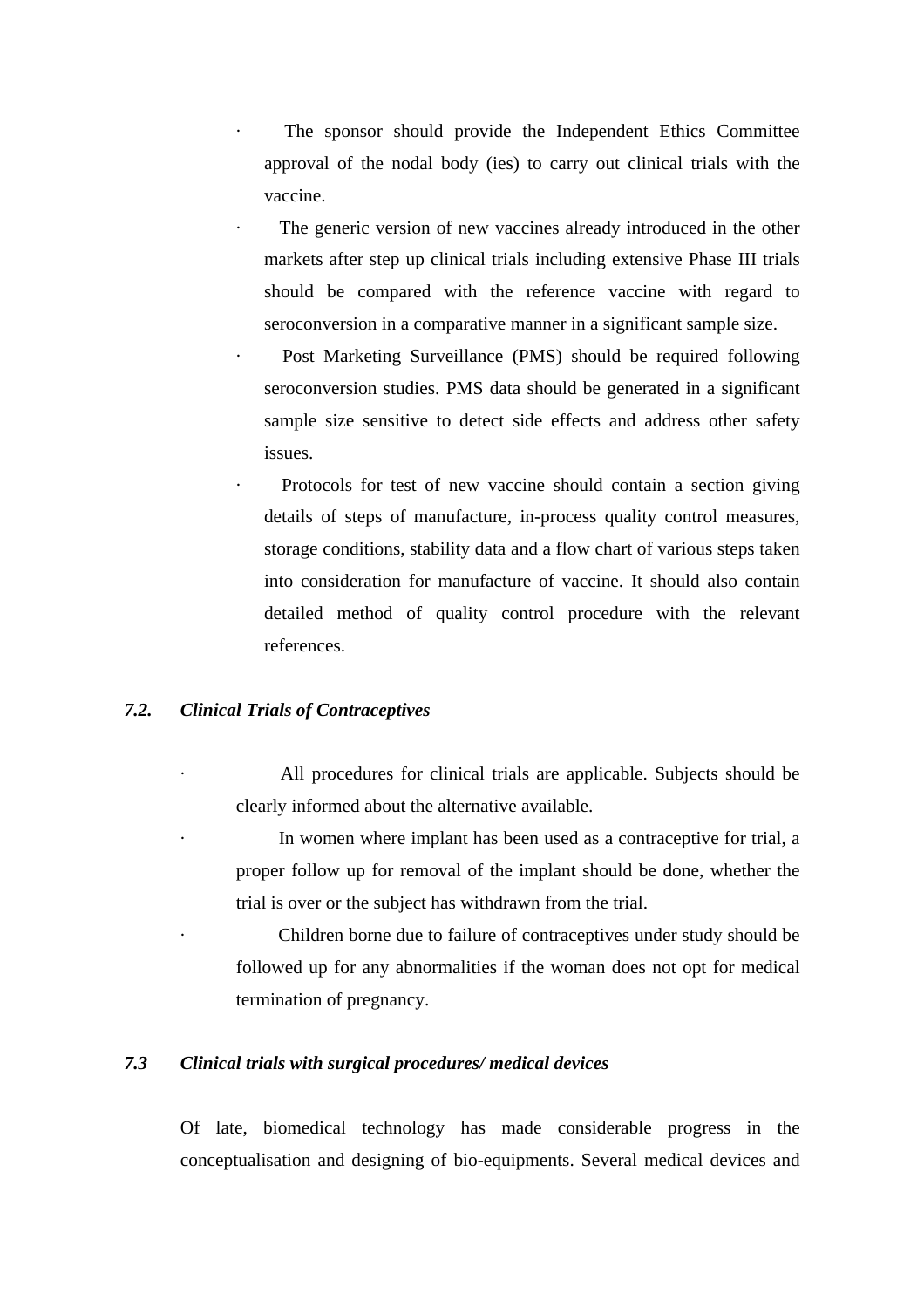critical care equipments have been developed and many more are in various stages of development. However, only through good manufacturing practices (GMP) can the end products reach the stage of utilization by society. Most of these products are only evaluated by Central Excise testing for taxation purposes, which discourages entrepreneurs to venture in this area with quality products especially when they do not come under the strict purview of the existing regulatory bodies like ISI, BSI and Drug Controller General. This is evidenced by the very low number of patents or propriety medical equipments manufactured and produced in the country. As the capacity of the country in this area is improving day by day the need for a regulatory mechanism/ authority is increasingly obvious. The concept of regulations governing investigations involving biomedical devices is therefore relatively new in India. At present, except for needles and syringes these are not covered by the Drugs and Cosmetics Act, 1940. The Chief Executive of the Society of Biomedical Technology (SBMT) set up under the Defence Research Development Organisation (DRDO) has drafted a proposal for the setting up of a regulatory, tentatively named as the Indian Medical Devices Regulatory Authority (IMDRA). Until the guidelines are formulated and implemented by this regulatory Authority clinical trials with biomedical devices should be approved on case to case basis by committees constituted for the specific purpose.

# *7.3.1. Definitions:*

**Medical devices:** A medical device is defined as an inert diagnostic of therapeutic article that does not achieve any of its principal intended purposes through chemical action, within or on the body unlike the medicated devices which contain pharmacologically active substances which are treated as drugs. Such devices include diagnostic test kits, crutches, electrodes, pacemakers, arterial grafts, intra-ocular lenses, orthopaedic pins and other orthopaedic accessories.

Depending upon risks involved the devices could be classified as follows: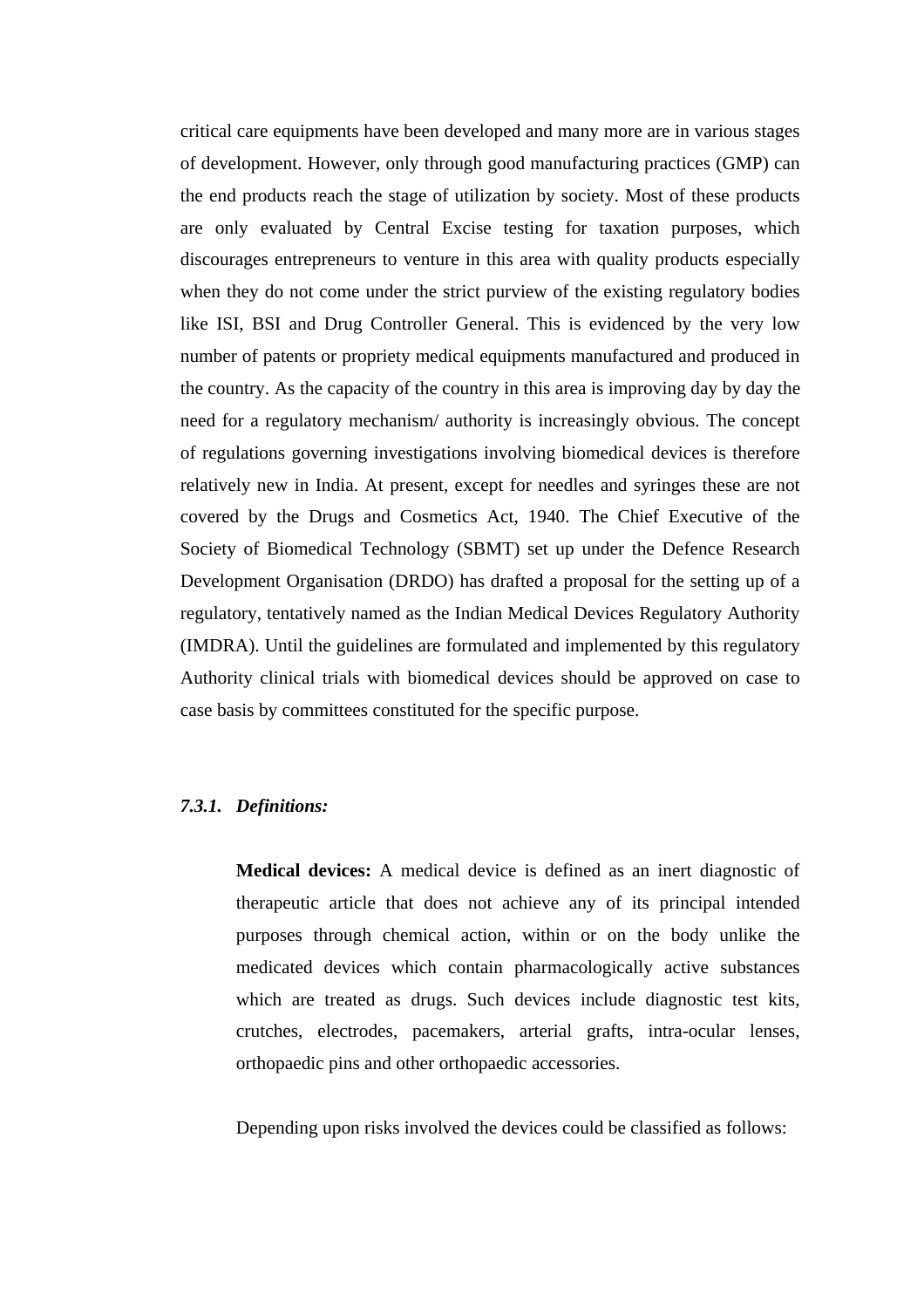- a. Non critical devices: An investigational device that does not present significant risk to the patients' e.g. Thermometer, B.P. apparatus.
- b. Critical devices: An investigational device that presents a potential risk to the health, safety, welfare of the subject- for example, pacemakers, implants, internal catheters.

All the general principles of clinical trials described for clinical trials should also be considered for trials of medical devices. As for the drugs, safety evaluation and pre-market efficacy of devices for 1-3 years with data on adverse reactions should be obtained before pre-market certification. The duration of the trial and extent of use may be decided in case to case basis by the appropriate authorities. However, the following important factors that are unique to medical devices should be taken into consideration while evaluating the related research projects.

## *7.3.2. Guidelines*

- o Safety data of the medical device in animals should be obtained and likely risks posed by the device should be considered.
- o A clinical trial of medical devices is different from drug trials, as former can not be done in healthy volunteers. Hence phase I of drug trial is not necessary for trial on devices.
- o Medical devices used within the body may have greater risk potential than those used on or outside the body, for example, orthopaedic pins Vs crutches.
- o Medical device not used regularly have less risk potential than those used regularly, for example, contact lens Vs intraocular lenses.
- o Safety procedures to introduce a medical device in the patient should also be followed as the procedure itself may cause harm to the patient.
- o Informed consent procedures should be followed as in drug trials. The patient information sheet should contain information on following procedures to be adopted if the patient decides to withdraw from the trial.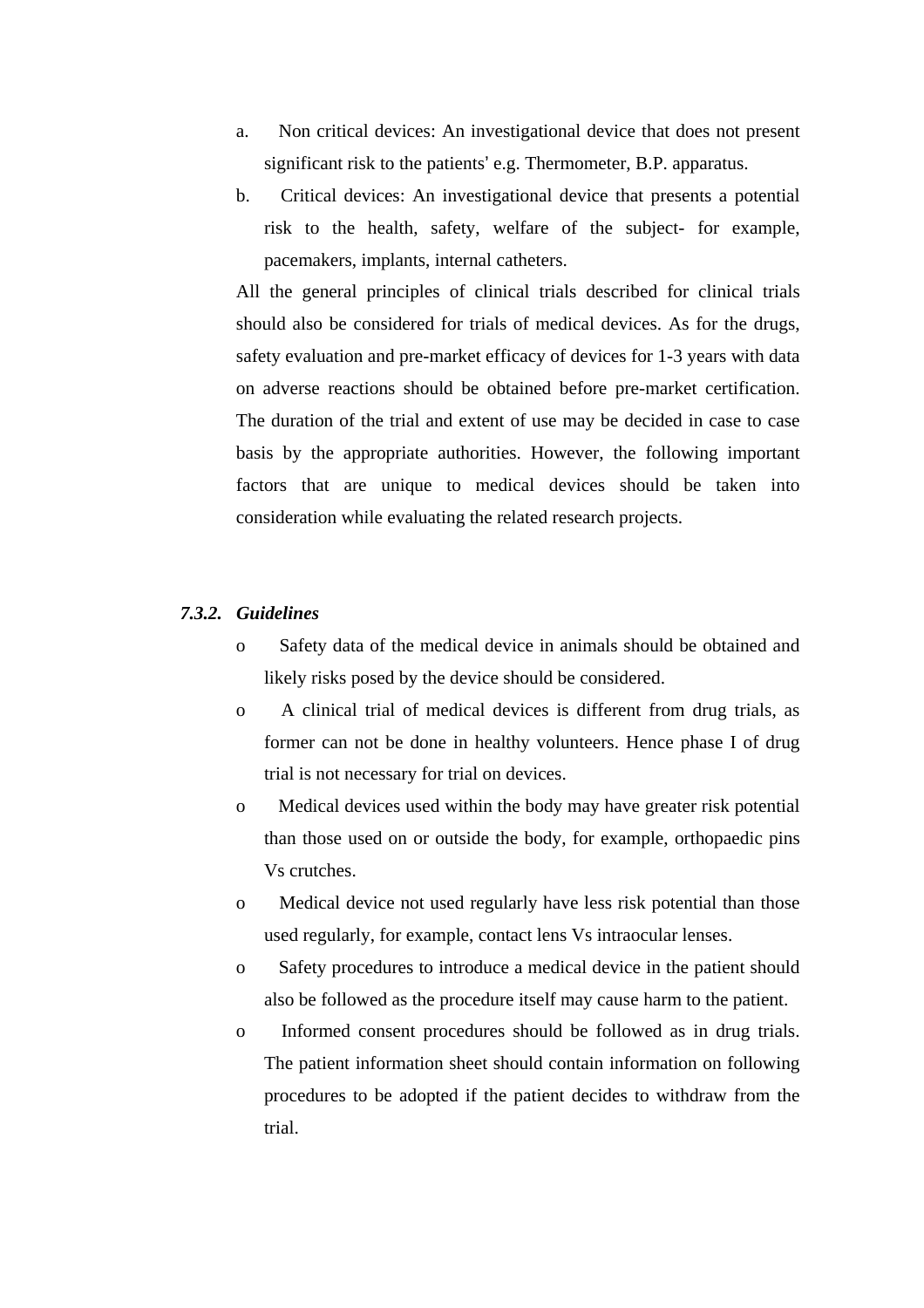In human beings, for investigation and treatment, different radiations- X-rays, gamma rays and beta rays, radio opaque contrast agents and radioactive materials are used. The relative risks and benefits of research proposal utilizing radioactive materials or X-rays should be evaluated. Radiation limits for the use of such materials and X-Rays should be in accordance with the limits set forth by the regulatory authority (BARC) for such materials. (BARC-Bhabha Atomic Research Centre, Mumbai).

## **7.4.1. Guidelines**

- § Informed consent should be obtained before any diagnostic procedures.
- § Information to be gained should be gathered using methods that do not expose subjects to more radiation than exposed normally.
- § Research should be performed on patients undergoing the procedures for diagnostic or therapeutic purposes.
- § Safety measures should be taken to protect research subjects and others who may be exposed to radiation.
- § The protocol should make adequate provisions for detecting pregnancies to avoid risks of exposure to the embryo.
- § Information to subject about possible genetic damage to offspring should be given.
- § Non-radioactive diagnostic agents are considered as drugs and the same guidelines should be followed when using them.
- § Ultrasound to be submitted wherever possible.

## *7.5 Clinical trials of Herbal Remedies and Medicinal Plants*

For the herbal remedies and medicinal plants that are to be clinically evaluated for use in the Allopathic System and which may later be used in allopathic hospitals, the procedures laid down by the office of the DCG (I) for allopathic drugs should be followed. This does not pertain to guidelines issued for clinical evaluation of Ayurveda, Siddha or Unani drugs by experts in those systems of medicine which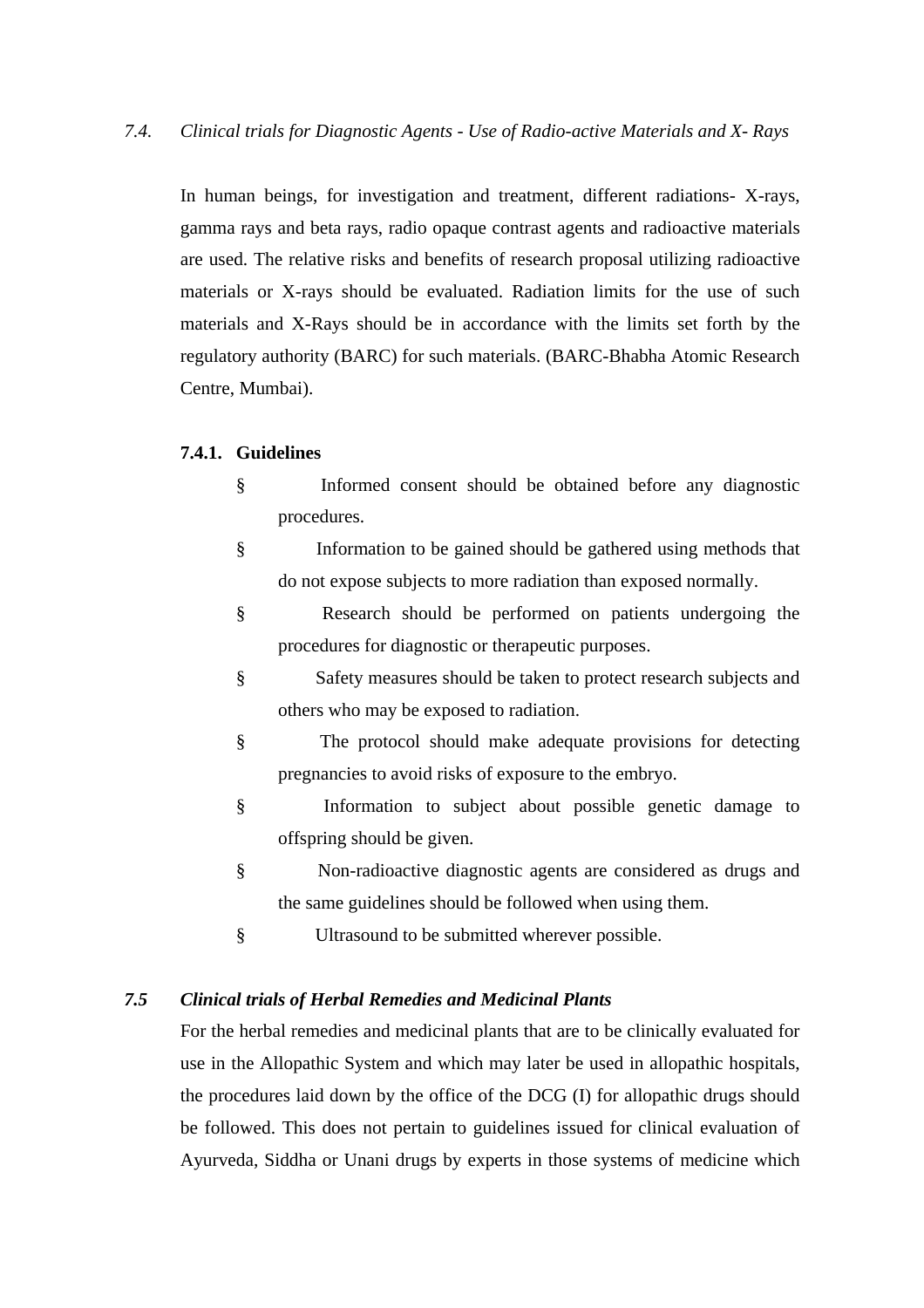may be used later in their own hospitals and clinics. All the general principles of clinical trials described earlier pertain also to herbal remedies. However, when clinical trials of herbal drugs used in recognized Indian systems of Medicine and Homoeopathy are to be undertaken in Allopathic Hospitals, associations of physicians from the concerned system as co-investigators/ collaborators/ members of the expert group is desirable for designing and evaluating the Study.

#### *7.5.1. Categories of Herbal Products*

The herbal products can belong to any of the three categories given below:

- a. A lot is known about the use of a plant or its extract in the ancient Ayurveda, Siddha or Unani literature or the plant may actually be regularly used by physicians of the traditional systems of medicine for a number of years. The substance is being clinically evaluated for same indication for which it is being used or as has been described in the texts.
- b. When an extract of a plant or a compound isolated from the plant has to be clinically evaluated for a therapeutic effect not originally described in the texts of traditional systems or, the method of preparation is different, it has to be treated as a new substance or new chemical entity (NCE) and the same type of acute, subacute and chronic toxicity data will have to be generated as required by the regulatory authority before it is cleared for clinical evaluation.
- c. An extract or a compound isolated from a plant which has never been in use before and has not ever been mentioned in ancient literature, should be treated as a new drug, and therefore, should undergo all regulatory requirements before being evaluated clinically.

# *7.5.2. Guidelines*

It is important that plants and herbal remedies currently in use or mentioned in literature of recognized Traditional System of Medicine is prepared strictly in the same way as described in the literature while incorporating GMP norms for standardization. It may not be necessary to undertake phase I studies. However, it needs to be emphasized that since the substance to be tested is already in used in Indian Systems of Medicine or has been described in their texts, the need for testing its